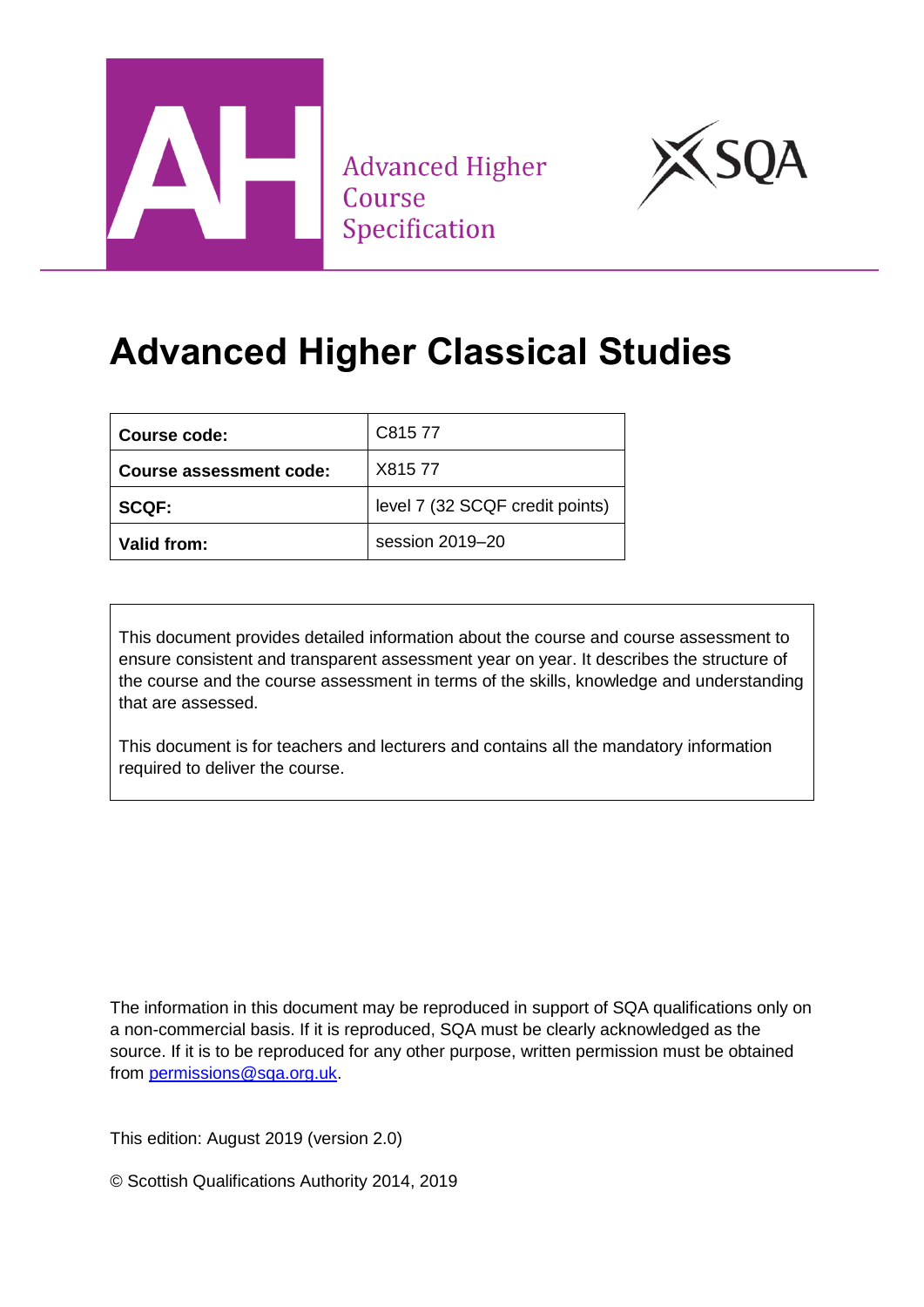# **Contents**

| <b>Course overview</b>                                              | 1              |
|---------------------------------------------------------------------|----------------|
| Course rationale                                                    | $\overline{2}$ |
| Purpose and aims                                                    | $\overline{2}$ |
| Who is this course for?                                             | 3              |
| <b>Course content</b>                                               | 4              |
| Skills, knowledge and understanding                                 | 4              |
| Skills for learning, skills for life and skills for work            | 7              |
| <b>Course assessment</b>                                            | 8              |
| Course assessment structure: question paper                         | 8              |
| Course assessment structure: project-dissertation                   | 10             |
| Grading                                                             | 12             |
| <b>Equality and inclusion</b>                                       | 13             |
| <b>Further information</b>                                          | 14             |
| <b>Appendix: course support notes</b>                               | 15             |
| Introduction                                                        | 15             |
| Developing skills, knowledge and understanding                      | 15             |
| Approaches to learning and teaching                                 | 15             |
| Preparing for course assessment                                     | 38             |
| Developing skills for learning, skills for life and skills for work | 40             |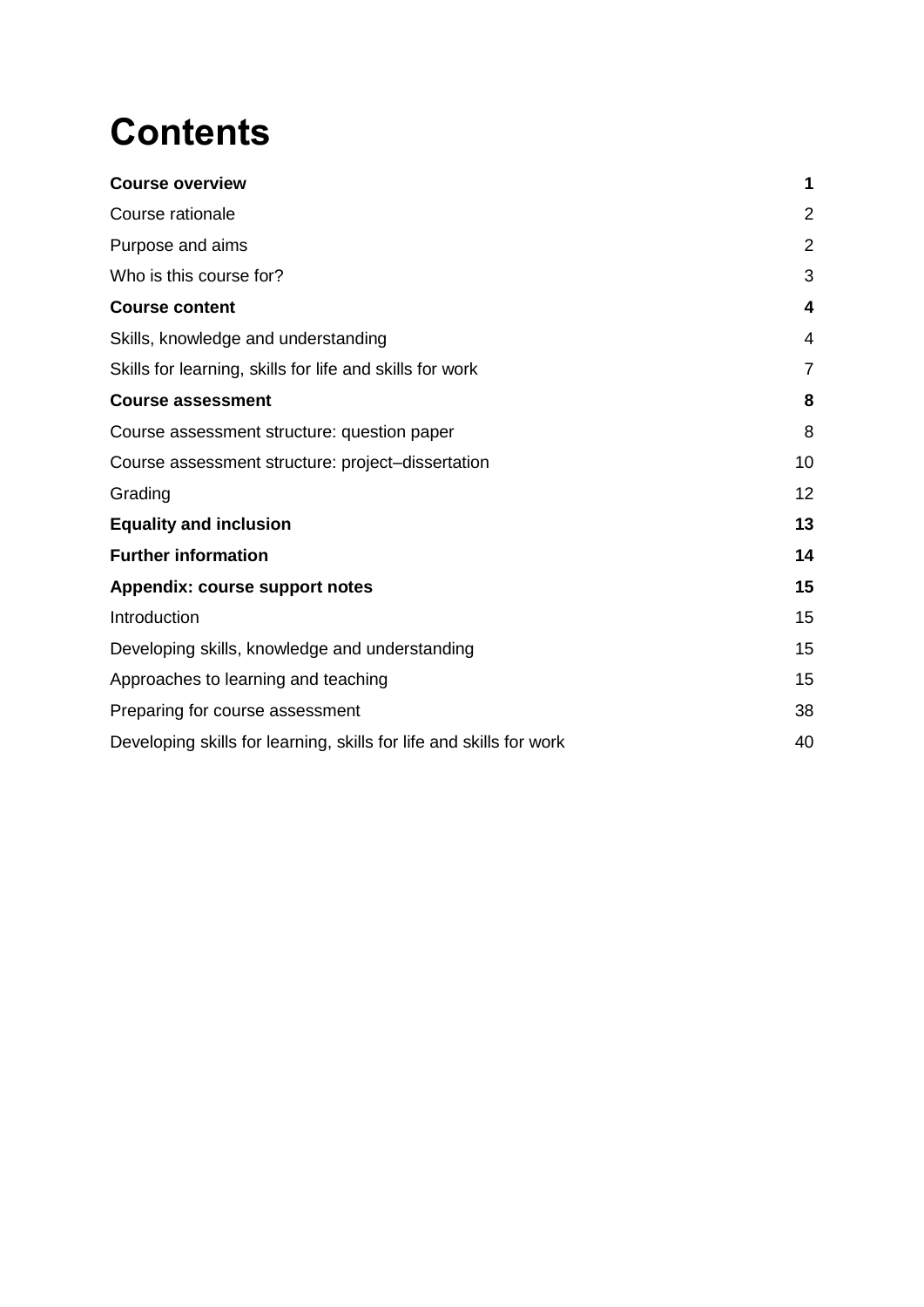## <span id="page-2-0"></span>**Course overview**

This course consists of 32 SCQF credit points, which includes time for preparation for course assessment. The notional length of time for candidates to complete the course is 160 hours.

The course assessment has two components.

| <b>Component</b>                  | <b>Marks</b> | <b>Duration</b>                    |
|-----------------------------------|--------------|------------------------------------|
| Component 1: question paper       | 100          | 3 hours                            |
| Component 2: project-dissertation | 50           | see 'Course assessment'<br>section |

| <b>Recommended entry</b>                                                                                                                                   | <b>Progression</b>                                                        |
|------------------------------------------------------------------------------------------------------------------------------------------------------------|---------------------------------------------------------------------------|
| Entry to this course is at the discretion of<br>the centre.                                                                                                | degree courses in social subjects and<br>social sciences or related areas |
| Candidates should have achieved the<br>Higher Classical Studies course or<br>equivalent qualifications and/or experience<br>prior to starting this course. | further study, employment and/or<br>training                              |

### **Conditions of award**

The grade awarded is based on the total marks achieved across both course assessment components.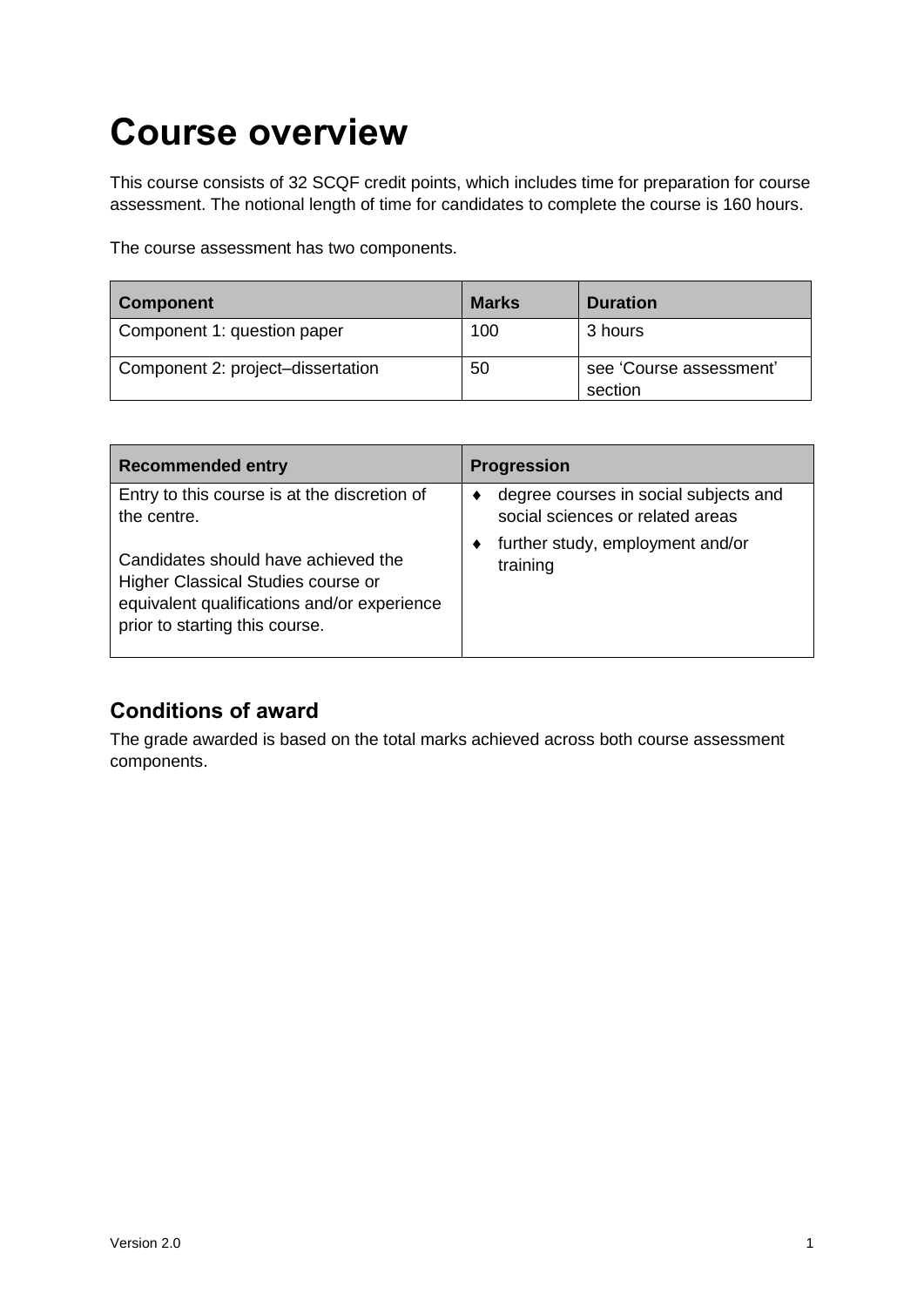## <span id="page-3-0"></span>**Course rationale**

National Courses reflect Curriculum for Excellence values, purposes and principles. They offer flexibility, provide time for learning, focus on skills and applying learning, and provide scope for personalisation and choice.

Every course provides opportunities for candidates to develop breadth, challenge and application. The focus and balance of assessment is tailored to each subject area.

This course provides an opportunity for candidates to experience an in-depth and academic study of the classical world. The course provides a thorough understanding of many of the values, beliefs and ideas of the classical world, which underpin those of the contemporary world. This depth of understanding of the continued significance and impact of the classical world, along with high-level skills of analysis, evaluation and synthesis, develops candidates' skills and knowledge.

The course enables candidates to deal extensively with universal ideas, themes and values which link the classical and modern worlds. They develop a depth of understanding and appreciation for a variety of beliefs and world views. The two very different societies of classical Greece and the classical Roman world are examined and compared with later times. Through this, candidates develop an understanding of their own attitudes and values, and learn to appreciate the extent to which these may differ from those of other people at other times.

The course enables candidates to demonstrate autonomy in their learning through researching and extended writing. They have the opportunity to develop skills in debate and discussion. Candidates research information with a view to developing and presenting reasoned and well-structured arguments; synthesise information from a wide range and variety of sources; express complex ideas clearly; analyse and evaluate complex information; and present clear arguments and conclusions.

## <span id="page-3-1"></span>**Purpose and aims**

The course enhances candidates' awareness of the classical world. By making comparisons between Greek and Roman societies and the modern world, candidates gain an understanding of the classical basis of many values, concepts and systems which underpin our modern society. Through this understanding they have an opportunity to appreciate the extent to which the attitudes and values of the contemporary world have evolved over time.

The course draws on aspects of history, languages, philosophy and literature, applying these to an understanding of how religious, political, social, moral and cultural aspects of the classical world continue to have an impact on human identity today.

The course aims to enable candidates to:

- develop a self-directed approach to learning and research
- analyse and evaluate sources
- synthesise information to create responses to the issues raised by studying the classical world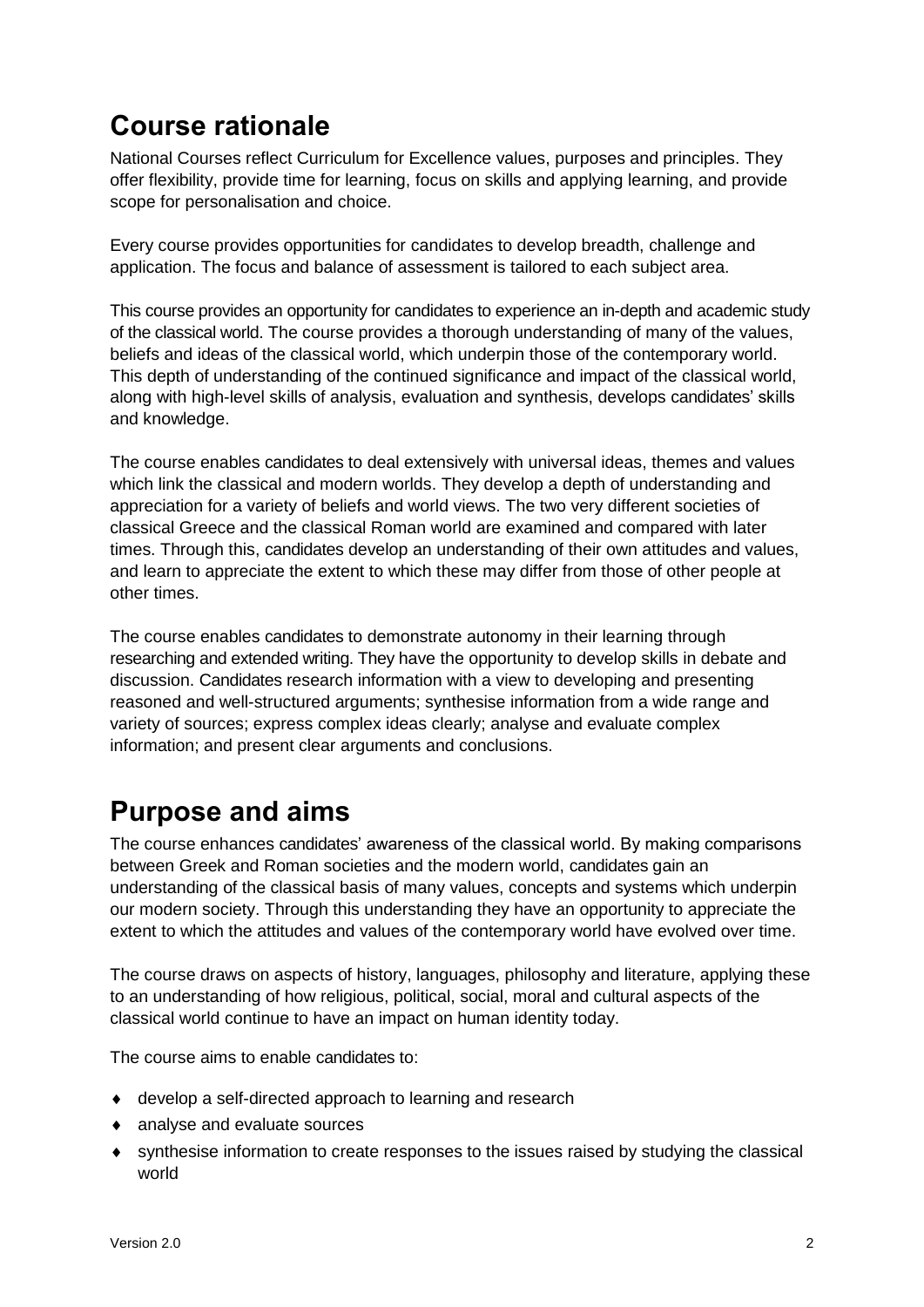- develop in-depth knowledge and understanding of the religious, political, social, moral and cultural aspects of life in classical Greek and Roman societies
- develop understanding of the classical origins of many values, concepts and systems of the contemporary world
- develop higher-order thinking skills by carrying out independent research into an aspect of the classical world

There is no requirement to study the Greek or Latin languages.

## <span id="page-4-0"></span>**Who is this course for?**

This course is suitable for a range of candidates, including those who wish to achieve a greater understanding of the classical and modern worlds, and candidates who wish to progress to more specialised higher education in the subject or related disciplines.

The course is particularly suitable for candidates who may progress to degree courses and careers in humanities, social sciences, law and languages. Potential career pathways are diverse and include education, law, management and public administration.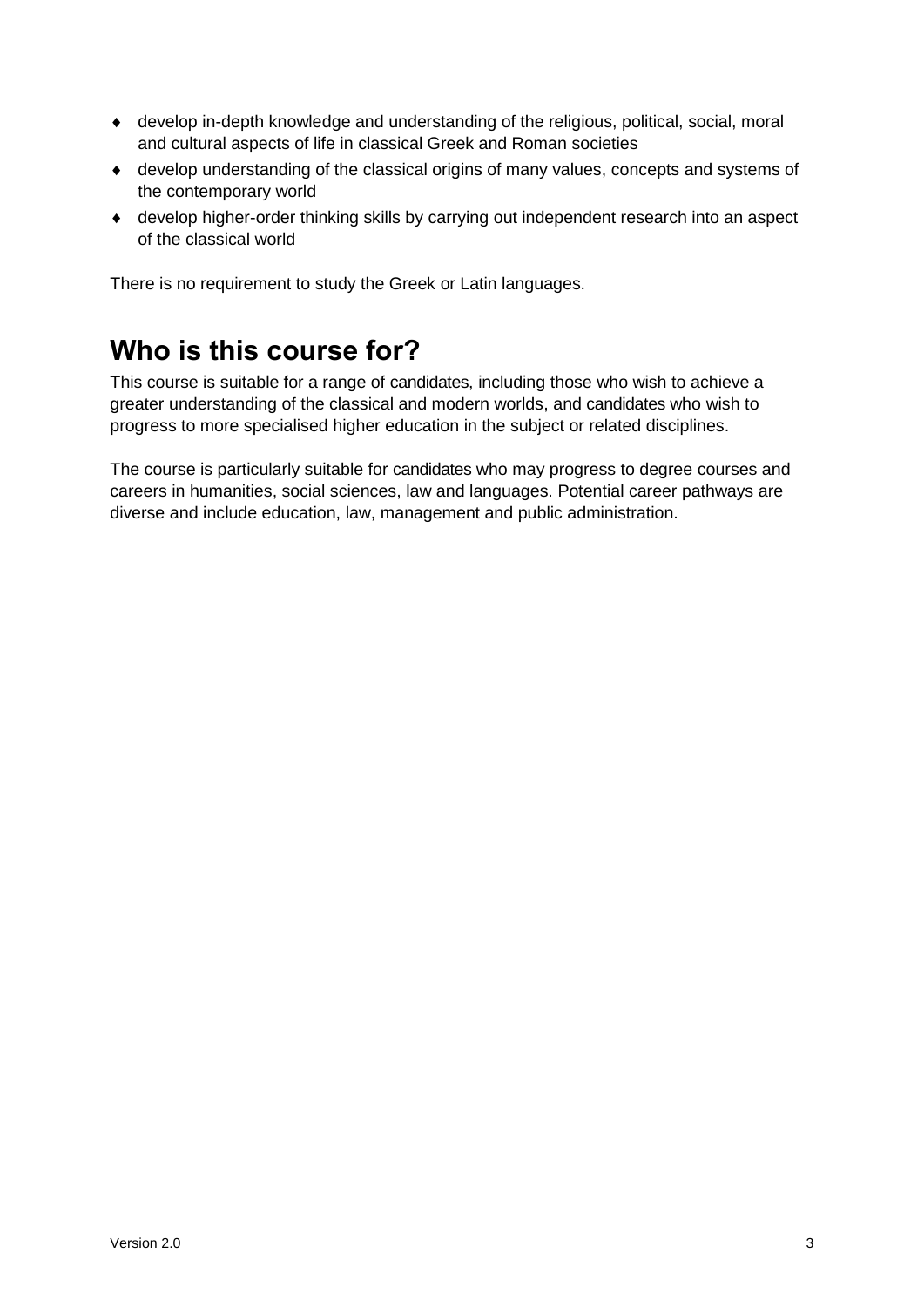## <span id="page-5-0"></span>**Course content**

The course consists of four optional areas of study. Candidates choose one area of study, allowing for personalisation and choice:

- ◆ History and historiography
- $\bullet$  Individual and community
- ◆ Heroes and heroism
- ◆ Comedy, satire and society

## <span id="page-5-1"></span>**Skills, knowledge and understanding**

#### **Skills, knowledge and understanding for the course**

The following provides a broad overview of the subject skills, knowledge and understanding developed in the course:

- analysing, evaluating and synthesising evidence from a wide range of sources
- structuring and sustaining detailed lines of argument
- evaluating some of the religious, political, social, moral or cultural aspects of ancient Greek and Roman civilisation
- comparing and contrasting classical Greek and Roman societies with later times
- justifying appropriate research issues
- planning a programme of research
- ◆ researching, collecting and recording information
- explaining approaches to organising, presenting and referencing findings
- using appropriate referencing conventions
- in-depth knowledge and understanding of universal human themes and values which have a continuing impact on contemporary society
- in-depth knowledge and understanding of classical sources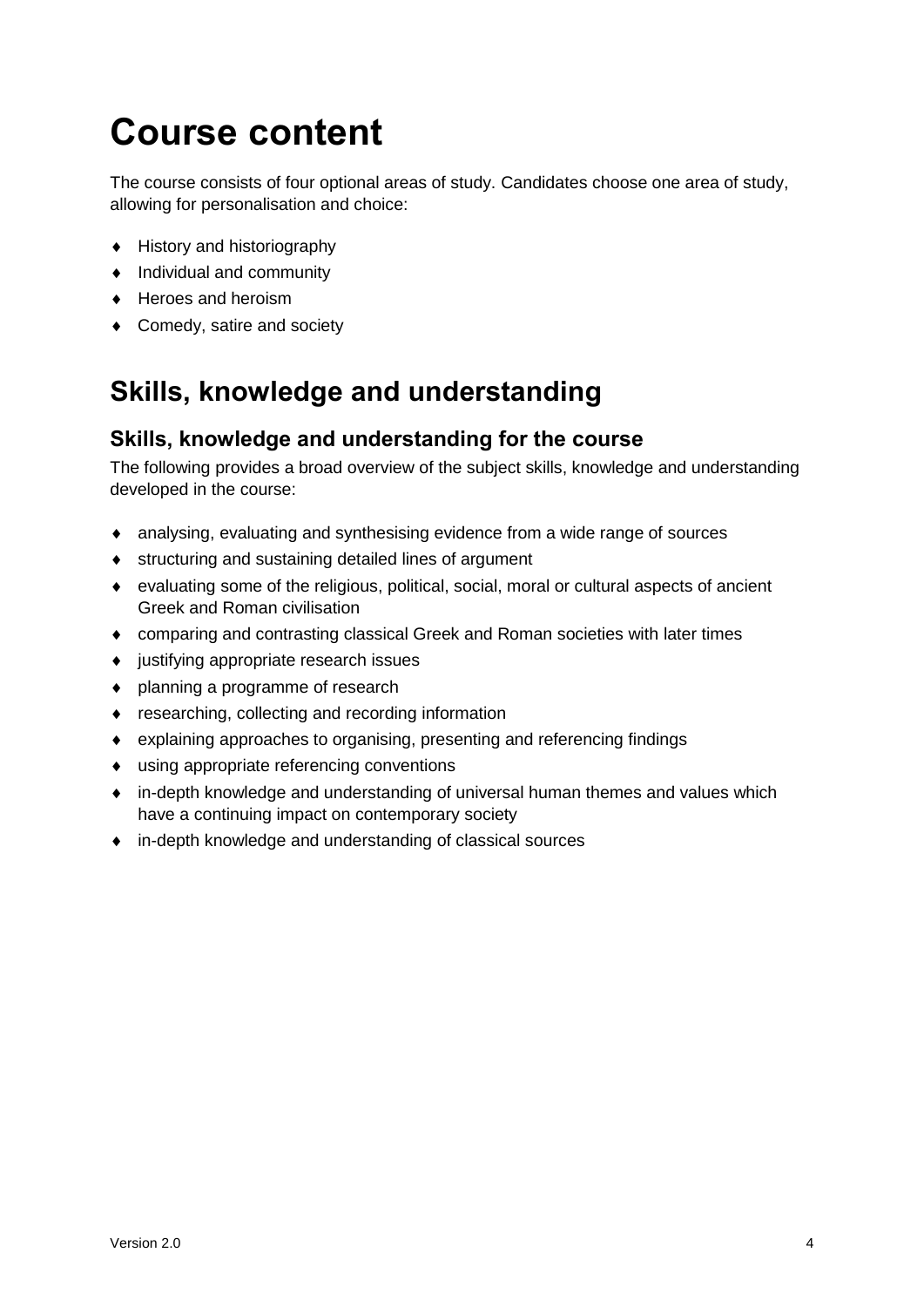#### **Skills, knowledge and understanding for the course assessment**

The following provides details of skills, knowledge and understanding sampled in the course assessment.

#### **Question paper**

In the question paper, candidates choose one of the following four sections:

#### **Section 1: History and historiography**

Candidates use the following texts to examine the role of history-writing and the aims and methods of writers of history in the classical world:

- ◆ Herodotus, Books 1 and 7
- ◆ Thucydides, Books 1, 4, 7 and 8
- ◆ Polybius, Book 3
- Livy, *Praefatio* and Book 1
- Tacitus, *Annals*, Books 1 and 14

In studying these texts, candidates consider the following aspects:

- ◆ attitudes to evidence
- selection and arrangement of material, including the use of set speeches
- $\bullet$  the relationship of myth and legend to history
- uses of history, for example, as a moral example or as a political argument
- $\bullet$  the consequences of historical bias and causation

#### **Section 2: Individual and community**

Candidates use the following texts to examine ideas expressed in the classical world concerning the individual and community:

- ◆ Plato, *Republic*, Books 1–5
- Aristotle, *Politics*
- Cicero, *De Officiis (On Duties)*

In studying these texts, candidates consider the following aspects:

- the organisation of the community and the place of the individual within it
- $\bullet$  the relationship of the weak and the powerful
- $\bullet$  the moral obligations of the individual in society
- $\bullet$  the necessity for social organisation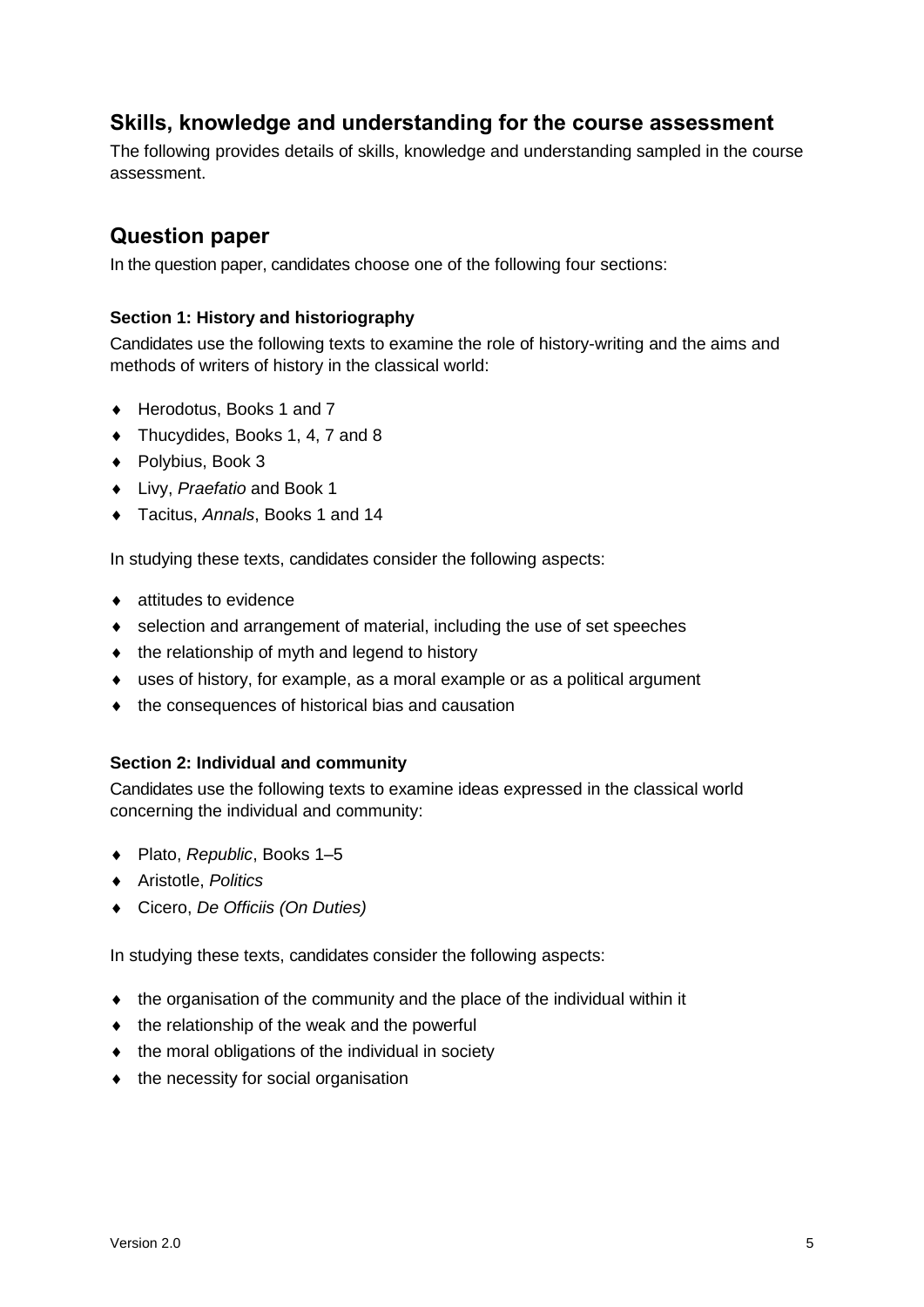#### **Section 3: Heroes and heroism**

Candidates use the following texts to consider the qualities which characterise heroism in the classical world:

- Homer, *Iliad*, Books 1, 6, 22 and 24
- Homer, *Odyssey*, Books 1, 5, 6 and 22
- Euripides, *Trojan Women*
- Virgil, *Aeneid*, Books 1, 2, 4 and 12
- Ovid, *Heroides*, 1, 3 and 7

In studying these texts, candidates consider the following:

- ◆ morality and the hero
- $\bullet$  the changing nature of heroism
- ◆ Greek and Roman views of heroism
- $\bullet$  the hero as role model
- $\bullet$  the hero and women
- ◆ heroes and anti-heroes

#### **Section 4: Comedy, satire and society**

Candidates use the following texts to study the nature and limitations of the commentary on society provided by Athenian Old Comedy and Roman Satire:

- Aristophanes, *Acharnians*, *Knights*, *Clouds*, *Peace*, and *Assembly Women*
- Horace, *Satires*, Book 1 (except 7 and 8) and Book 2 (except 1 and 3)
- Juvenal, *Satires*, 1, 2, 3, 5, 6, 8, 9, 10 and 11

In studying these texts, candidates consider the following:

- $\bullet$  literary conventions of comedy and satire
- ◆ politics and war
- social and political ambition and the corruption of relationships
- ◆ plain living versus luxury
- relationships and changing values between the sexes
- quest for peace of mind

#### **Project–dissertation**

Candidates choose a complex classical studies issue. Their choice is not constrained by the content of the question paper.

Skills, knowledge and understanding included in the course are appropriate to the SCQF level of the course. The SCQF level descriptors give further information on characteristics and expected performance at each SCQF level, and are available on the SCQF website.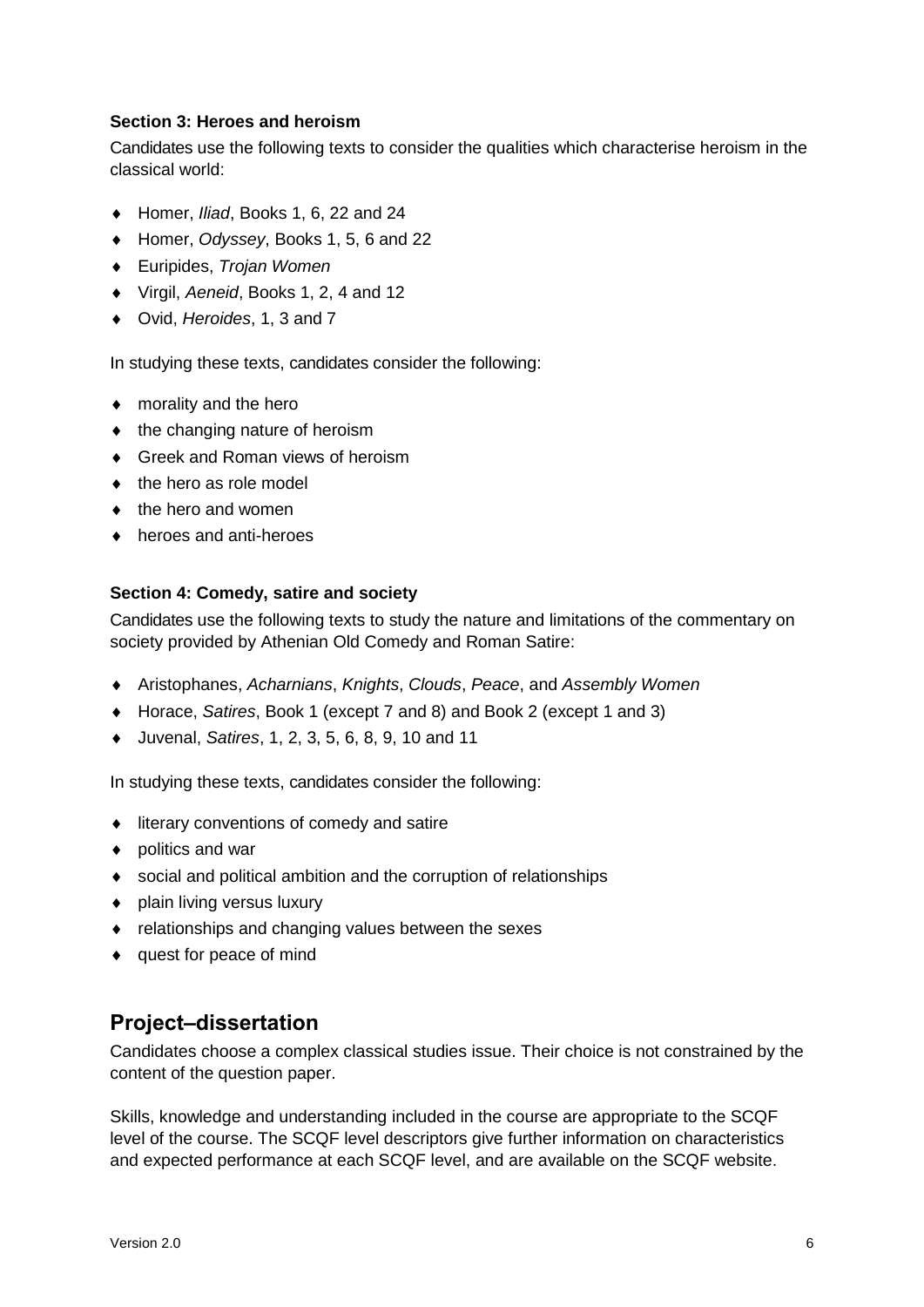## <span id="page-8-0"></span>**Skills for learning, skills for life and skills for work**

This course helps candidates to develop broad, generic skills. These skills are based on [SQA's Skills Framework: Skills for Learning, Skills for Life and Skills for Work](http://www.sqa.org.uk/sqa/63101.html) and draw from the following main skills areas:

#### **1 Literacy**

- 1.1 Reading
- 1.2 Writing

#### **4 Employability, enterprise and citizenship**

4.6 Citizenship

#### **5 Thinking skills**

- 5.3 Applying
- 5.4 Analysing and evaluating

Teachers and lecturers must build these skills into the course at an appropriate level, where there are suitable opportunities.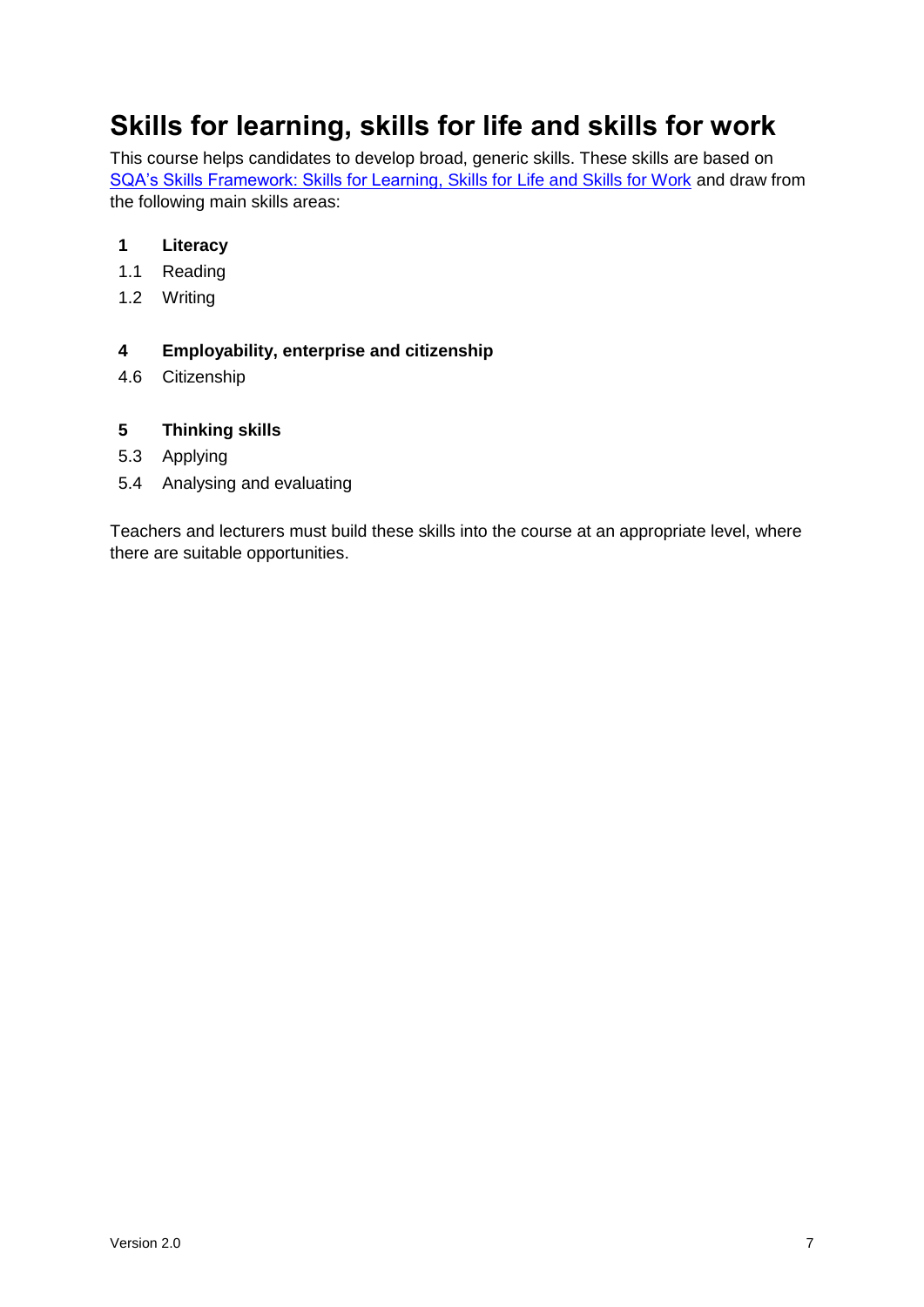## <span id="page-9-0"></span>**Course assessment**

Course assessment is based on the information in this course specification.

The course assessment meets the purposes and aims of the course by addressing:

- ◆ breadth drawing on knowledge and skills from across the course
- challenge requiring greater depth or extension of knowledge and/or skills
- application requiring application of knowledge and/or skills in practical or theoretical contexts as appropriate

This enables candidates to:

- draw on, extend and apply the skills, knowledge and understanding acquired during the course
- demonstrate depth of knowledge and understanding, and application of skills
- demonstrate challenge and application through independent research related to an appropriate classical studies issue

### <span id="page-9-1"></span>**Course assessment structure: question paper**

#### **Question paper 100 marks**

The question paper has 100 marks out of a total of 150 marks for the course assessment.

The question paper draws on the skills, knowledge and understanding acquired during the course.

It allows candidates to:

- explain, analyse and critically evaluate sources to compare the classical Greek, Roman and modern worlds
- analyse, evaluate and synthesise information to structure and sustain lines of argument
- apply in-depth understanding of the continued relevance of classical Greek and Roman societies in the world today

The question paper has four optional sections, all worth 100 marks. Candidates choose one section and answer questions in that section only:

- History and historiography
- Individual and community
- ◆ Heroes and heroism
- ◆ Comedy, satire and society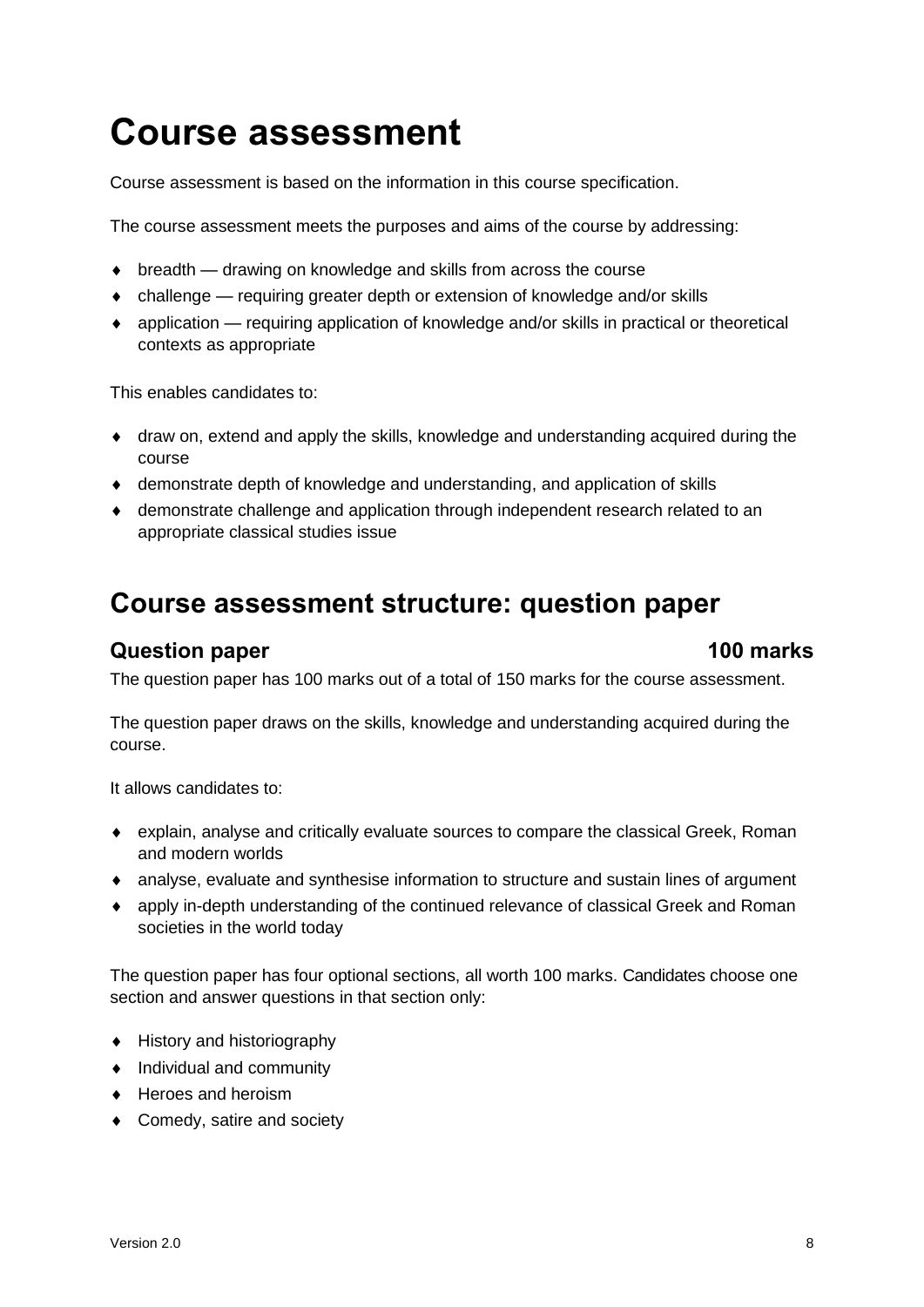Each section has two parts:

- $\bullet$  Part A Classical literature (50 marks)
- ◆ Part B Classical society (50 marks)

In each section, questions follow the same pattern, for example:

#### **Part A — Classical literature**

- one 10-mark question, requiring candidates to analyse a classical source
- one 10-mark question, requiring candidates to evaluate a classical source
- one 15-mark question, requiring candidates to compare two classical sources
- one 15-mark source-based question, requiring candidates to compare the classical and modern worlds

Command words include, for example:

- 'Analyse..' or 'In what ways...' to denote an analytical response
- 'Evaluate' or 'To what extent...' to denote an evaluative response
- 'Compare...' to denote a comparative response
- 'How valid is this [statement]' or 'Discuss…' to denote a response integrating analysis, evaluation and a line of argument

Part A features classical sources from both Greece and Rome. One 15-mark question requires candidates to compare the classical and modern worlds and will contain a modern source as a stimulus.

#### **Part B — Classical society**

 two 25-mark questions from a choice of four, requiring candidates to analyse, evaluate and synthesise information into a line of argument

Questions are drawn from the content described in the 'Skills, knowledge and understanding for the course assessment' section.

#### **Setting, conducting and marking the question paper**

SQA sets and marks the question paper. It is conducted in centres under conditions specified for external examinations by SQA.

Candidates have 3 hours to complete the question paper.

All marking is quality assured by SQA.

Specimen question papers for Advanced Higher courses are published on SQA's website. These illustrate the standard, structure and requirements of the question papers. The specimen papers also include marking instructions.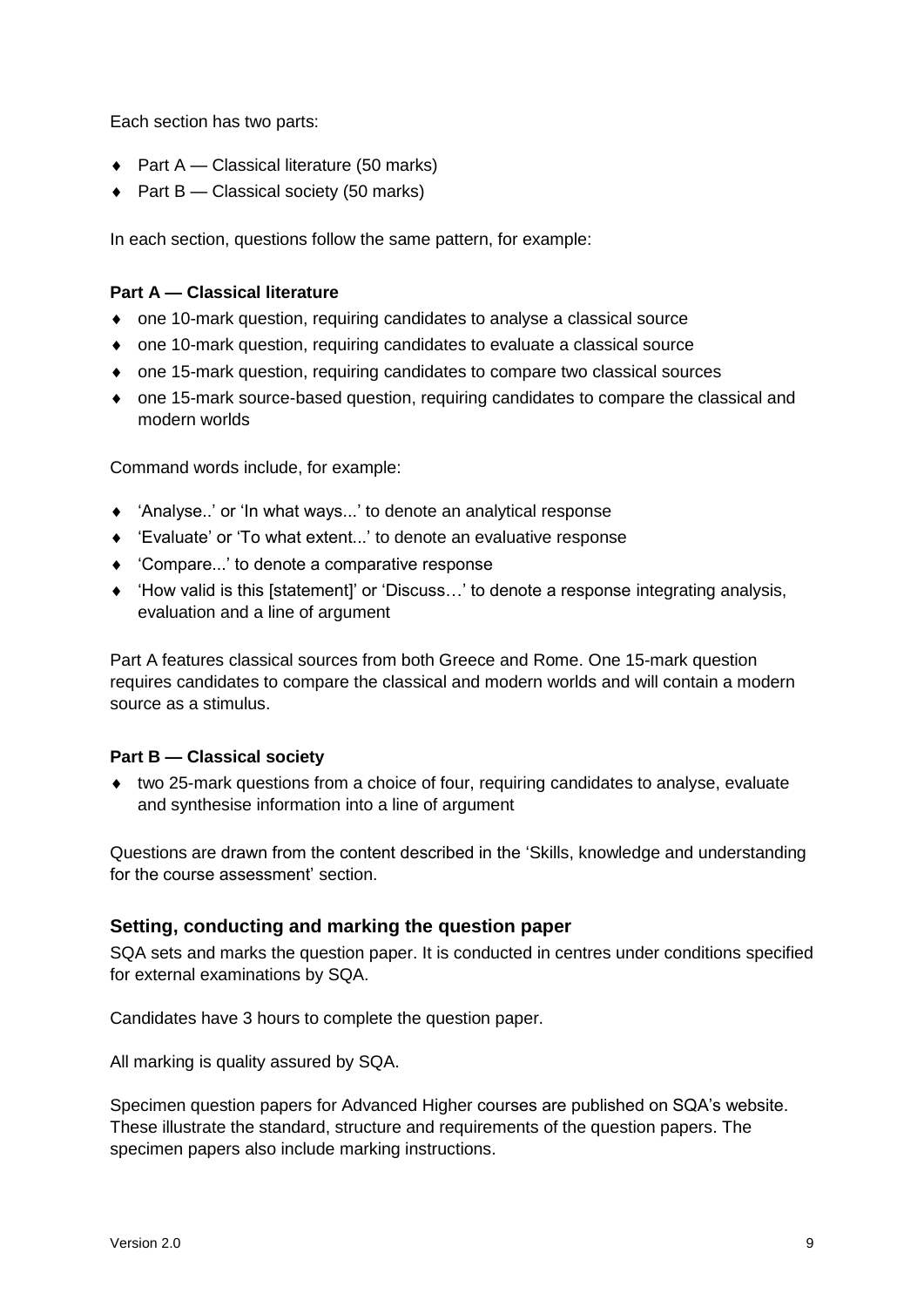## <span id="page-11-0"></span>**Course assessment structure: project–dissertation**

#### **Project–dissertation 50 marks**

The project–dissertation has 50 marks out of a total of 150 marks for the course assessment.

The project–dissertation enables candidates to demonstrate their skills, knowledge and understanding by undertaking independent research into a complex classical studies issue.

#### **Project–dissertation overview**

The project–dissertation allows candidates to demonstrate the following skills, knowledge and understanding:

- justifying an appropriate complex classical studies issue for research
- researching the issue using a wide range of sources of information
- analysing the issue
- comparing the classical world and later times
- evaluating the classical world
- synthesising evidence to develop a sustained and coherent line of argument

#### **Setting, conducting and marking the project–dissertation**

Candidates choose an appropriate complex classical studies issue and:

- $\bullet$  research the issue
- analyse and synthesise evidence
- show detailed knowledge and understanding of the issue
- evaluate the significance of the classical world
- compare the classical world with later times
- develop a sustained and coherent line of argument with a reasoned conclusion

Teachers and lecturers should provide reasonable guidance on the types of issues which enable candidates to meet all the requirements of the project–dissertation. Teachers and lecturers may provide feedback to candidates on plans and initial drafts, as well as the likely availability and accessibility of resources for their chosen issue.

Candidates should work on their project–dissertation with minimum support from the teacher or lecturer.

The project–dissertation is managed by centres within SQA guidelines and is conducted under some supervision and control. Candidates produce the evidence for assessment independently, in time to meet a submission date set by SQA.

Evidence is submitted to SQA for external marking.

All marking is quality assured by SQA.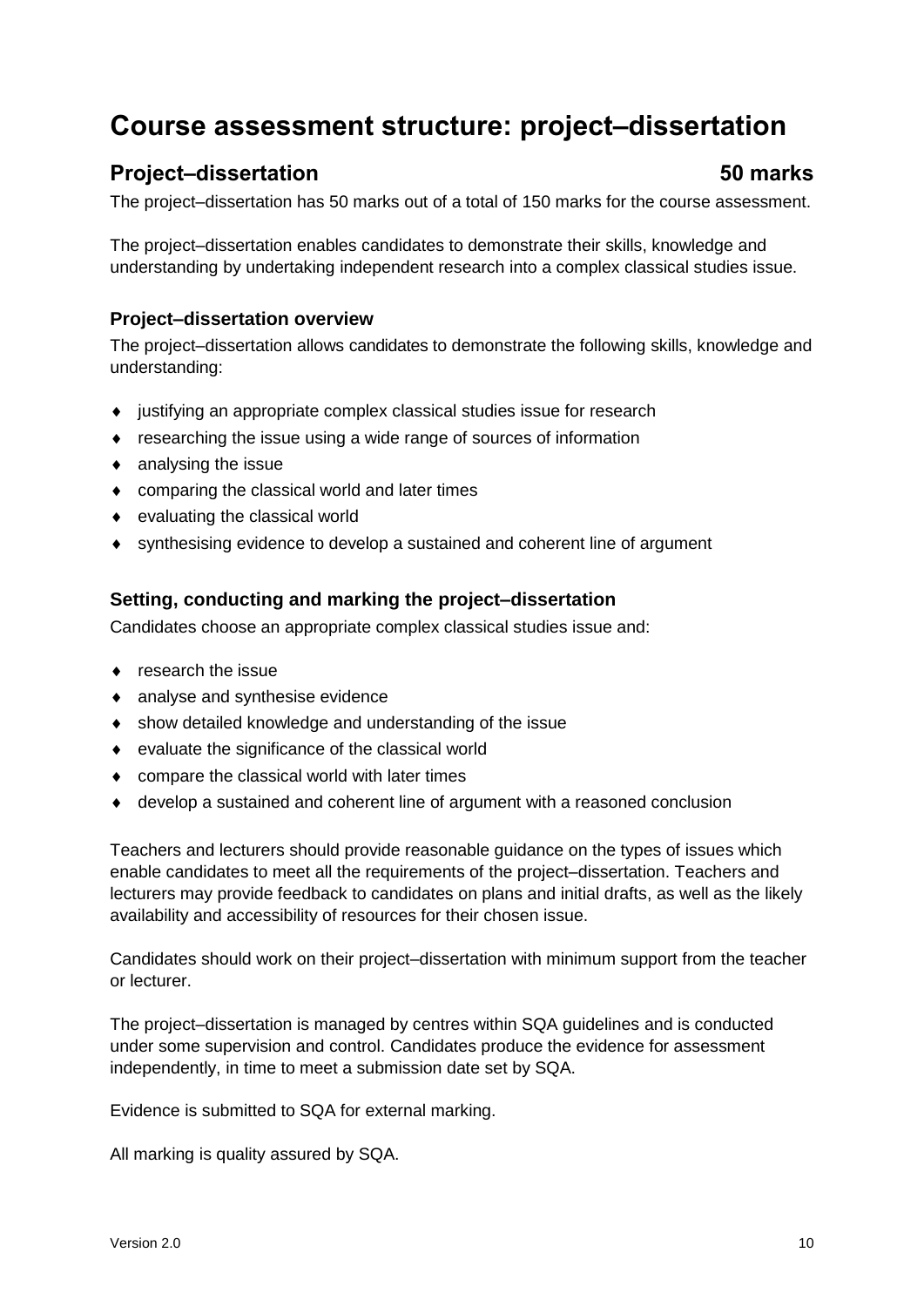#### **Assessment conditions**

#### **Time**

The assessment is carried out over a period of time. Candidates should start at an appropriate point in the course, allowing sufficient time to carry out research.

#### **Supervision, control and authentication**

Teachers and lecturers must exercise their professional responsibility to ensure that evidence submitted by a candidate is their own work.

The project–dissertation is conducted under some supervision and control. This means that, although candidates may complete part of the work outwith the learning and teaching setting, teachers and lecturers should put in place processes to monitor progress and ensure that the work is the candidate's own, and that plagiarism has not taken place. For example:

- ◆ regular checkpoint and/or progress meetings with candidates
- ◆ short spot-check personal interviews
- checklists which record activity and/or progress

Teacher and lecturer comments on the selection of a topic and title are appropriate before the candidate starts the task. Once work on the assessment has begun, all the candidate's work must be their own**.**

Group work approaches are acceptable during the research phase of the project– dissertation. However, the completed project–dissertation must be the candidate's own work.

Candidates may seek clarification regarding the wording or instructions for the dissertation task if they find them unclear. In this case, the clarification should normally be given to the whole class.

Teachers and lecturers may provide input and advice in order to allow candidates to progress to the next stages of the assessment. The assistance provided must be recorded so that the candidate's own planning work can be marked and judged fairly.

#### **Resources**

There are no restrictions on the resources to which candidates may have access.

#### **Reasonable assistance**

Centres must ensure that each candidate's evidence for their project–dissertation is their own work. However, reasonable assistance may be provided. The term 'reasonable assistance' is used to balance the need for support with the need to avoid giving too much assistance. If a candidate requires more than what is deemed to be 'reasonable assistance', they may not be ready for assessment, or they may have been entered for the wrong level of qualification.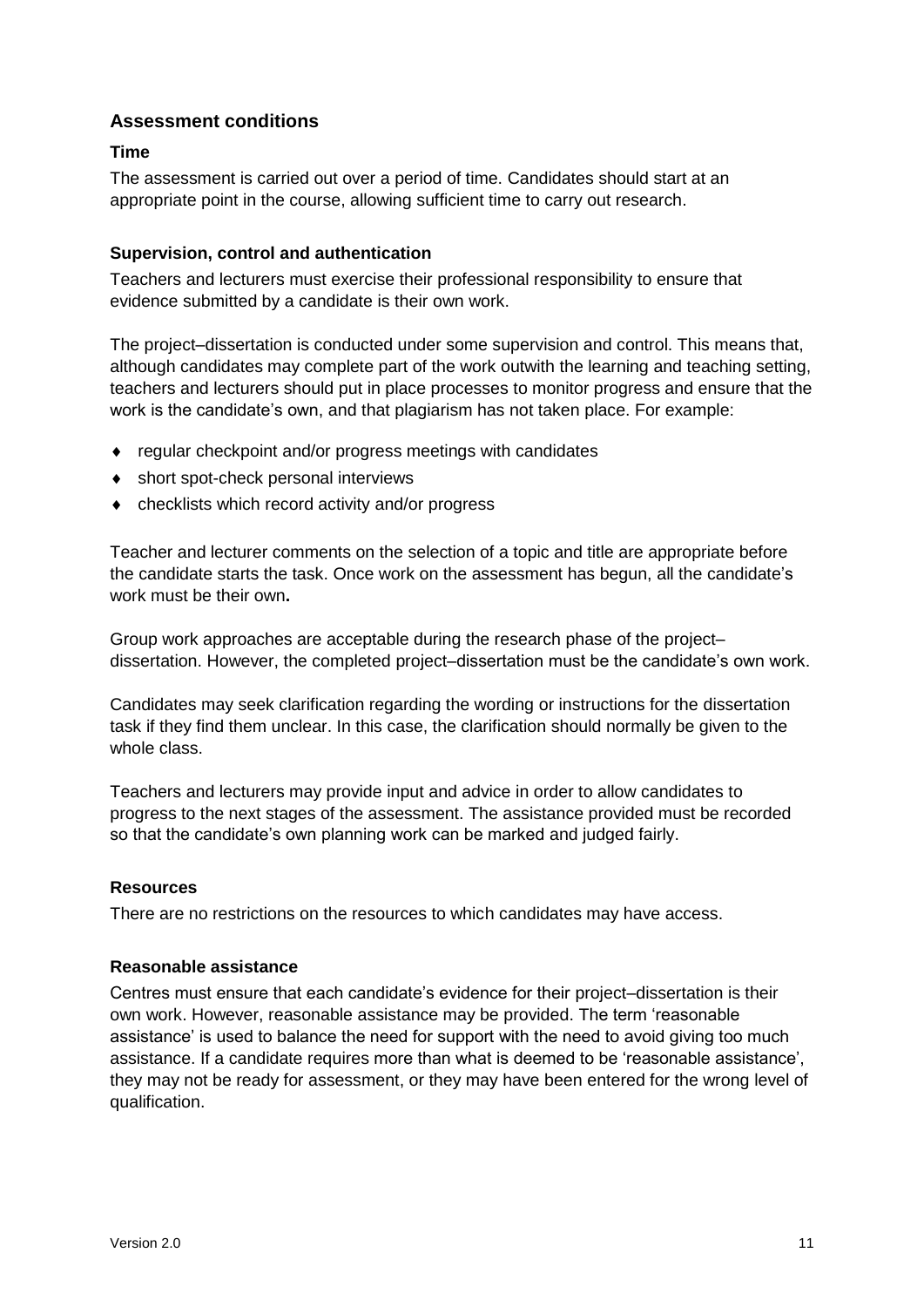Teachers and lecturers can give reasonable assistance on a generic basis to a class or group of candidates, for example, advice on how to develop a project plan. Teachers and lecturers can also give reasonable assistance to candidates on an individual basis.

When assistance is given on a one-to-one basis in the context of something the candidate has already produced or demonstrated, there is a danger that it becomes support for assessment. Teachers and lecturers must be aware that this should not go beyond reasonable assistance.

#### **Evidence to be gathered**

The following evidence is required for this assessment:

◆ candidate's completed project–dissertation

#### **Volume**

The word count for the project–dissertation is between 3,000 and 4,000 words (excluding references and appendices). Candidates must submit the word count with the completed project–dissertation.

If the word count exceeds the maximum by more than 10%, a penalty is applied.

## <span id="page-13-0"></span>**Grading**

Candidates' overall grades are determined by their performance across the course assessment. The course assessment is graded A–D on the basis of the total mark for both course assessment components.

#### **Grade description for C**

For the award of grade C, candidates will typically have demonstrated successful performance in relation to the skills, knowledge and understanding for the course.

#### **Grade description for A**

For the award of grade A, candidates will typically have demonstrated a consistently high level of performance in relation to the skills, knowledge and understanding for the course.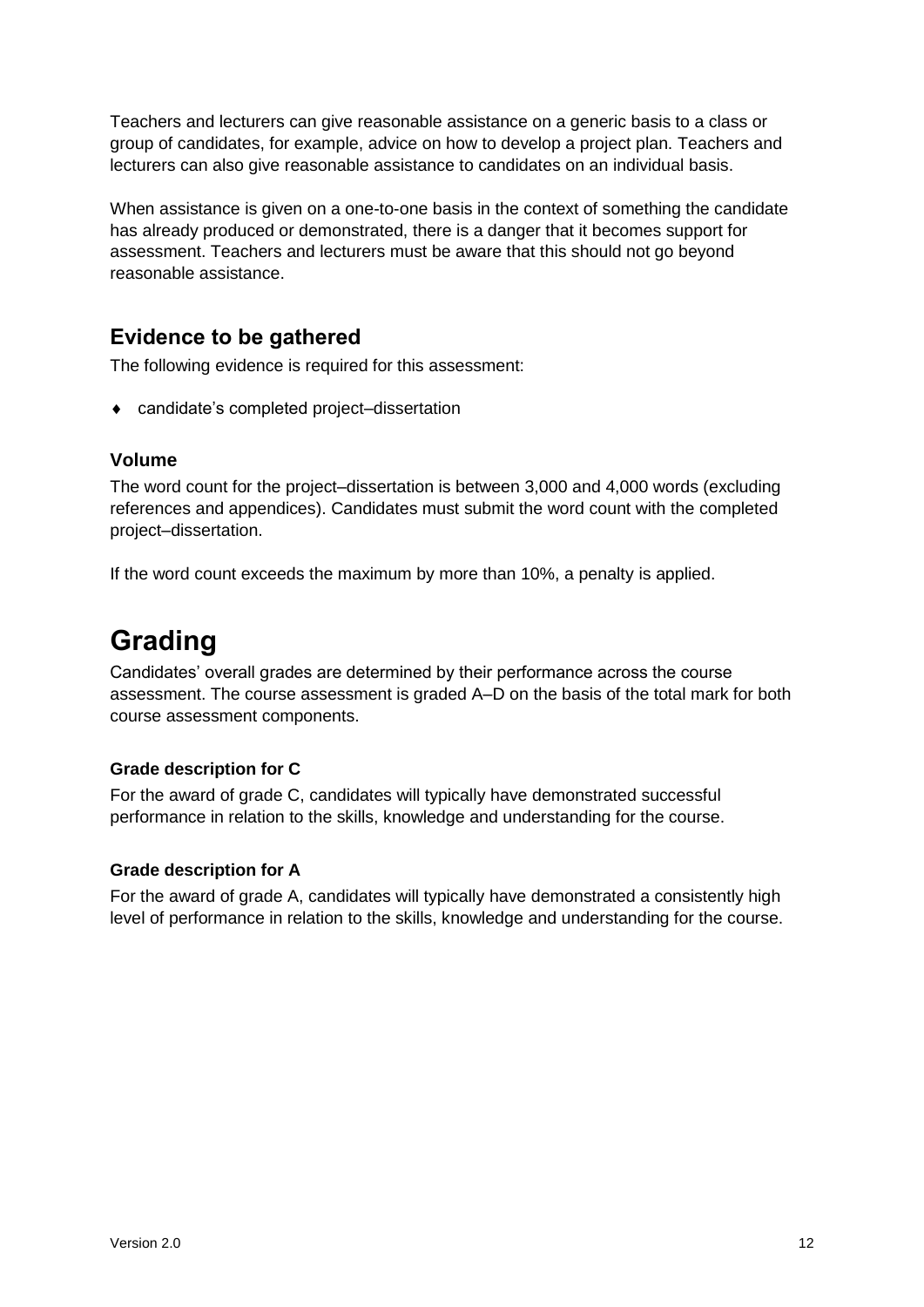# <span id="page-14-0"></span>**Equality and inclusion**

This course is designed to be as fair and as accessible as possible with no unnecessary barriers to learning or assessment.

Guidance on assessment arrangements for disabled candidates and/or those with additional support needs is available on the assessment arrangements web page: [www.sqa.org.uk/assessmentarrangements.](http://www.sqa.org.uk/assessmentarrangements)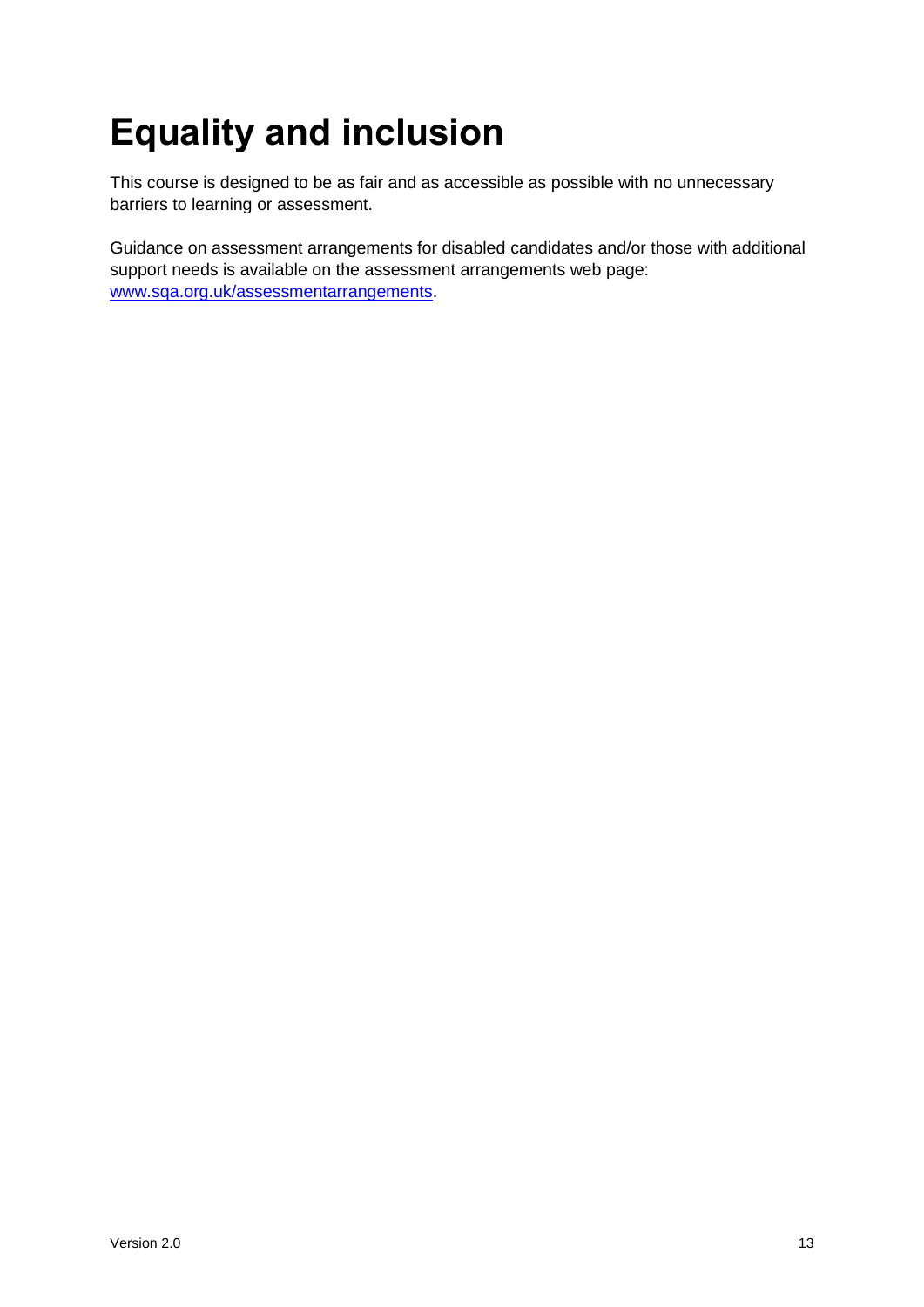## <span id="page-15-0"></span>**Further information**

- [Advanced Higher](https://www.sqa.org.uk/sqa/48464.html) Classical Studies subject page
- [Assessment arrangements web page](http://www.sqa.org.uk/assessmentarrangements)
- ◆ [Building the Curriculum 3–5](https://www.education.gov.scot/scottish-education-system/policy-for-scottish-education/policy-drivers/cfe-(building-from-the-statement-appendix-incl-btc1-5)/Building%20the%20Curriculum)
- ◆ [Guide to Assessment](http://www.sqa.org.uk/sqa/2424.html)
- Guidance on conditions of [assessment for coursework](http://www.sqa.org.uk/sqa/files_ccc/Guidance_on_conditions_of_assessment_for_coursework.pdf)
- [SQA Skills Framework: Skills for Learning, Skills for Life and Skills for Work](http://www.sqa.org.uk/sqa/63101.html)
- [Coursework Authenticity: A Guide for Teachers and Lecturers](http://www.sqa.org.uk/sqa/1418.html)
- ◆ [Educational Research Reports](http://www.sqa.org.uk/sqa/35847.958.html)
- ◆ [SQA Guidelines on e-assessment for Schools](http://www.sqa.org.uk/sqa/2424.html)
- ◆ [SQA e-assessment web page](http://www.sqa.org.uk/sqa/68750.html)
- **SCQF [website: framework, level descriptors and SCQF Handbook](https://scqf.org.uk/)**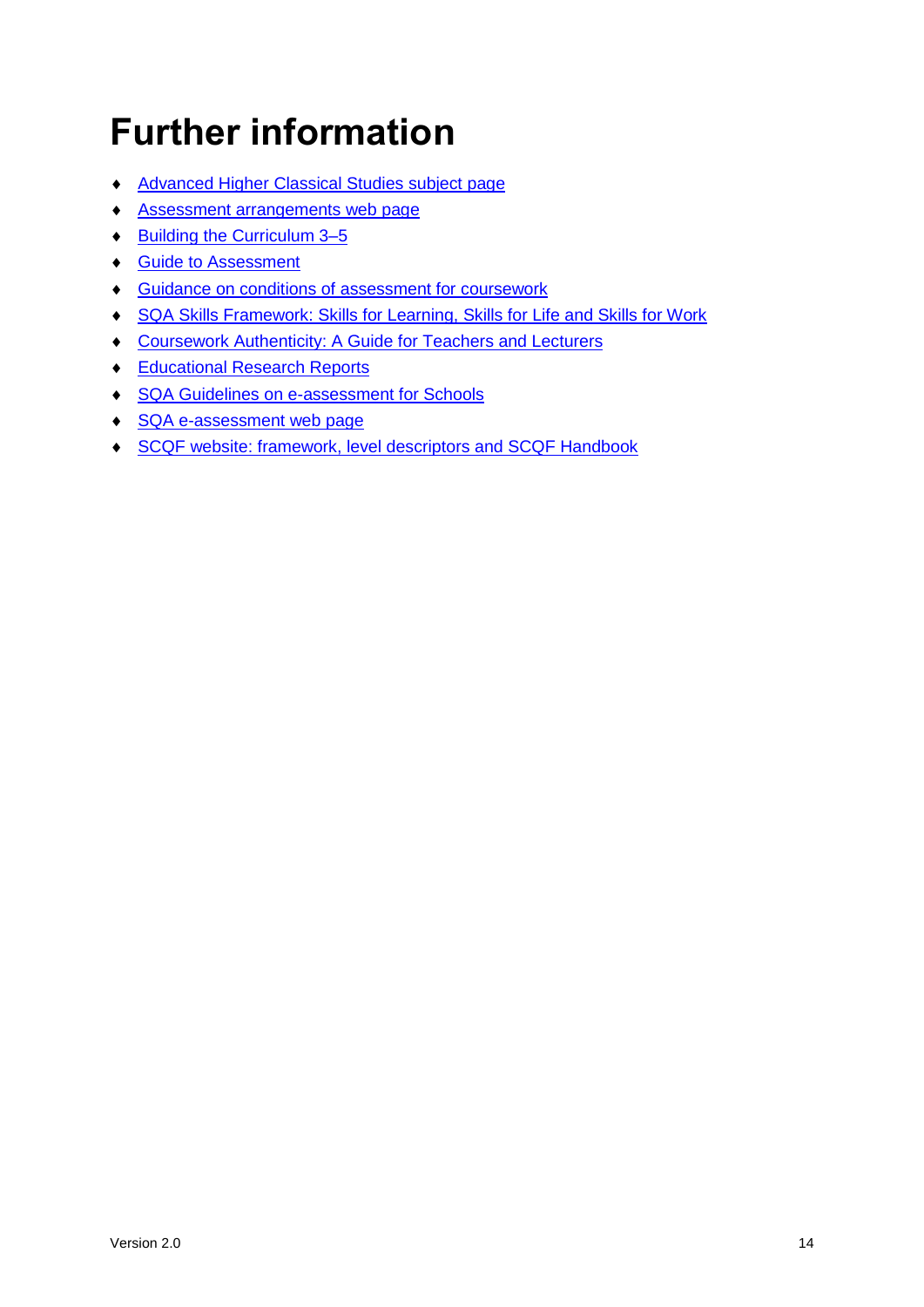## <span id="page-16-0"></span>**Appendix: course support notes**

## <span id="page-16-1"></span>**Introduction**

These support notes are not mandatory. They provide advice and guidance to teachers and lecturers on approaches to delivering the course. Please read these course support notes in conjunction with the course specification and the specimen question paper and/or coursework.

## <span id="page-16-2"></span>**Developing skills, knowledge and understanding**

This section provides advice and guidance about skills, knowledge and understanding that teachers and lecturers could include in the course. Teachers and lecturers have considerable flexibility to select contexts that stimulate and challenge candidates, offering both breadth and depth.

Teachers and lecturers should refer to the course specification for the skills, knowledge and understanding for the course and course assessment.

Teachers and lecturers should make candidates aware of the skills they are developing and of the transferability of them. Transferable skills help candidates with further study and to enhance their personal effectiveness.

Candidates need support and guidance to develop study skills and learning strategies. Teachers and lecturers should encourage them to participate in their own learning by finding information and to generally show initiative, wherever appropriate. The benefits of co-operative learning, peer support and peer feedback can be substantial and should be encouraged. This can be supported by using information and communication technology (ICT).

The 'Approaches to learning and teaching' section provides suggested activities that teachers and lecturers can build into the course delivery to develop skills, knowledge and understanding.

## <span id="page-16-3"></span>**Approaches to learning and teaching**

At Advanced Higher level, candidates begin to develop the ability to work independently. Teachers and lecturers should encourage candidates to use an enquiring, critical and problem-solving approach to their learning. Candidates have the opportunity to practise and develop research and investigation skills, and higher order evaluation and analytical skills. Some of the approaches to learning and teaching suggested for other levels (in particular, Higher) may also apply at Advanced Higher level.

Candidates might engage in a variety of learning activities as appropriate, including:

- researching information rather than receiving information from their teacher or lecturer
- using case studies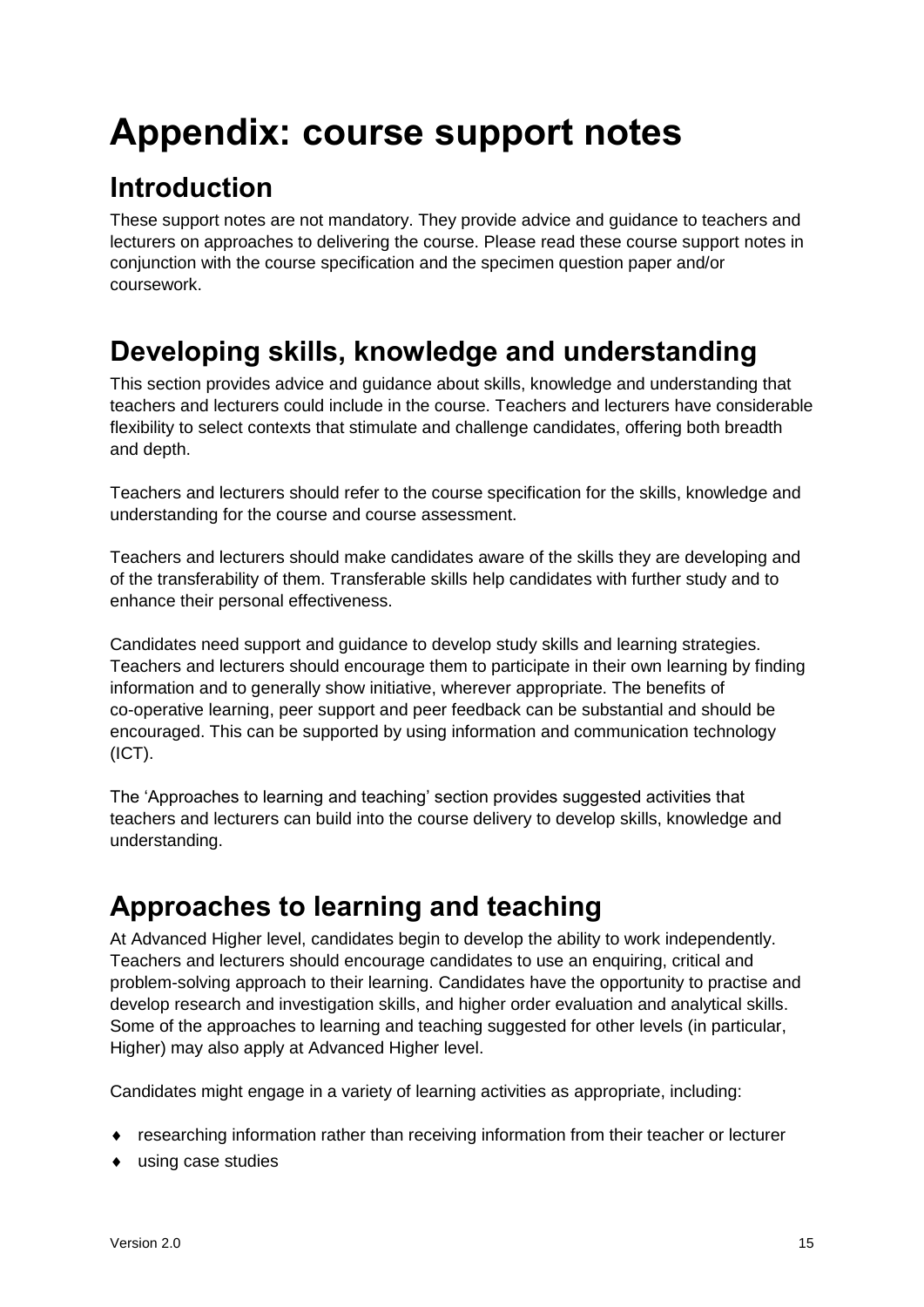- engaging in independent reading
- ◆ recording the results of research from different sources
- presenting findings and conclusions to a group
- participating in group work with peers and using collaborative learning opportunities to develop teamworking
- participating in informed debate and discussion
- ◆ drawing conclusions from complex information
- participating in field trips and visits

Teachers and lecturers should support candidates by having regular discussions with them and giving regular feedback. Some learning and teaching activities may be carried out in groups and, where this applies, candidates could also receive feedback from their peers.

Teachers and lecturers should, where possible, provide opportunities to personalise learning and allow candidates to have choices in approaches to learning and teaching. The flexibility in Advanced Higher courses, and the independence with which candidates carry out the work, enables this. Teachers and lecturers should use inclusive approaches to learning and teaching, and can do this by using a variety of learning and teaching strategies which suit the needs of all candidates.

#### **Question paper**

Detailed support about the question paper is given in the specimen question paper and accompanying marking instructions. The specimen question paper gives an indication of question types for future question papers. The marking instructions document gives general marking principles, mark allocations, marking criteria and detailed marking instructions.

Detailed support and guidance on the project–dissertation is given in the project–dissertation assessment task. The assessment task document contains information for candidates as well as general marking principles, mark allocations, marking criteria and detailed marking instructions.

Both documents are available on the Advanced Higher Classical Studies subject page on SQA's website.

The following table provides additional guidance on potential areas of teaching and learning. The left column describes the skills, knowledge and understanding for the course assessment. The right column describes examples of how this content might be covered, and is intended as guidance only.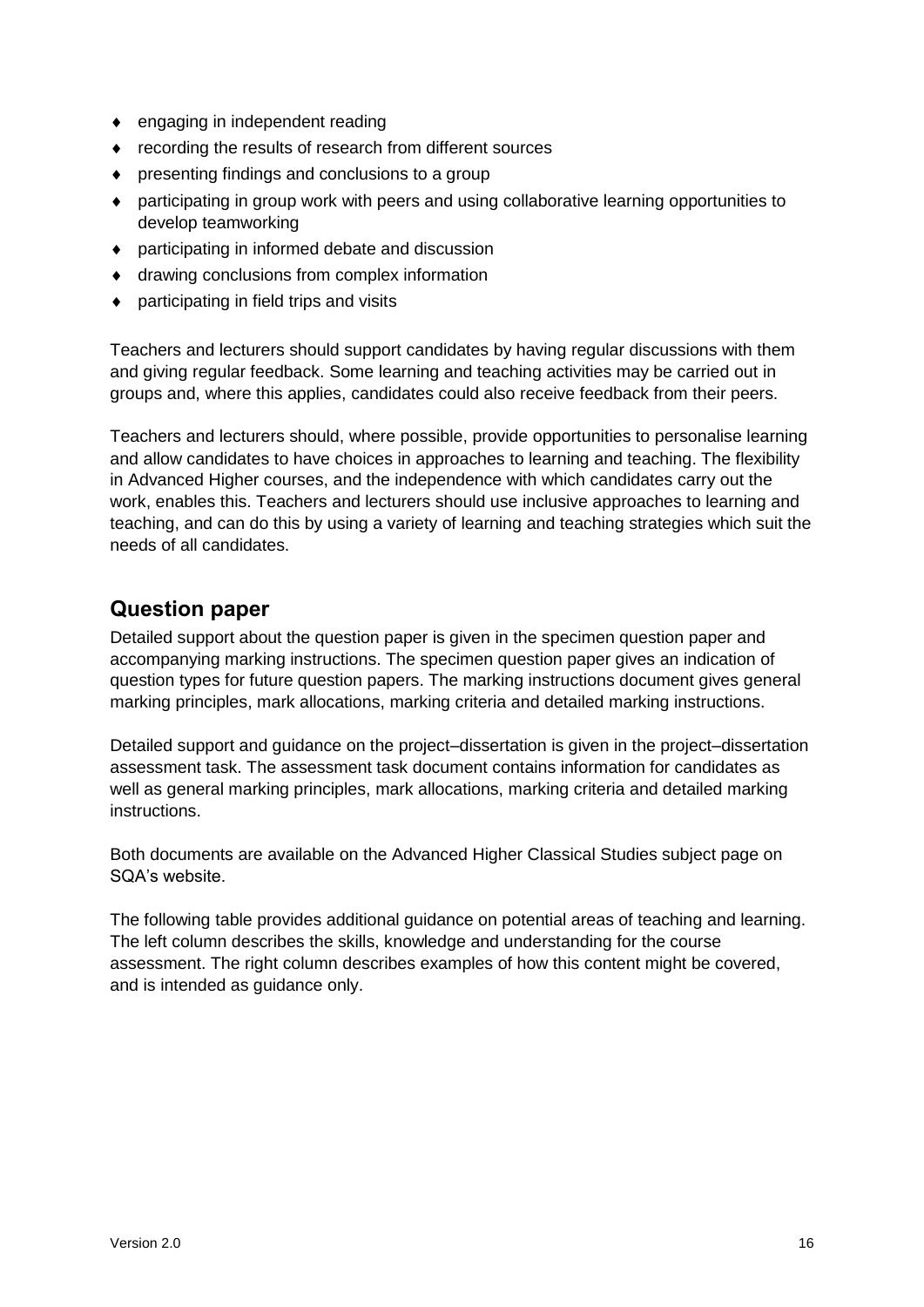| Skills, knowledge and understanding for<br>the course assessment                                                                                                                                                                                                                                                   | <b>Example approach</b>                                                                                                                                                                                                                                                                                                                                                                                                                                                                                                                                                                                                                                                                                                                                                                     |
|--------------------------------------------------------------------------------------------------------------------------------------------------------------------------------------------------------------------------------------------------------------------------------------------------------------------|---------------------------------------------------------------------------------------------------------------------------------------------------------------------------------------------------------------------------------------------------------------------------------------------------------------------------------------------------------------------------------------------------------------------------------------------------------------------------------------------------------------------------------------------------------------------------------------------------------------------------------------------------------------------------------------------------------------------------------------------------------------------------------------------|
| Section 1: History and historiography                                                                                                                                                                                                                                                                              |                                                                                                                                                                                                                                                                                                                                                                                                                                                                                                                                                                                                                                                                                                                                                                                             |
| Candidates use the following texts to examine<br>the role of history-writing and the aims and<br>methods of writers of history in the classical<br>world:<br>Herodotus, Books 1 and 7<br>٠                                                                                                                         | It may be helpful for teachers and<br>lecturers and candidates to study the<br>course content by reading the<br>prescribed books together to ensure<br>candidates are familiar with the events<br>of the prescribed texts.                                                                                                                                                                                                                                                                                                                                                                                                                                                                                                                                                                  |
| Thucydides, Books 1, 4, 7 and 8<br>Polybius, Book 3<br>Livy, Praefatio and Book 1<br>Tacitus, Annals, Books 1 and 14<br>In studying these texts, candidates consider<br>the following aspects:                                                                                                                     | Candidates may benefit from teachers<br>and lecturers drawing attention to how<br>the texts illustrate themes of study as<br>they are reading the books. The<br>scheme below gives some ideas of how<br>to structure study.<br><b>Attitudes to evidence</b>                                                                                                                                                                                                                                                                                                                                                                                                                                                                                                                                 |
| attitudes to evidence<br>selection and arrangement of material,<br>٠<br>including the use of set speeches<br>the relationship of myth and legend to<br>٠<br>history<br>uses of history, for example, as a moral<br>٠<br>example or as a political argument<br>the consequences of historical bias and<br>causation | Before beginning detailed study of each<br>text, it would be useful to survey the<br>different attitudes of the authors:<br>Herodotus records and includes as<br>٠<br>wide a range as he can from as<br>many sources as possible leading to<br>regular digressions<br>Thucydides uses his sources to<br>٠<br>form a focused narrative and offers<br>his own analytical comment on the<br>evidence<br>Polybius values a wide range of<br>sources such as official records,<br>previous historians, witnesses, and<br>geographical study, commenting on<br>discrepancies where they cannot be<br>resolved<br>Livy prefers to use previous<br>historians and embellishes when he<br>feels necessary<br>Tacitus relies on his own<br>experiences to interpret official<br>sources and histories |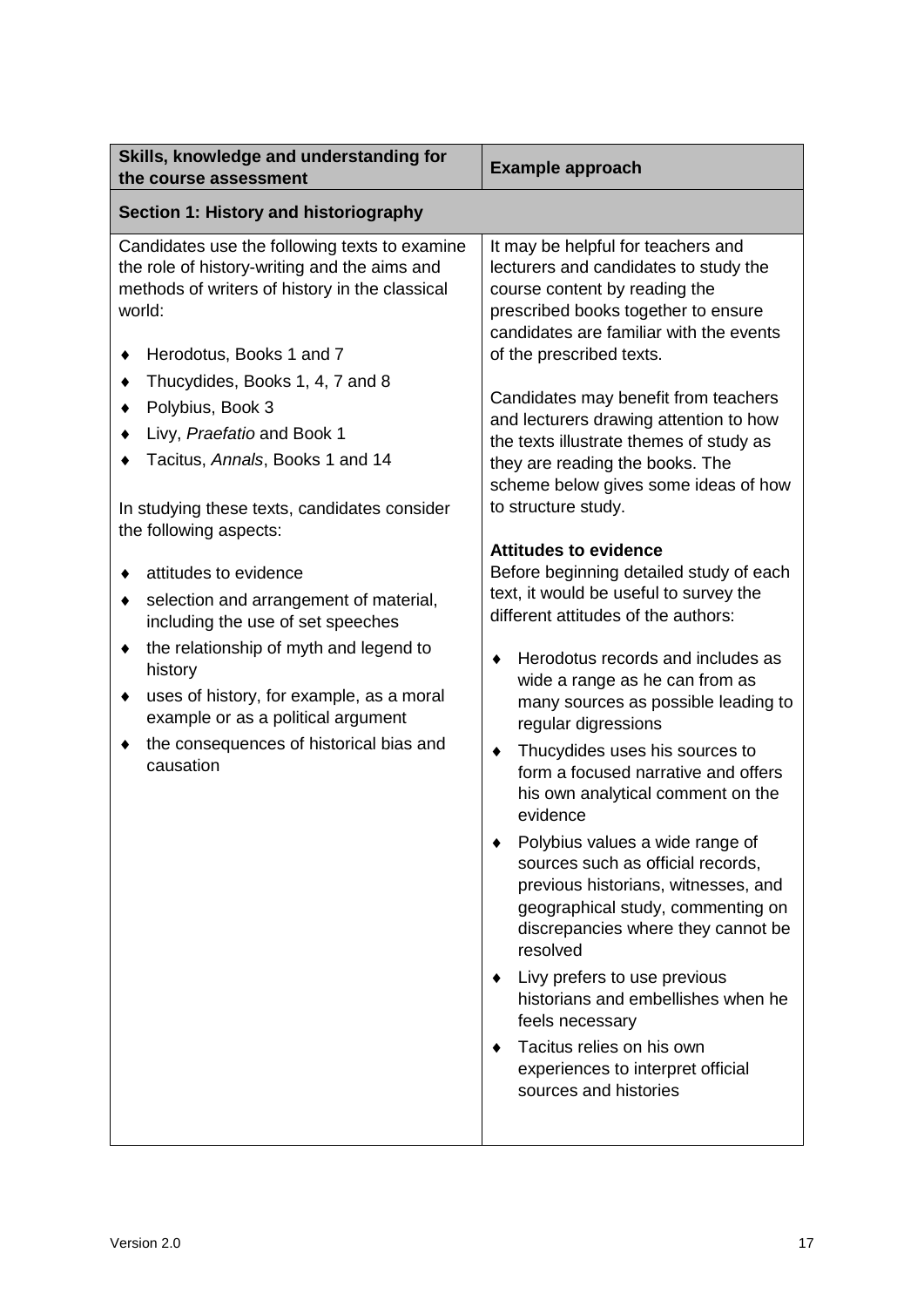| Selection and arrangement of                                                                                                                                                                                                                                                       |
|------------------------------------------------------------------------------------------------------------------------------------------------------------------------------------------------------------------------------------------------------------------------------------|
| material, including the use of set                                                                                                                                                                                                                                                 |
| speeches                                                                                                                                                                                                                                                                           |
| help candidates understand why<br>books are structured in different<br>ways. For example, why are Livy<br>and Tacitus largely chronological<br>narratives? Why does Herodotus<br>appear to digress so much? Why<br>does Polybius insert the analysis of<br>treaties where he does? |
| analyse what is communicated in<br>set speeches by each author -<br>very often these are how the<br>historians insert their interpretations                                                                                                                                        |
| look closely at Thucydides'<br>٠<br>description of his approach and<br>assess what it may mean and how<br>far it may apply to all the authors                                                                                                                                      |
| The relationship of myth and legend<br>to history                                                                                                                                                                                                                                  |
| help candidates see history within<br>the myths and work out why history<br>may be written as myth and, at<br>times, why myth and legend may be<br>written as history                                                                                                              |
| Uses of history, for example as a<br>moral example or as a political                                                                                                                                                                                                               |
| argument                                                                                                                                                                                                                                                                           |
| help candidates appreciate that all<br>histories are written for a purpose                                                                                                                                                                                                         |
| ensure candidates realise that what<br>is included in a history is a fraction<br>of what happened, so always ask,<br>'Why is this preserved?'                                                                                                                                      |
| take pieces of each historian as<br>exemplars of moral or political<br>argument - guide candidates as<br>they search for their own examples                                                                                                                                        |
| The consequences of historical bias<br>and causation                                                                                                                                                                                                                               |
| make candidates aware that events<br>can be reported accurately but the<br>meaning historians give to the<br>events may vary                                                                                                                                                       |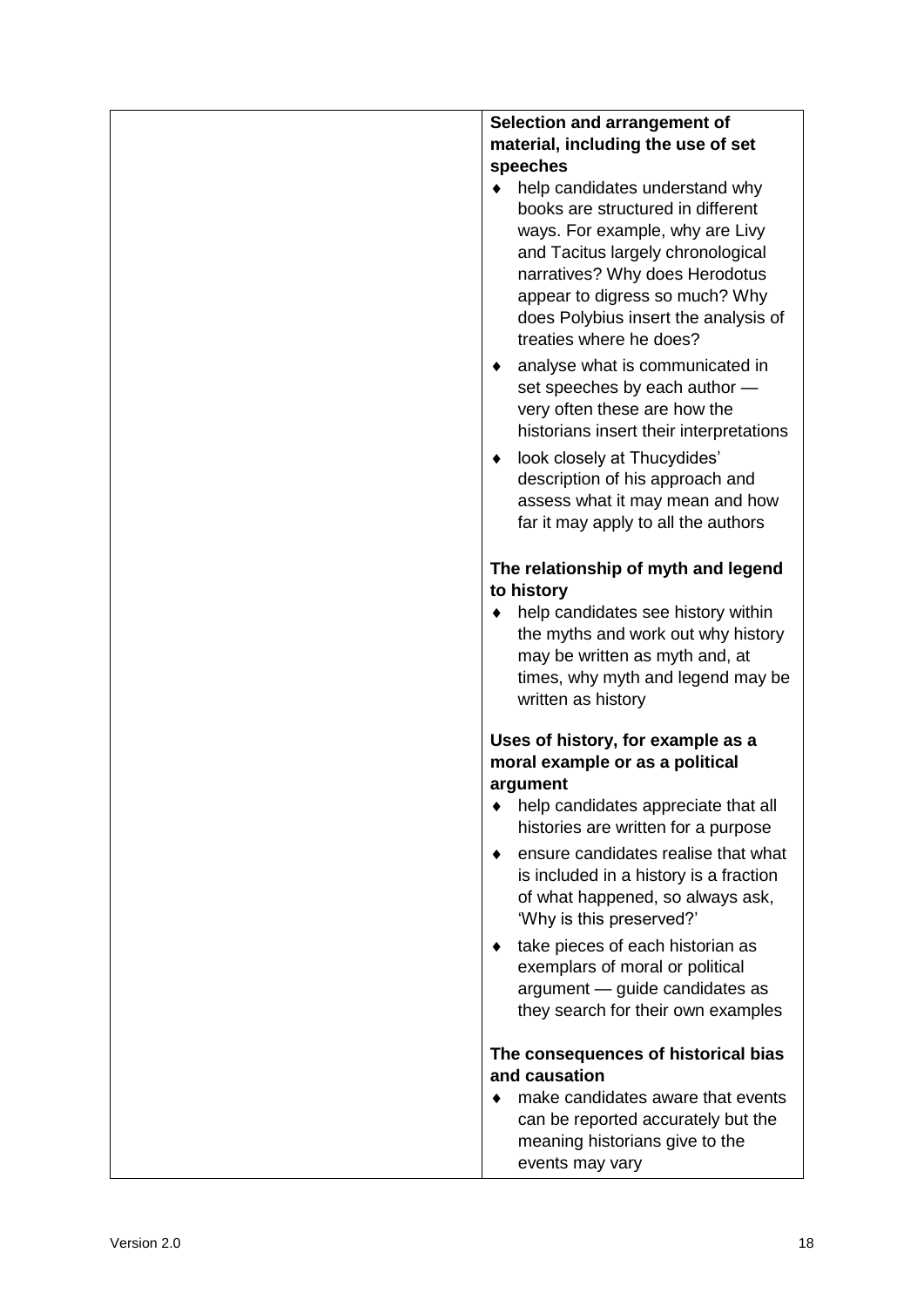|  | forcing an idea of a particular cause<br>onto events may lead to different<br>interpretations of why things<br>happened as they did, for example,<br>Thucydides is convinced that<br>Spartans were motivated by fear of<br>Athenian power |
|--|-------------------------------------------------------------------------------------------------------------------------------------------------------------------------------------------------------------------------------------------|
|  | assuming a particular view of a<br>character of people may also lead to<br>biased interpretations of their<br>actions, for example, Tacitus always<br>attributes dishonest motives to<br>Tiberius and his family                          |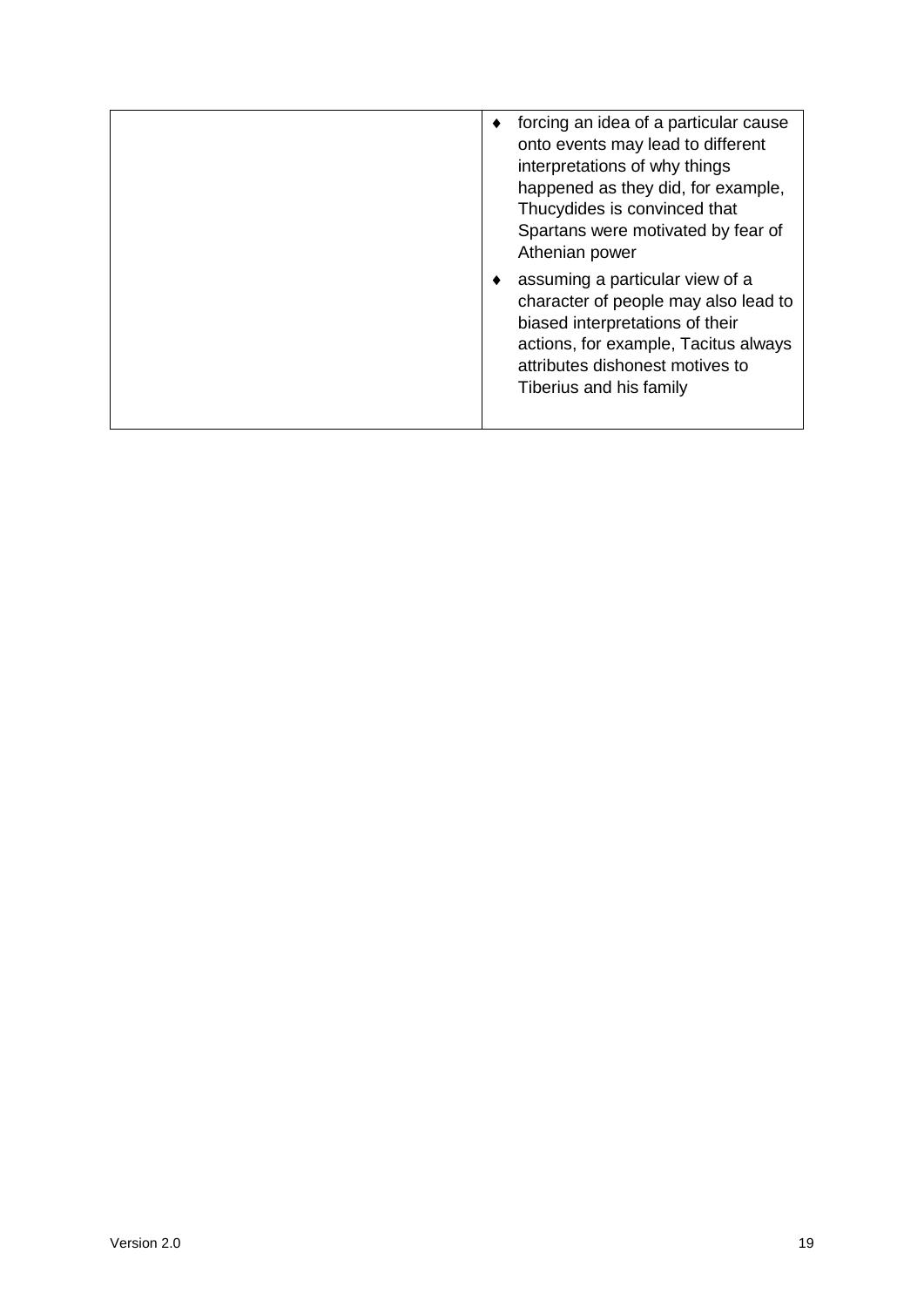| Skills, knowledge and understanding for<br>the course assessment                                                                                                  | <b>Example approach</b>                                                                                                                                                                                                                                     |
|-------------------------------------------------------------------------------------------------------------------------------------------------------------------|-------------------------------------------------------------------------------------------------------------------------------------------------------------------------------------------------------------------------------------------------------------|
| <b>Section 2: Individual and community</b>                                                                                                                        |                                                                                                                                                                                                                                                             |
| Candidates use the following texts to examine<br>ideas expressed in the classical world<br>concerning the individual and community:<br>Plato, Republic, Books 1-5 | It may be helpful for teachers and<br>lecturers and candidates to study the<br>course content by reading the<br>prescribed books together to ensure<br>familiarity with the events of the<br>prescribed texts.                                              |
| Aristotle, Politics                                                                                                                                               |                                                                                                                                                                                                                                                             |
| Cicero, De Officiis (On Duties)<br>In studying these texts, candidates consider<br>the following aspects:                                                         | Candidates may benefit from teachers<br>and lecturers drawing attention to how<br>the texts illustrate themes of study as<br>they are reading the books. The                                                                                                |
| the organisation of the community and the<br>place of the individual within it                                                                                    | scheme below gives some ideas of how<br>to structure study.                                                                                                                                                                                                 |
| the relationship of the weak and the<br>٠                                                                                                                         | <b>Plato</b>                                                                                                                                                                                                                                                |
| powerful<br>the moral obligations of the individual in<br>٠<br>society                                                                                            | eutopia - encourage candidates to<br>consider what this would be and<br>how we would know we had found it                                                                                                                                                   |
| the necessity for social organisation                                                                                                                             | questioning the nature of justice and<br>٠<br>injustice - candidates should try to<br>examine how these concepts are<br>defined by each philosopher, how<br>far their views are justified by what<br>they say, and consider where they<br>can be challenged |
|                                                                                                                                                                   | virtue - does Plato make clear<br>what he means by this and how far<br>would it meet a modern<br>understanding of virtue?                                                                                                                                   |
|                                                                                                                                                                   | education of all members in the<br>society - ask candidates to<br>evaluate this from the perspectives<br>of:                                                                                                                                                |
|                                                                                                                                                                   | $-$ intention                                                                                                                                                                                                                                               |
|                                                                                                                                                                   | - immediate usefulness                                                                                                                                                                                                                                      |
|                                                                                                                                                                   | - long-term consequences                                                                                                                                                                                                                                    |
|                                                                                                                                                                   | candidates should consider how<br>education would have an impact on<br>attitudes to virtue and justice                                                                                                                                                      |
|                                                                                                                                                                   | equality of the sexes - help<br>candidates to form a clear<br>judgement on how far Plato                                                                                                                                                                    |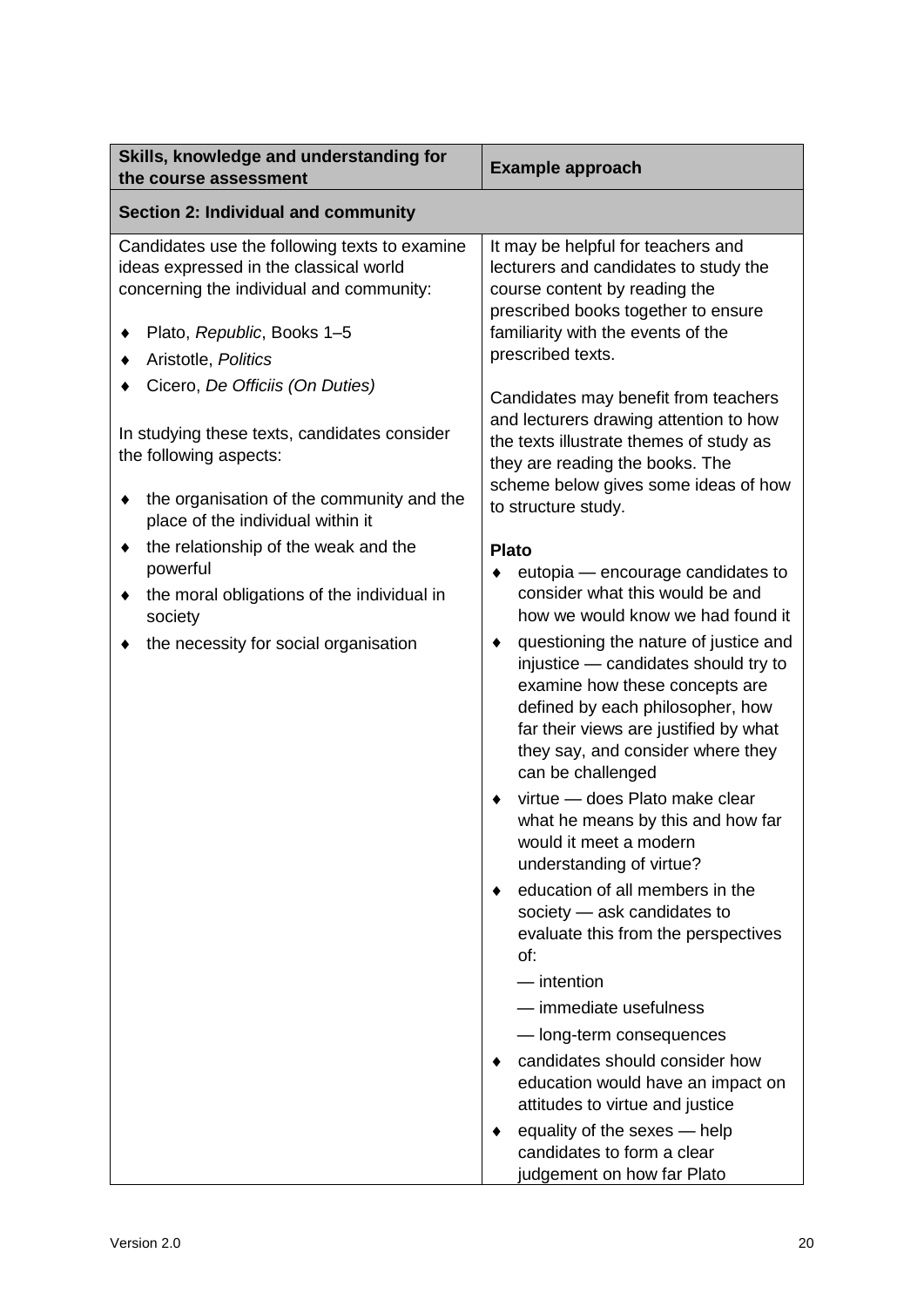| addresses this and how he differs<br>from Aristotle's position                                                                                                          |
|-------------------------------------------------------------------------------------------------------------------------------------------------------------------------|
| <b>Aristotle</b>                                                                                                                                                        |
| relationship between the individual<br>$\bullet$<br>and the state - compare the<br>political community with the<br>household                                            |
| human behaviour and citizenship -<br>٠<br>assess how clearly Aristotle defines<br>these concepts and view them in<br>contrast to Plato in Republic                      |
| constitutional government,<br>٠<br>democracy and tyranny - explore<br>the nature of Aristotle's possible<br>states, making clear the positives<br>and negatives of each |
| consider how the slide into the bad<br>٠<br>versions of government happen and<br>decide whether Aristotle or Plato<br>present ways of preventing this                   |
| <b>Cicero</b>                                                                                                                                                           |
| obligations of the individual -<br>assess how far Cicero's reasoning<br>can be generalised in his own time<br>and in ours                                               |
| honour and expedience - help<br>٠<br>candidates gain a clear<br>understanding of how Cicero<br>balances these                                                           |
| experience as a politician - spend<br>some time on the historical context<br>of On Duties to help candidates<br>appreciate the point of Cicero's use<br>of references   |
|                                                                                                                                                                         |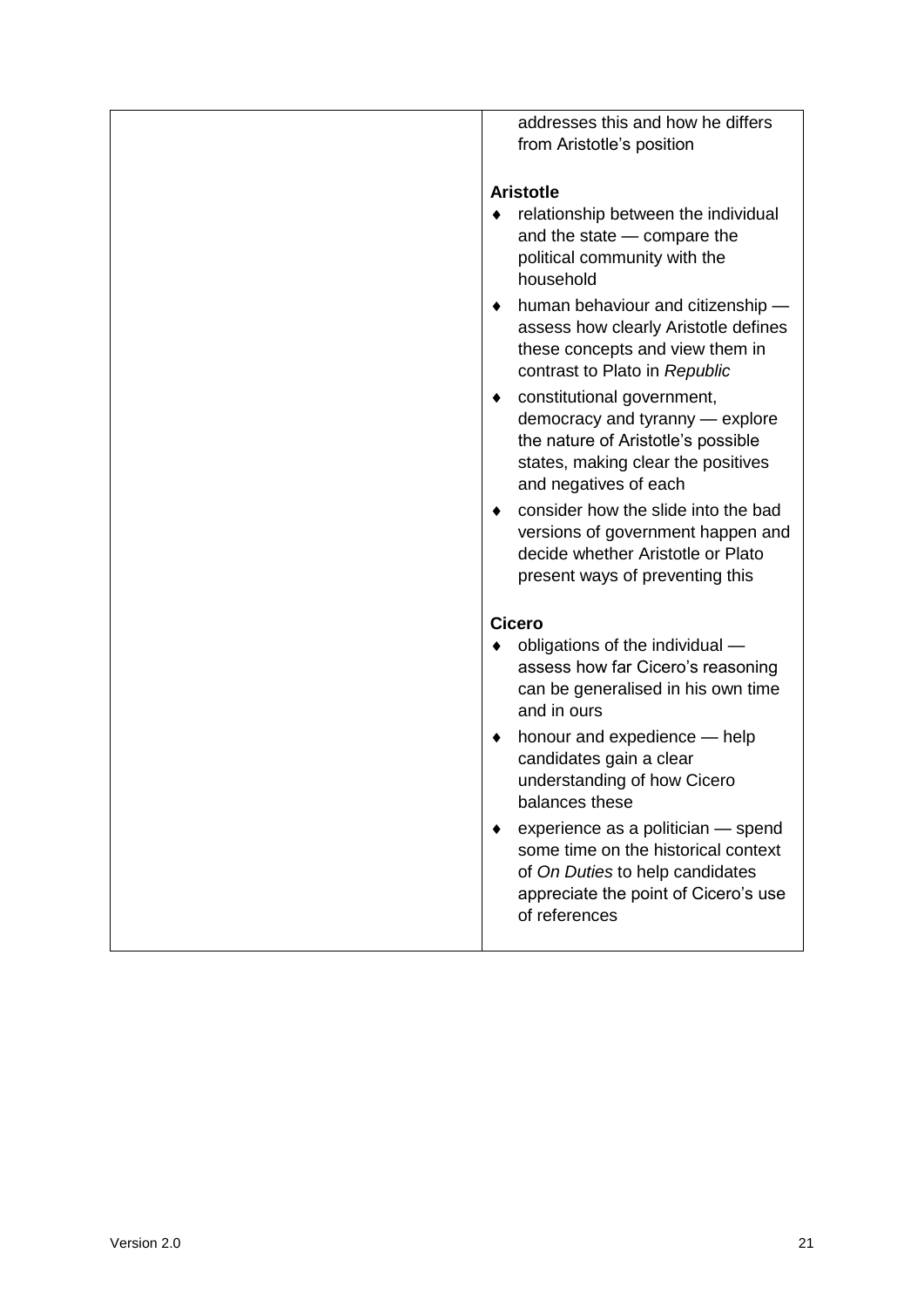| Skills, knowledge and understanding for<br>the course assessment                                                                                                                                                                                                                | <b>Example approach</b>                                                                                                                                                                                                                                                                                                                                                                                                                                                                                                                                                                                                                                                                                                                                                                                                                                     |
|---------------------------------------------------------------------------------------------------------------------------------------------------------------------------------------------------------------------------------------------------------------------------------|-------------------------------------------------------------------------------------------------------------------------------------------------------------------------------------------------------------------------------------------------------------------------------------------------------------------------------------------------------------------------------------------------------------------------------------------------------------------------------------------------------------------------------------------------------------------------------------------------------------------------------------------------------------------------------------------------------------------------------------------------------------------------------------------------------------------------------------------------------------|
| <b>Section 3: Heroes and heroism</b>                                                                                                                                                                                                                                            |                                                                                                                                                                                                                                                                                                                                                                                                                                                                                                                                                                                                                                                                                                                                                                                                                                                             |
| Candidates use the following texts to consider<br>the qualities which characterise heroism in the<br>classical world:<br>Homer, <i>Iliad</i> , Books 1, 6, 22 and 24<br>Homer, Odyssey, Books 1, 5, 6 and 22<br>Euripides, Trojan Women<br>Virgil, Aeneid, Books 1, 2, 4 and 12 | It may be helpful for teachers and<br>lecturers and candidates to study the<br>course content by reading the<br>prescribed books together to ensure<br>familiarity with the events of the<br>prescribed texts.<br>Candidates may benefit from teachers<br>and lecturers drawing attention to how                                                                                                                                                                                                                                                                                                                                                                                                                                                                                                                                                            |
| Ovid, Heroides, 1, 3 and 7<br>In studying these texts, candidates consider<br>the following:                                                                                                                                                                                    | the texts illustrate themes of study as<br>they are reading the books. The scheme<br>below gives some ideas of how to<br>structure study.                                                                                                                                                                                                                                                                                                                                                                                                                                                                                                                                                                                                                                                                                                                   |
| morality and the hero<br>the changing nature of heroism<br>Greek and Roman views of heroism<br>the hero as role model<br>the hero and women<br>heroes and anti-heroes                                                                                                           | Morality and the hero<br>think about the moral codes which<br>heroes seem to be acting on<br>consider the role of the gods and<br>٠<br>fate in the lives of the heroes -<br>what morals do they seem to put in<br>place for the heroic world?<br>think about examples in the texts<br>٠<br>where characters are talking about<br>justice, mercy and other moral<br>issues - how do they make their<br>moral decisions and how does this<br>compare with moral attitudes today?<br>what do we, in the modern world,<br>base our moral judgements on?:<br>- consequences<br>— duties<br>- blood loyalties<br>- class loyalties<br>- religious commands<br>The changing nature of heroism<br>help candidates to recognise how,<br>over time, the texts they study shift<br>emphasis to different heroic values,<br>or become more critical of heroic<br>values |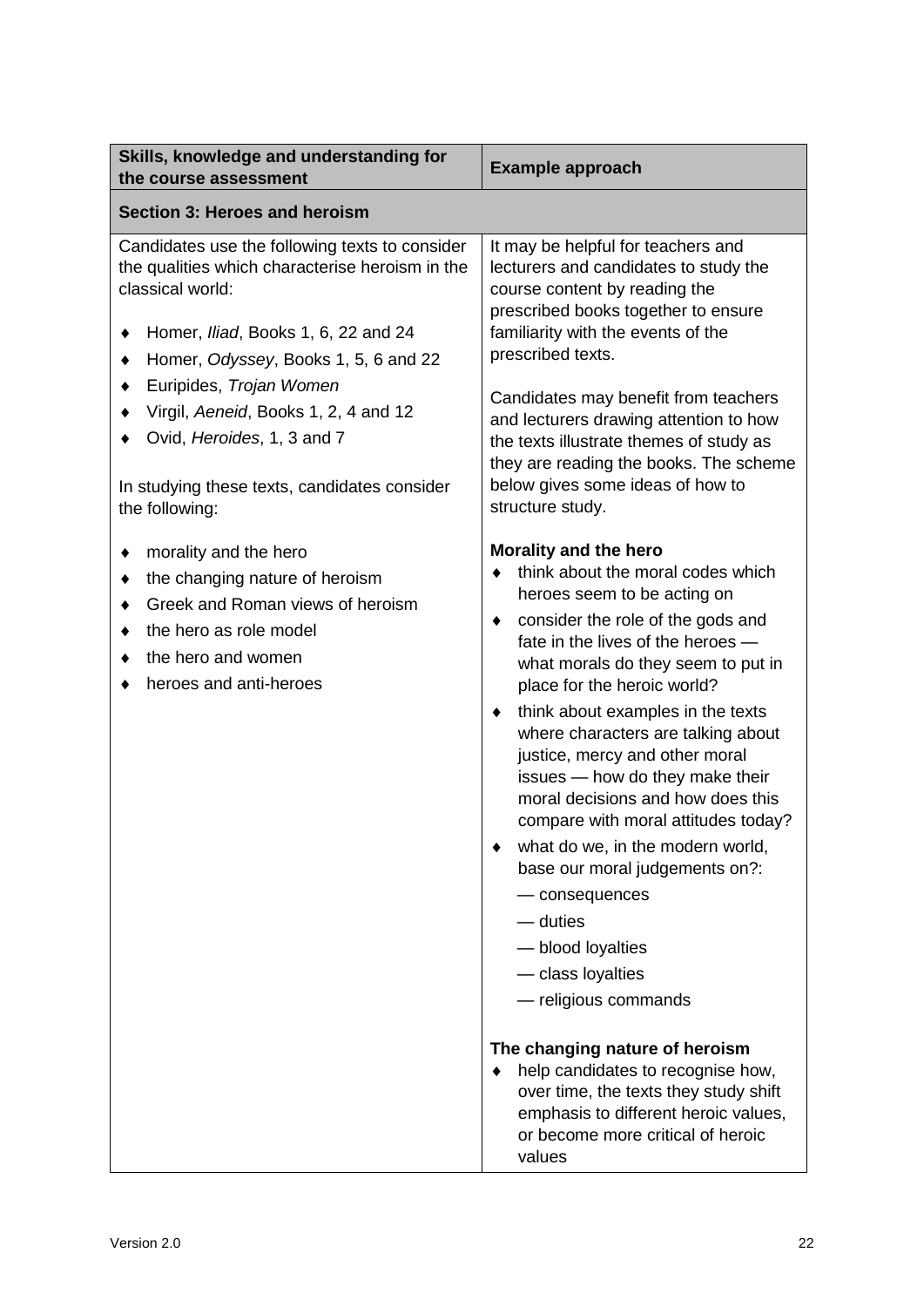| pay close attention to Trojan Women<br>٠<br>and Heroides when looking for<br>alternative viewpoints to traditional<br>ideas of heroism and its worth<br>consider the signs of a move from a<br>'shame culture' in the Homeric epics<br>to more of a 'guilt culture' in the<br>Aeneid                                                                                                                                                                                                                                                                                                                                                                                                                            |
|-----------------------------------------------------------------------------------------------------------------------------------------------------------------------------------------------------------------------------------------------------------------------------------------------------------------------------------------------------------------------------------------------------------------------------------------------------------------------------------------------------------------------------------------------------------------------------------------------------------------------------------------------------------------------------------------------------------------|
| <b>Greek and Roman views of heroism</b><br>the following characteristics and<br>values of heroism are displayed<br>throughout the prescribed texts:<br>— honour<br>— glory<br>— courage<br>- excellence<br>$-\nu$ iolence<br>— endurance<br>$-$ cunning<br>— hospitality<br>— respect<br>— duty<br>- guest-friendship<br>- divine favour<br>- class or family<br>— gender<br>make sure candidates are able to<br>distinguish which qualities are<br>prioritised in different texts<br>The hero as role model<br>a close knowledge of the words and<br>٠<br>deeds of all the heroes in the texts<br>enables candidates to comment<br>effectively on how they provide a<br>role model for classical views in both |
| Greece and Rome<br>The hero and women<br>consider how women are affected by<br>characters following heroic values<br>make sure candidates can discuss<br>٠<br>the ways in which women behave in<br>heroic society as shown in the                                                                                                                                                                                                                                                                                                                                                                                                                                                                               |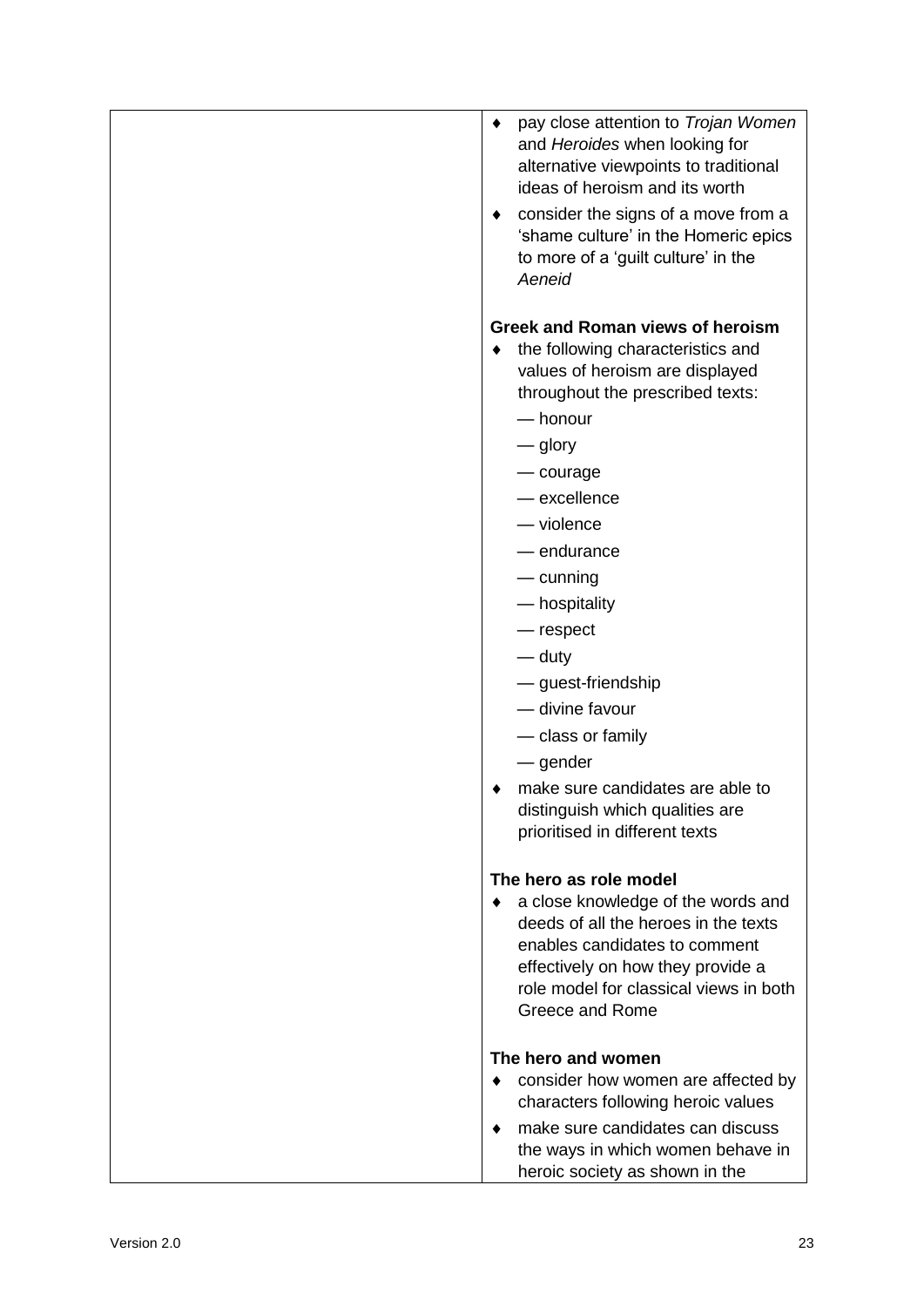| prescribed texts, and what this tells<br>us about how heroic values affected<br>their lives<br>think about mortals and immortals<br>when considering gender issues<br>pay close attention to the attitudes<br>expressed in <i>Trojan Women</i> and<br><b>Heroides</b> |
|-----------------------------------------------------------------------------------------------------------------------------------------------------------------------------------------------------------------------------------------------------------------------|
| <b>Heroes and anti-heroes</b><br>make sure candidates understand<br>what is meant by the term anti-hero<br>think about the actions and feelings<br>of the lead characters in the<br>prescribed texts, and try to balance<br>up their heroic or anti-heroic qualities  |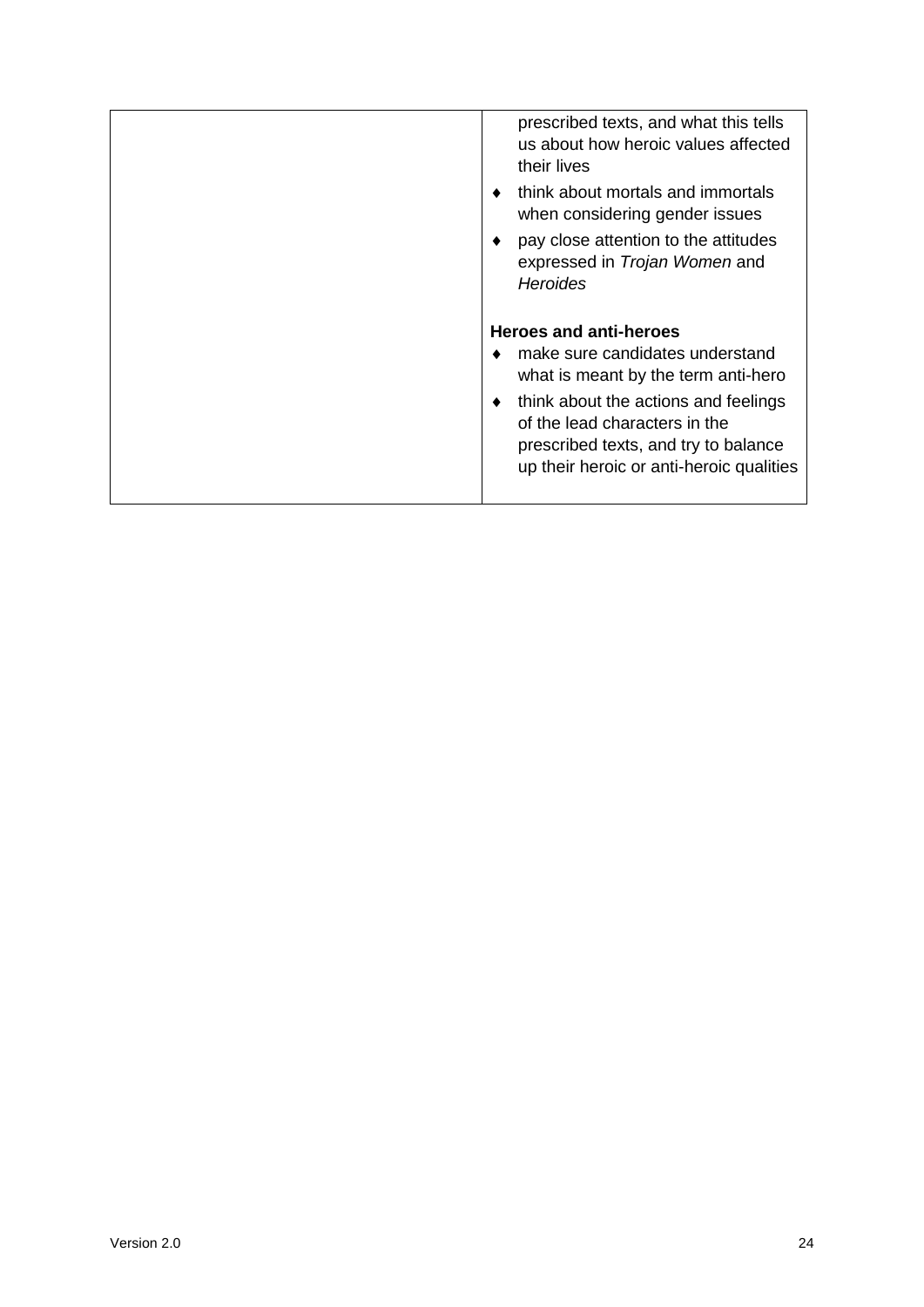| Skills, knowledge and understanding for<br>the course assessment                                                                                                                                                                                              | <b>Example approach</b>                                                                                                                                                                                                                                                                                                                                                                                                                                    |  |  |
|---------------------------------------------------------------------------------------------------------------------------------------------------------------------------------------------------------------------------------------------------------------|------------------------------------------------------------------------------------------------------------------------------------------------------------------------------------------------------------------------------------------------------------------------------------------------------------------------------------------------------------------------------------------------------------------------------------------------------------|--|--|
| Section 4: Comedy, satire and society                                                                                                                                                                                                                         |                                                                                                                                                                                                                                                                                                                                                                                                                                                            |  |  |
| Candidates use the following texts to study the<br>nature and limitations of the commentary on<br>society provided by Athenian Old Comedy and<br>Roman Satire:<br>Aristophanes, Acharnians, Knights,<br>Clouds, Peace and Assembly Women                      | It may be helpful for teachers and<br>lecturers and candidates to study the<br>course content by reading the<br>prescribed books together to ensure<br>familiarity with the events of the<br>prescribed texts.                                                                                                                                                                                                                                             |  |  |
| Horace, Satires, Book 1 (except 7 and 8)<br>٠<br>and Book 2 (except 1 and 3)<br>Juvenal, Satires, 1, 2, 3, 5, 6, 8, 9, 10<br>and 11                                                                                                                           | Candidates may benefit from teachers<br>and lecturers drawing attention to how<br>the texts illustrate themes of study as<br>they are reading the books. The<br>scheme below gives some ideas of how<br>to structure study.                                                                                                                                                                                                                                |  |  |
| In studying these texts, candidates consider<br>the following:                                                                                                                                                                                                | Literary conventions of comedy and                                                                                                                                                                                                                                                                                                                                                                                                                         |  |  |
| literary conventions of comedy and satire<br>politics and war<br>social and political ambition and the<br>corruption of relationships<br>plain living versus luxury<br>٠<br>relationships and changing values between<br>the sexes<br>quest for peace of mind | satire<br>when reading, draw attention to<br>areas in the texts which exhibit<br>conventional features, such as:<br>— exaggeration<br>- stereotypical characters<br>— abuse<br>- opportunities for jokes<br>— irony<br>- oversimplification<br>- fantastical plot points<br>— allegory<br>make sure candidates realise they<br>must evaluate how far the need for<br>the authors to use these<br>conventions may (or may not) affect<br>their truthfulness |  |  |
|                                                                                                                                                                                                                                                               | <b>Politics and war</b><br>while reading Aristophanes, help<br>candidates to understand the<br>historical background of the<br>Peloponnesian War                                                                                                                                                                                                                                                                                                           |  |  |
|                                                                                                                                                                                                                                                               | show candidates the geography as<br>well as the history of the struggle                                                                                                                                                                                                                                                                                                                                                                                    |  |  |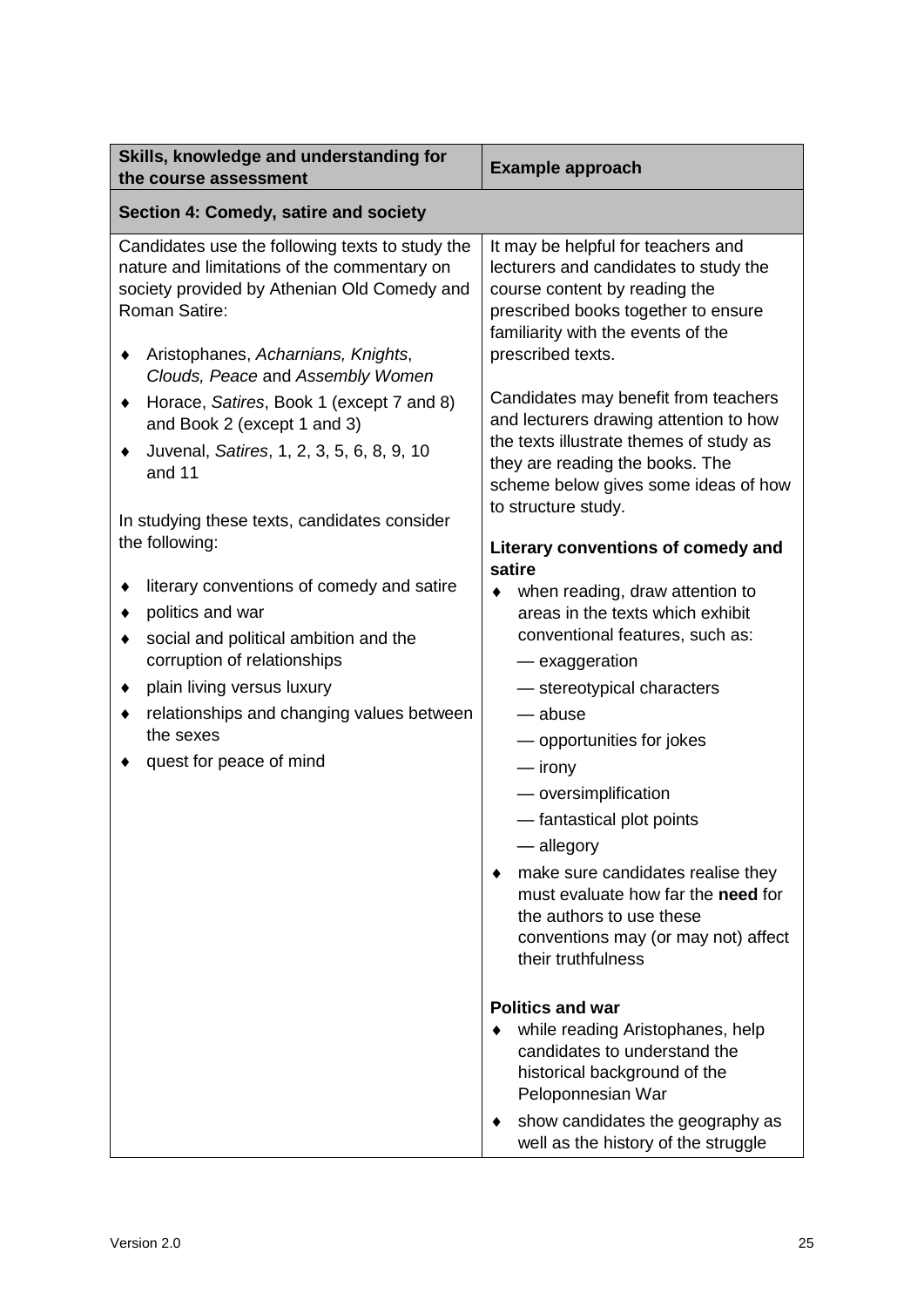- representations of real people(s) in the plays and try to find reasons for presenting them as they are in the plays, for example:
	- Demosthenes
	- Nicias
	- the Persians
	- the Acharnians
	- Cleon
- candidates should refresh their understanding of Athenian political life

#### **Social and political ambition and the corruption of relationships**

- help candidates to appreciate the range of different corruptions which are shown and their effects, for example:
	- to continue the war
	- to gain political power
	- to gain wealth
- ◆ *Clouds* shows the corruption of education to create demagogues and rhetoricians
- ◆ spend some time looking at the social values in *Clouds* and how they are being distorted to make points about Athenian society
- ◆ both Juvenal and Horace include criticism of ambition and point to how it corrupts. They often use specific examples from history

#### **Plain living versus luxury**

- version time looking at the<br>
representations of real psople(s) in<br>
the plays and hy fo find reasons for<br>
presentations of real and policy in<br>
presenting them as they are in the<br>
plays, for example:<br>
 Democratienes<br>
 t ◆ draw attention to elements of the texts where this is a fundamental concern to the authors and help candidates to consider what deeper messages about society may be communicated
	- ◆ Horace and Juvenal reference the extravagance of dinner parties encourage candidates to look for deeper messages in these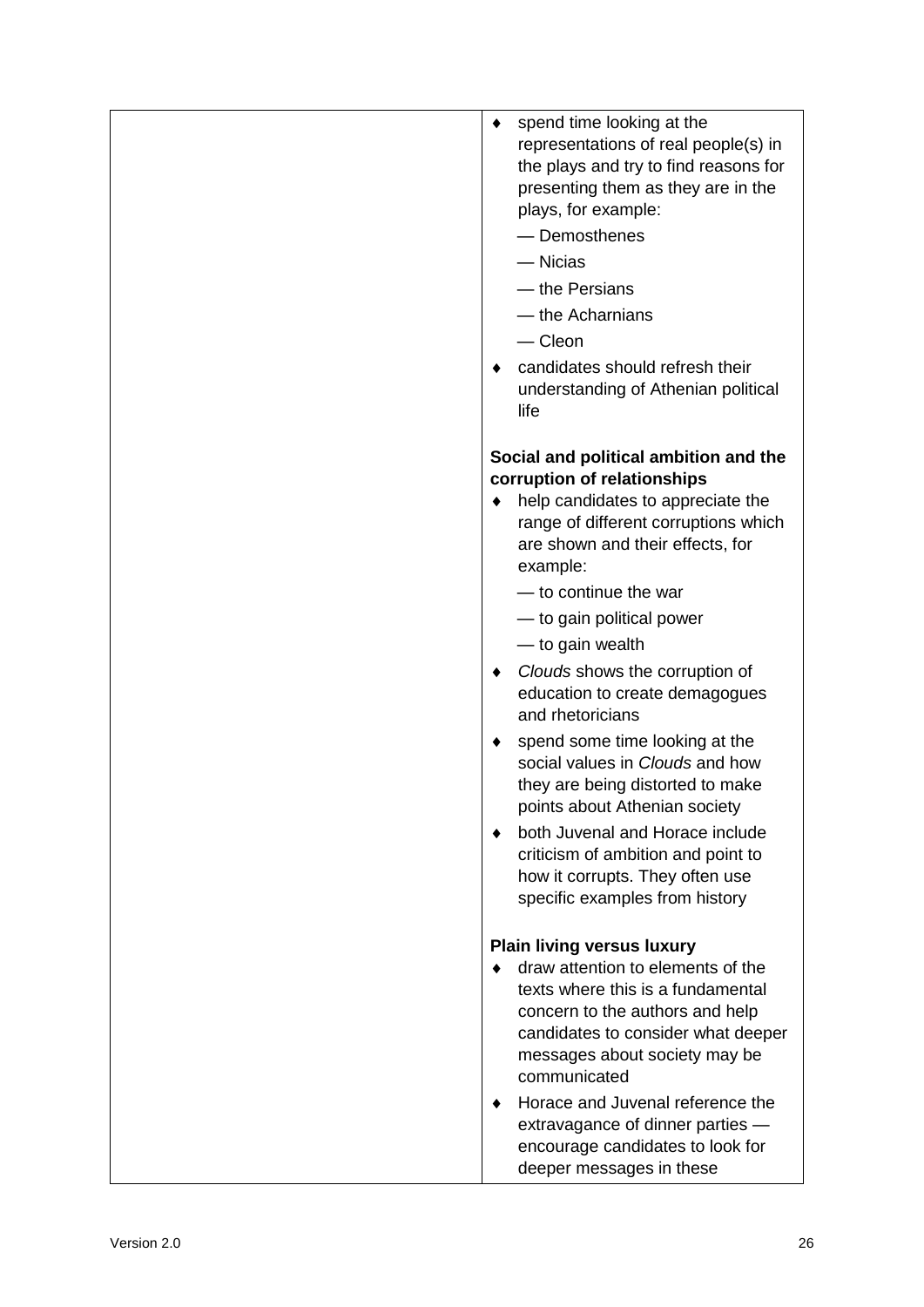| Relationships and changing values<br>between the sexes<br>look for how recognisable<br>relationships such as father-son and<br>husband-wife are represented by<br>the different authors, and lead<br>candidates in comparative work to<br>understand them                     |
|-------------------------------------------------------------------------------------------------------------------------------------------------------------------------------------------------------------------------------------------------------------------------------|
| Quest for peace of mind<br>this is a topic largely focused on in<br>the Satires, though it is interesting to<br>see where messages in<br>Aristophanes touch on it<br>issues of Stoic and Epicurean<br>$\bullet$<br>thought should be considered in<br>relation to these texts |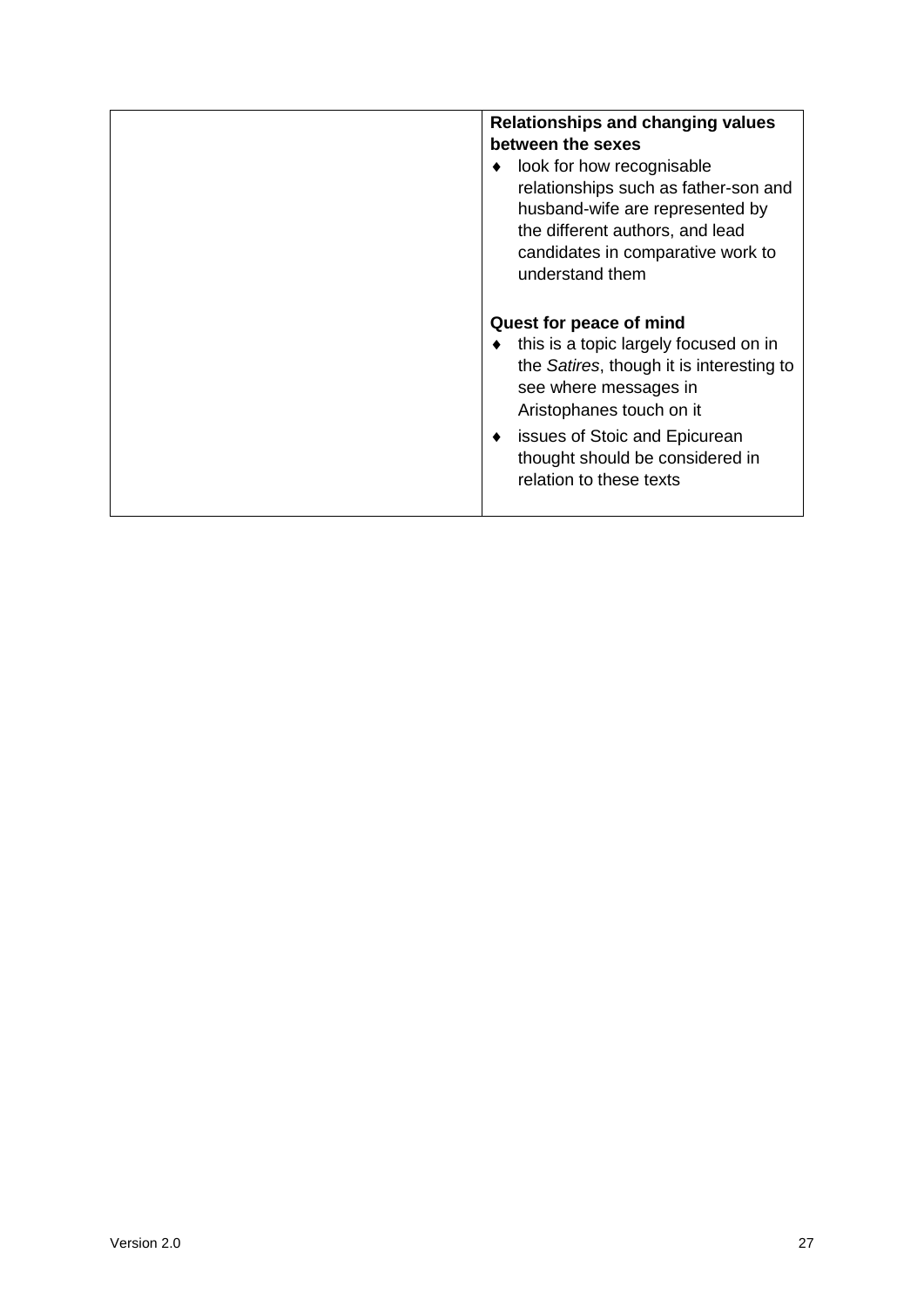### **Project–dissertation**

An appropriate issue for study for the project–dissertation is one that requires analysis and qualitative judgement, rather than a descriptive and narrative approach. The issue may be worded as a question, statement, or a description of the area of study, and should challenge candidates to provide a convincing overall conclusion to the issue(s) raised. A suitable issue is likely to result in a number of subsidiary questions, or sub-issues, which need to be considered in order to reach an overall conclusion providing a robust synthesis and a qualitative judgement.

An appropriate complex issue is also one which enables candidates to interrogate differing perspectives or points of view. In some areas this may encompass significant debate including major differences in the interpretation of developments within the classical world, or different perspectives on the impact or significance of different historical events.

Issues that invite evaluation, analysis and synthesis may be approached in one of the following ways, although these approaches are not mandatory:

- ◆ How successful is... or was... or are...?
- ◆ To what extent can... or do... or should...?
- ◆ How far can... or do... or should...?
- $\bullet$  How justified is the view...?
- ◆ A comparative analysis of... and ...
- ◆ How important is…?

When candidates choose an issue or question, it may be helpful for a discussion to take place between the candidate and their teacher or lecturer regarding the scope of the project, with some initial discussion of the possible sub-issues which the candidate will need to consider. At this stage, the availability of relevant resources should also be considered.

This might involve, for example, reading further primary sources, examining archaeological remains, and reading online chapters or articles from journals or other similar sources. Teachers and lecturers may need to help candidates identify suitable background reading at this early stage, as well as establishing a timeframe for completion.

#### **Making decisions about the way in which the chosen issue is tackled**

Candidates should ensure that they consider a sensible range of factors, views or outcomes, and that concentrating on an isolated factor, view or outcome does not prevent them from considering alternative explanations. Candidates may find it helpful to create a mind map of possible issues at this stage. Alternatively, they could make a presentation to their peers, followed by an open debate during which other candidates contribute possible alternative approaches and interpretations.

To ensure that the approach taken is sufficiently in-depth, it may be useful for candidates to include no more than three or four main issues in the final plan. This may mean combining some smaller issues into a single overarching issue, or justifying the exclusion of some relatively minor issues. Mind mapping can be useful in suggesting how subsidiary issues relate to each other and to the overall chosen issue. Candidates should be discerning about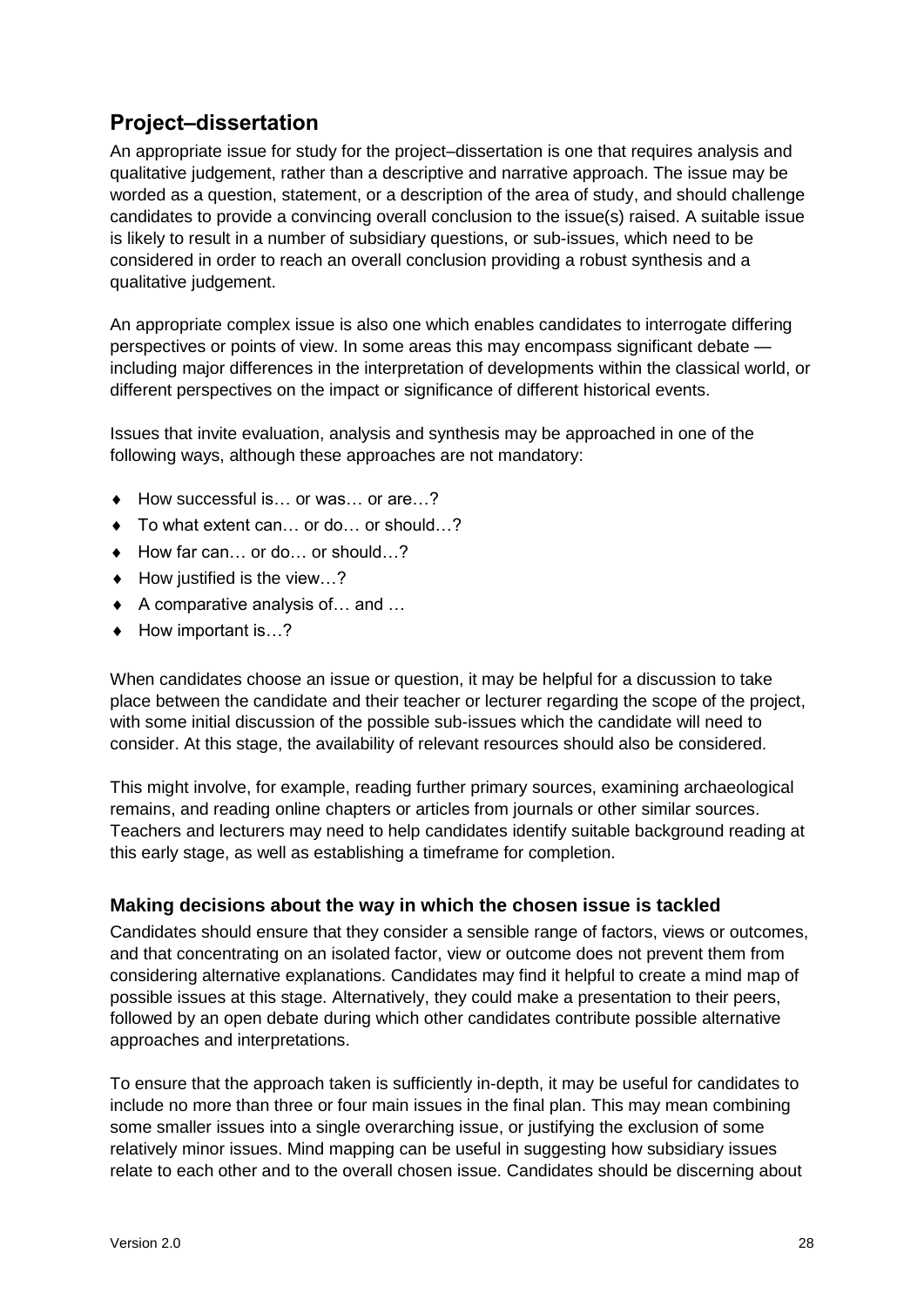which information they choose to include, and show their critical thinking skills by explaining why they are using or rejecting particular points.

Good planning is essential to researching the chosen issue as it provides a structured focus for collecting information. However, candidates may need to modify their plan, for example if new evidence emerges or they wish to change the focus of their research. This is an integral part of planning a programme of research, and candidates should recognise that this need to amend elements of the original plan is a valid aspect of almost all independent research.

#### **Identifying a suitable range of resources**

Researching classical issues at Advanced Higher level should involve a wide range of academic reading and it is therefore important that candidates plan ahead to ensure that the resources they need are available when they need them. The starting point is likely to be resources held within the department, but school, college and public libraries may also be able to help candidates to access resources. Some university libraries provide reference facilities to Advanced Higher candidates.

Sources of evidence might include print and online journals or newspapers, press articles or press releases, and blogs.

For some issues there are published works and candidates may need teacher or lecturer guidance to help them select appropriate reading. Candidates may also need help to distinguish between school textbooks (or books written for the general reader) and those written by academics with specialist knowledge of the issue. Candidates should consult a wide range of academic work. They should be able to recognise that different approaches and perspectives on classical themes and events may involve subtly different interpretations of events or ideas, requiring careful reading.

Different subject disciplines use different research methods to create new knowledge and candidates should be aware of some of these differences, for example the differences between qualitative and quantitative data. Research methodology shapes thinking so this helps candidates to 'think like' or 'think within' this particular subject discipline. This allows candidates to become competent, critical users of information.

Candidates could keep a log as they go through the research process. They could record sources they have used, the author, title, page references, publication date and publisher.

#### **Agreeing key deadline dates for the completion of the different stages involved in researching the issue**

Some candidates may find the process of researching independently a challenge. Therefore it may be helpful for them to agree progress review dates with their teacher or lecturer. Key dates might include:

- ◆ selecting an issue
- $\bullet$  completing a plan
- reviews or discussions about collecting and recording evidence
- ◆ submission date for a first draft of the project-dissertation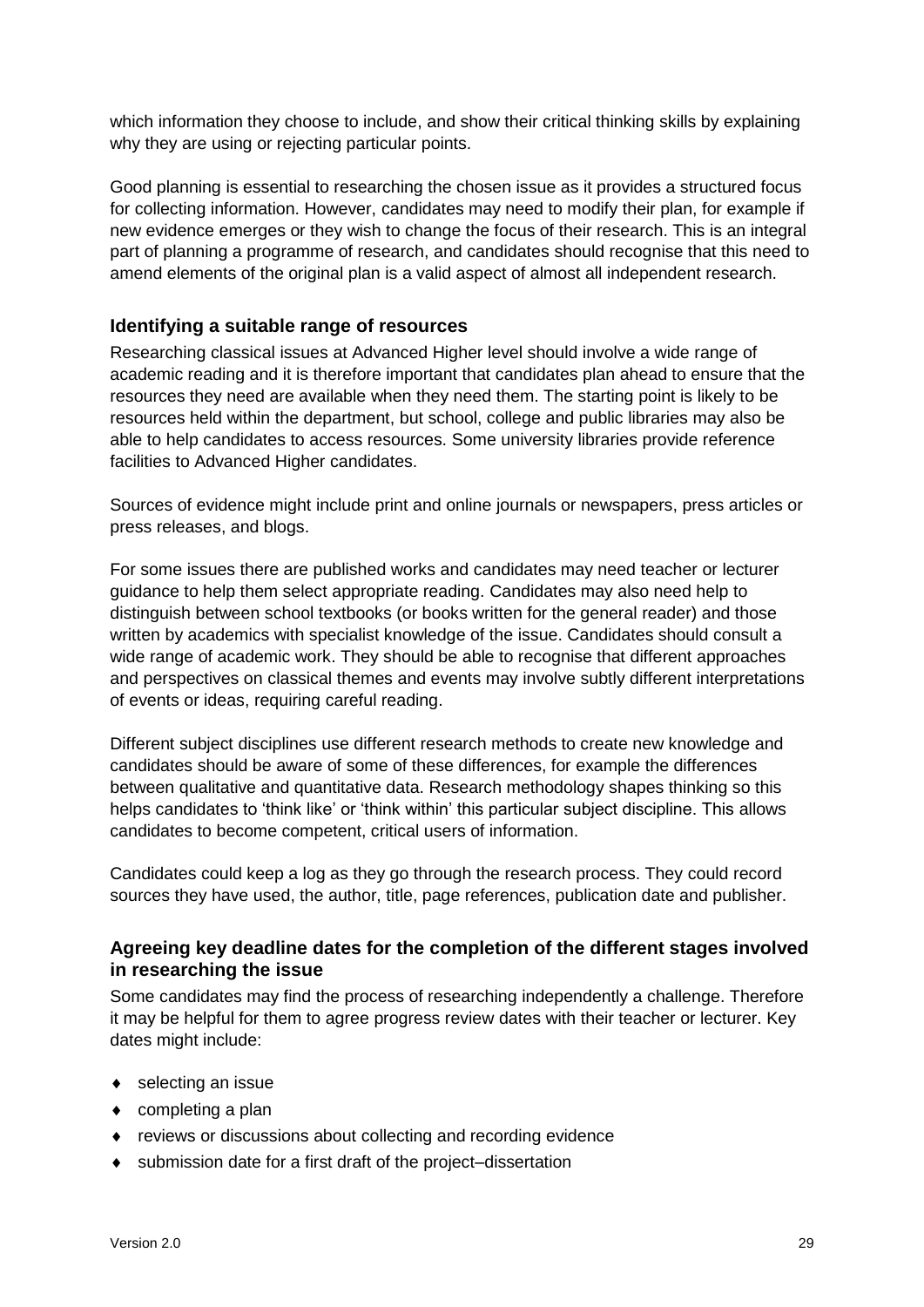submission date for the final version of the project–dissertation, possibly a few days before SQA's deadline date

Candidates could keep copies of planning notes, a written plan, a mind map, discussion notes, or a recording of a discussion or interview. The 'Example checklist' provided in this document suggests one way of recording when progress checks have taken place.

Some candidates find it helpful to focus research on one aspect of the chosen issue at a time, rather than attempting to research, collect and record information relating to the whole issue at the same time. For example, where the chosen issue involves an isolated factor, candidates may choose to start with research focused on this aspect of the issue. Researching one aspect at a time can help to break the task up into more manageable sections and facilitates periodic reviews of progress. Candidates could use a progress review sheet to support this process.

Once they have identified a starting point, candidates should decide how best to record the information they gather. For many, typed or handwritten notes are the most straightforward way of doing this. Although many candidates might have had some prior experience of collecting and recording information, teachers and lecturers should emphasise that it is good practice to:

- use the table of contents or index to identify sections relevant to the issue being studied
- skim-read to identify the most important and relevant material
- be aware that many academics summarise their arguments at the end of a section or chapter — alternatively, their views may be outlined in the introduction or in the conclusion to the book or article

Candidates could complete a simple task by following the steps outlined in the list below to become familiar with different sources of information and bibliographic formats. Teachers or lecturers could provide candidates with a short guide to conducting research and observing ethical standards in research to help them realise the importance of acknowledging sources and/or using sensitive information.

#### **Collecting and recording information**

There is no single, approved way of collecting and recording information, but the following advice may be useful:

- Note the author and title of the book or article being consulted. If a published work, record the date of publication.
- $\bullet$  If the information is from an online source, note the URL and the date of access.
- Summarise relevant factual evidence briefly, noting page references. By summarising, rather than quoting directly, candidates save time and avoid unintended plagiarism. There is no need to write in sentences and abbreviations can speed up the note-making process, although it is important that candidates can subsequently make sense of the notes they have taken.
- Record statements of the author's views by using phrases such as 'According to Singer, "…".' The recording of **brief** direct quotations may be helpful but these should be limited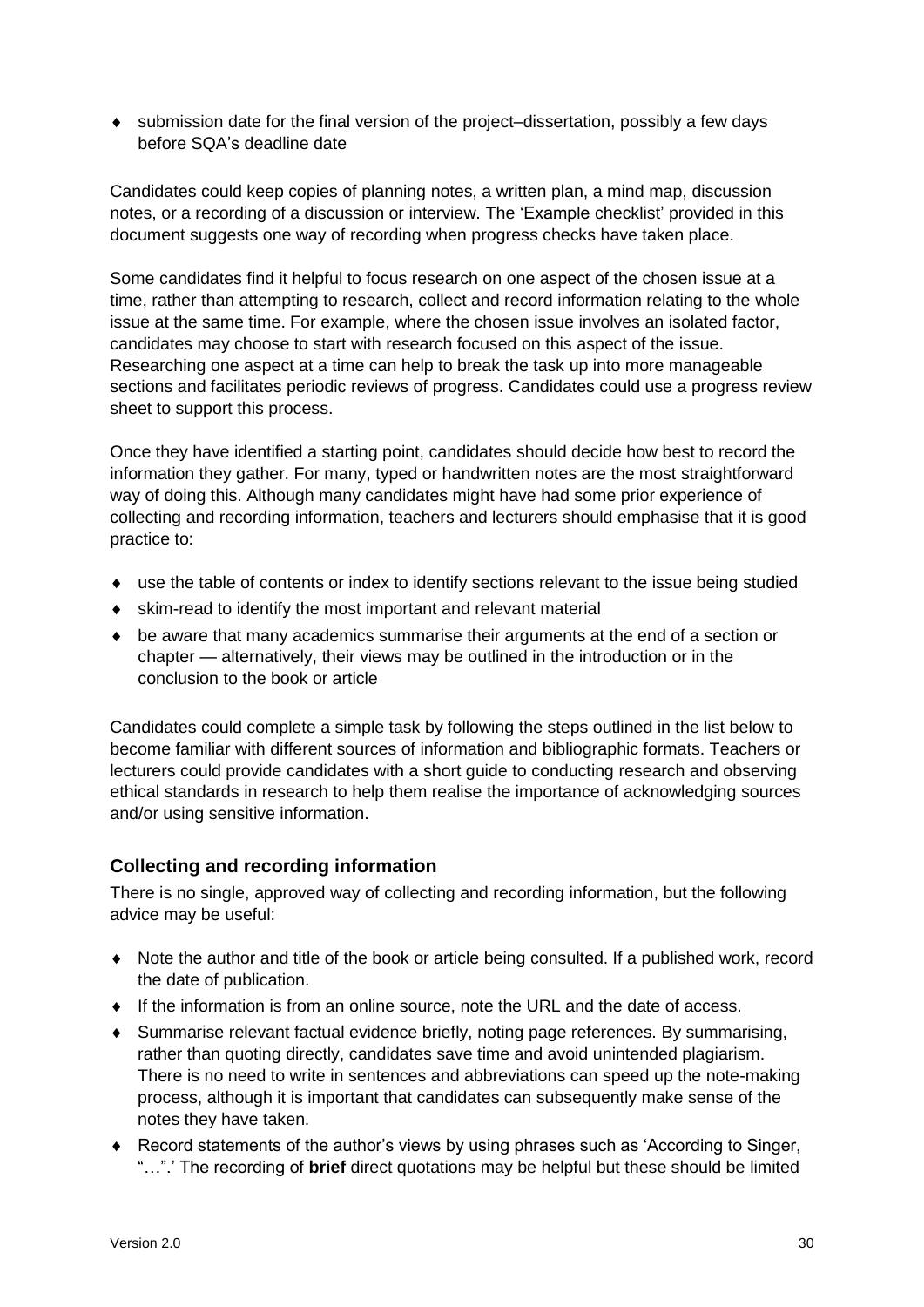to a few words or phrases. Lengthy quotations are unhelpful. Candidates should note page references of views and quotations to enable referencing at a later stage.

Academics often refer to the views or evidence cited by other academics. Noting references to these may help candidates understand more about different academic interpretations, and aid the development of a convincing line of argument at a later stage.

Checks on progress could take the form of a discussion between the candidate and their teacher or lecturer; peer-review; or an individual presentation to the group. In any discussion of progress made, it may be helpful for the teacher or lecturer to make sure that the candidate is using evidence analytically and that a line of argument is emerging.

#### **Note-taking and using sources**

In the project–dissertation, candidates need to consider a range of information to identify patterns, themes, trends, exceptions and so on. Pictures, archaeological artefacts, coins, maps, tables of statistics and written sources may all be relevant, and teachers and lecturers can encourage candidates to look closely and to pick out what is relevant to their chosen issue. It is important that, having analysed the information and identified the viewpoints presented in the sources, candidates take a critical view of the details they have collected. This includes evaluating the validity of the information presented, and making a judgement on the interpretative perspective of the sources, where relevant.

When using and reviewing sources, teachers and lecturers should remind candidates to consider:

- the **author's** level of expertise how much did or does the author know about the issue?
- **bias** or point of view, but only if the words of the source do actually show bias
- the **purpose** of the source this is important when it comes to assessing reliability. Is it to persuade, to inform, to develop, to reject? Who are or were the intended readers or viewers?
- ◆ the **date** of the source
- ◆ the **context** in which the source was written

One more test of the value of a source is the extent to which it is supported or contradicted by other sources. Sources can be thought of as pieces of jigsaw; they are much more valuable in building up a complete picture if they fit in with other sources. Teachers and lecturers should encourage candidates to use sources to develop and support their arguments because this strengthens their line of argument. Proper referencing of sources also helps candidates avoid plagiarism. Identifying sources helps the reader to see the range of sources used.

Candidates should evaluate academic writing critically, and use their own understanding and critical thinking skills to interrogate the sources they use. Teachers and lecturers should help candidates to realise that knowledge is usually subjective and that, within the social subjects, 'truth' is often influenced by context, perception and circumstances.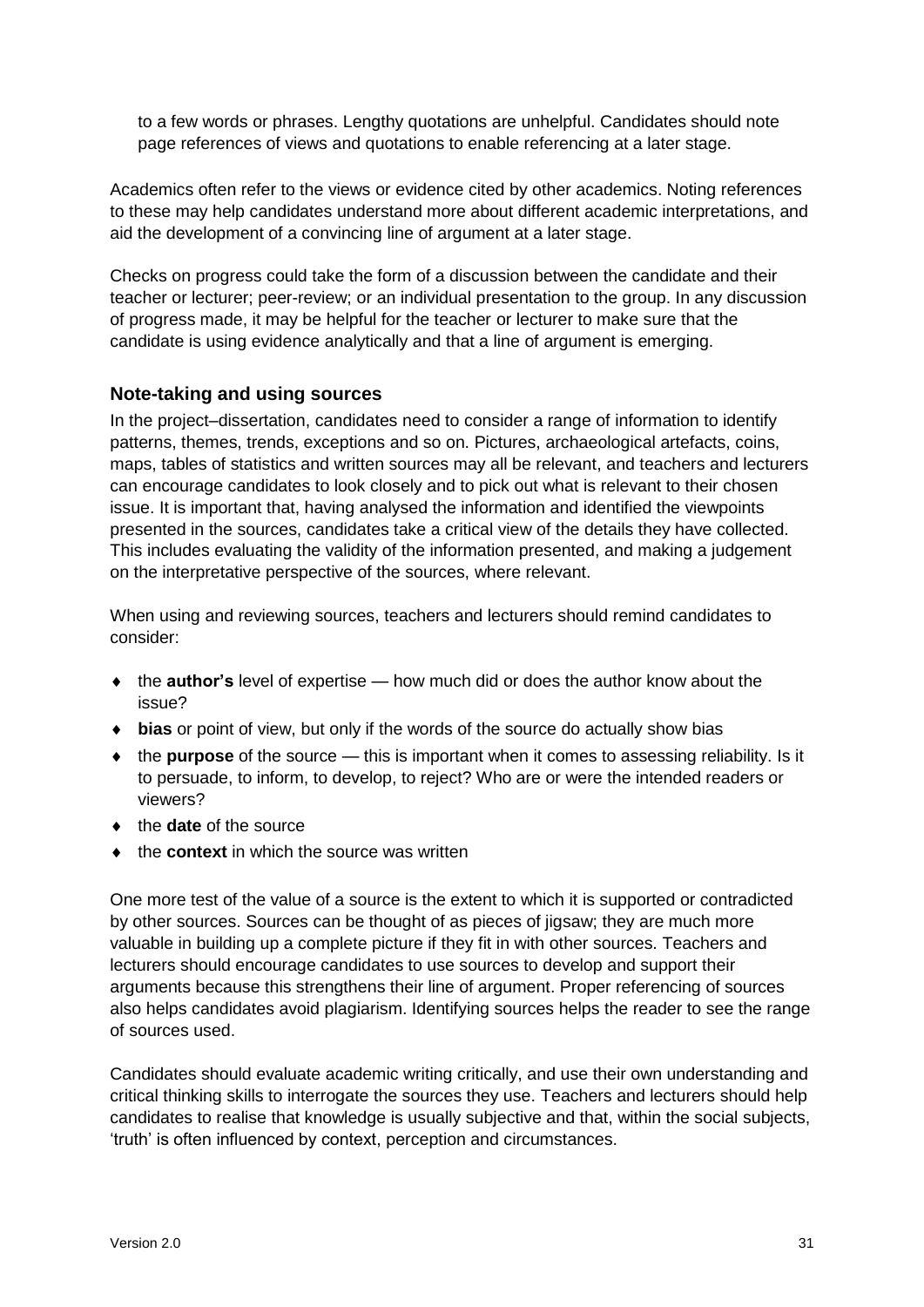The following questions can help candidates make judgements about a source and help develop skills of critical analysis:

- ◆ How relevant is the source to my question or issue?
- What is the evidence used in this source to support this conclusion?
- Which of these pieces of evidence does this source regard as decisive?
- $\bullet$  Is it justifiable to draw the conclusion from the evidence as this source does?
- Does this source give less weight to, or ignore altogether, other pieces of evidence that have a bearing on the issue?
- How does this argument compare with the rival arguments of other sources which have been similarly evaluated?

Any source should always be carefully evaluated. Candidates may find it useful to apply the following questions when reading sources:

- $\bullet$  Is the author a serious and respected scholar?
- Is the publisher or website politically neutral or is it linked to or sponsored by some political cause?
- Is the website managed by some responsible academic institution typically a university or a national archive?
- Does the work include any apparatus of scholarship (references, footnotes or bibliography)?
- Does the design of the website or publication suggest that the digital special effects are more important than the words on the screen?

The following exercise might help candidates develop these skills:

 Teachers or lecturers give candidates a text and ask them to identify the main line of reasoning used. Candidates critically evaluate that line of reasoning by highlighting statements which prove the argument or undermine it. They identify any sub-text or relevant information which is missing that might lead the reader to an alternative conclusion. Candidates discuss how reliable the sources are in the text and whether the data is up to date. Teachers or lecturers ask if candidates reach the same conclusions as the writer.

#### **Organising and referencing**

A key issue in communicating the ideas synthesised from research is to be able to structure the findings appropriately. This normally involves laying out various sub-issues relevant to the question in a logical manner, which develops a clear line of argument, and leads to a conclusion which can be supported. This may mean going into detail on the various areas. These might include:

- matters of precise definition that arise from the issue
- alternative interpretations that have been produced by different academics or academic traditions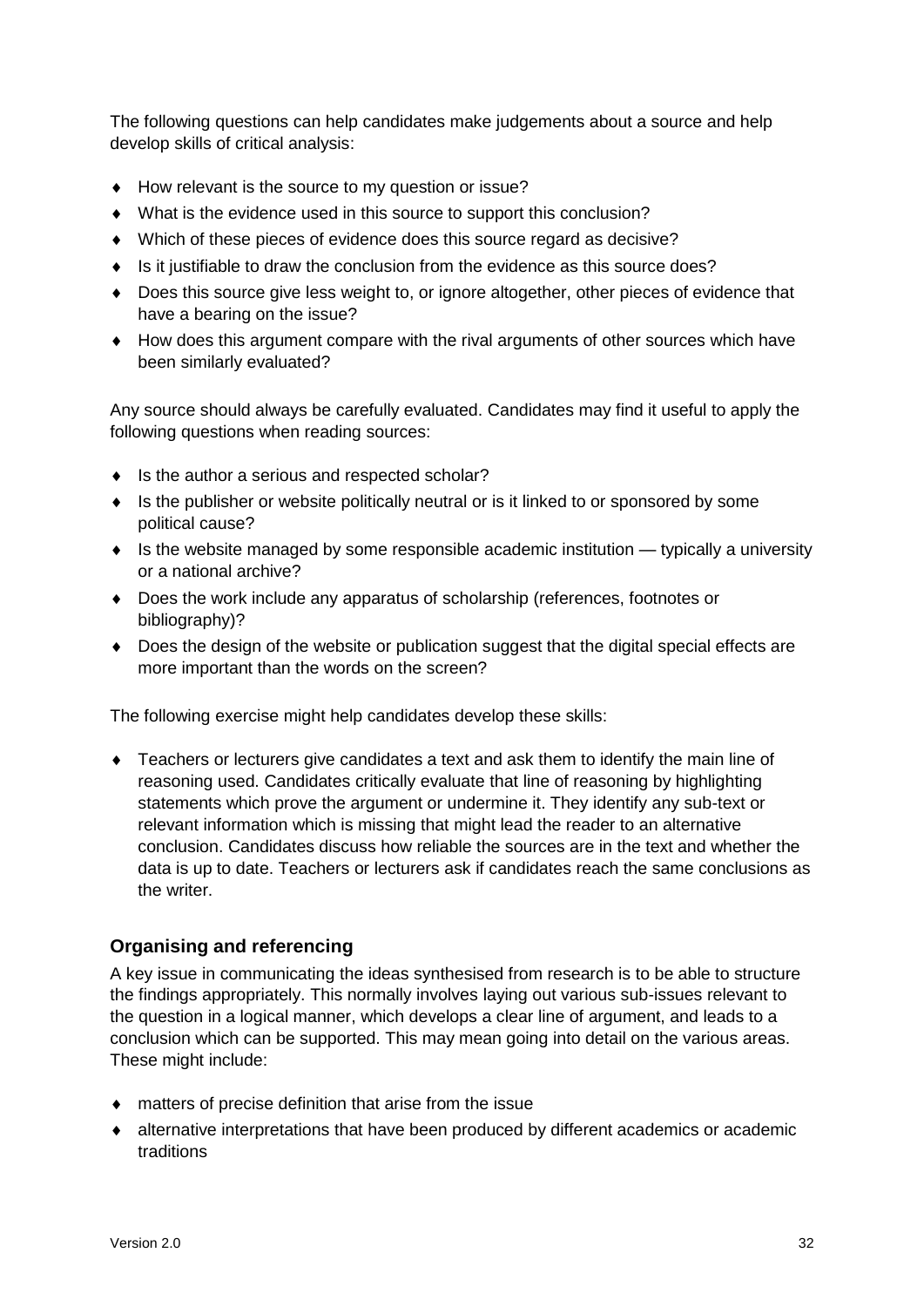- detailed analysis of particular pieces of evidence that have a substantial bearing on the issue
- a wide-ranging consideration of all aspects of the issue

It may be appropriate for candidates to use sub-sections to manage their content. These sub-sections normally arise from the sub-issues identified at the planning stage, but are not a requirement. Successful use of sub-sections often depends on the following:

- $\bullet$  keeping sections to an appropriate number
- linking sub-sections together coherently

Candidates should use formal language and tone when writing. For example, instead of candidates using phrases like, 'I think that…', it may be more appropriate for them to express themselves in a more academic way, for example, 'this evidence is used to support and elaborate on…'.

#### **Presenting**

Candidates should consider the following conventions when making an academic presentation:

- A dissertation requires use of controlled language. Candidates should develop the skill of presenting an argument or making a point thoughtfully and clearly.
- ◆ Main text should be clear and uncluttered.
- Findings should be presented according to task requirements, for example page numbering and word counts.
- Footnotes should contain supplementary information only they are not part of the body of the dissertation.
- **Text contained in diagrams may be smaller or larger but must be legible.**

#### **Referencing**

Candidates should use appropriate referencing conventions. Candidates should be accurate in their references and use a consistent format throughout their dissertation. For example:

- All quotations should be referenced.
- Specific facts, such as statistics, should usually be referenced unless they are common to all books on the subject.
- $\bullet$  If a paragraph is based in its entirety on one book, then the book should be referenced, even if there is no direct quotation.

#### **Footnotes**

- Footnotes should include page or line numbers unless it is an online resource without pages.
- Captions for images should include the name of the work, artist, date and current location (museum or catalogue number).
- When referring to a single page, use p 21 but for multiple pages, use pp 21–31, 45.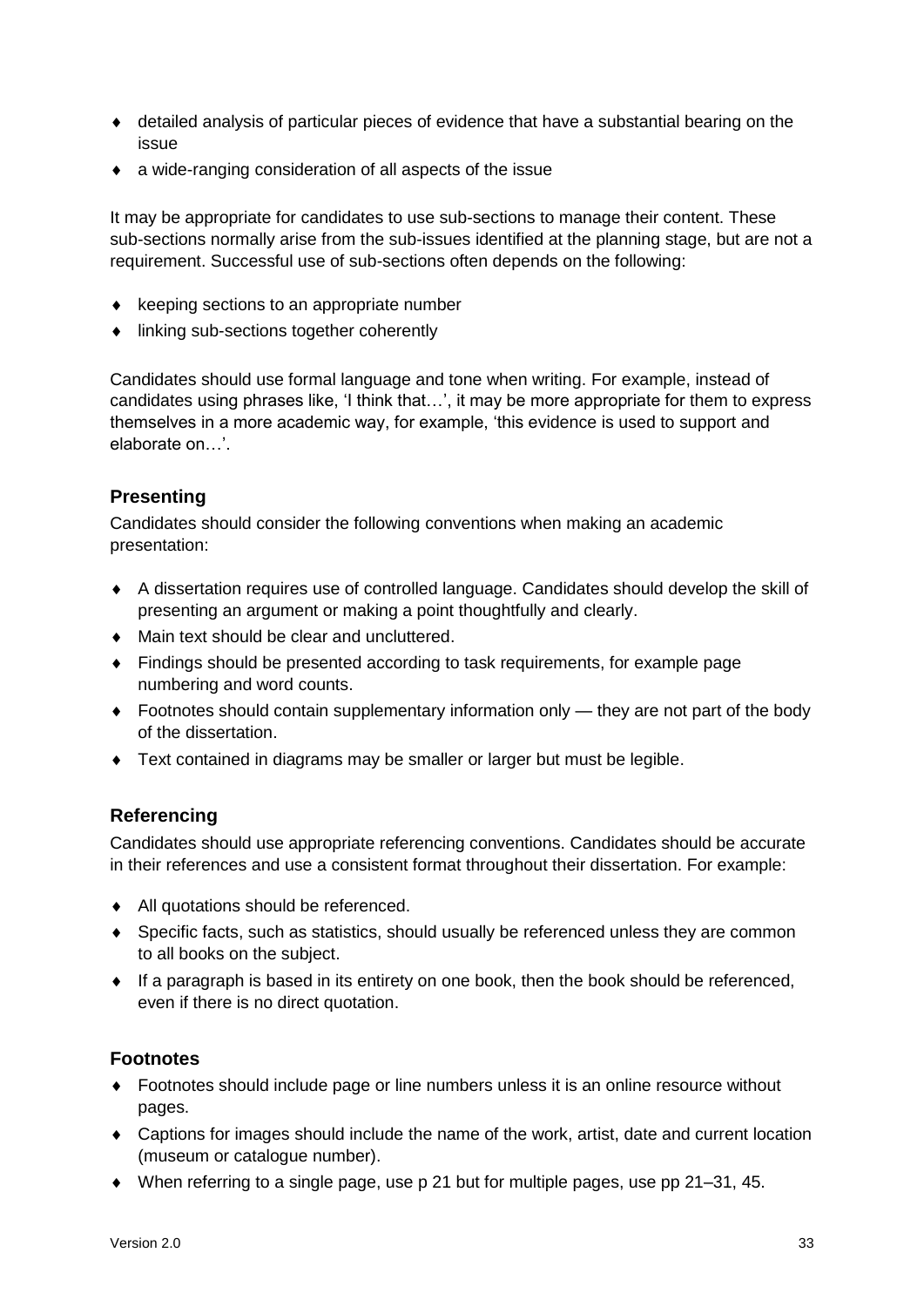The first time anything is cited in a footnote, give its full publication details in the same way as in the bibliography. The only difference is in the order of their name and the page reference at the end:

E. D'Ambra *Roman Art in Context; An Anthology* (Prentice-Hall, New Jersey 1993) pp 45–48

When a source is cited again in later footnote(s), do not repeat all this information:

- $\triangleleft$  Keep it simple and consistent.
- For later citations of a previously-used source, reduce the title to a shortened version, for example:
	- Aristophanes *Lysistrata, The Acharnians, The Clouds* (Trans. Alan H. Sommerstein, Penguin Classics 1973)

as a footnote, becomes:

Aristophanes, *Acharnians*, lines 875–880

— Morford, Mark *Augustus: Images of Power* (University of Virginia Classics Department 1995) <http://etext.lib.virginia.edu/users/morford/augimage.html>

Accessed October 2016

as a footnote, becomes:

Morford, *Augustus*: Images p3

#### **Bibliography**

Separate references into four different lists:

- primary sources
- ◆ secondary sources
- online resources, including images
- images or maps

#### **Articles**

◆ Howgego, C.J. 'The Supply and Use of Money in the Roman World 200 BC–AD 300' *Journal of Roman Studies* 82: 1–31

For an article like this, the name of the article is not set in italics, but in 'quotation' marks, and the title of the journal is in italics. Any other publication details for the journal (for example year, month, volume number, issue number) go immediately after the name of the journal, and end with the pages of the full article.

#### **Books**

- Aristophanes *Lysistrata, The Acharnians, The Clouds* (Trans. Alan H. Sommerstein; Penguin Classics 1973)
- D'Ambra, Eve *Roman Art in Context; An Anthology* (Prentice-Hall, New Jersey 1993)

The title of the book is set in italics and the name of the translator is set in brackets, followed by the publisher and the year of publication.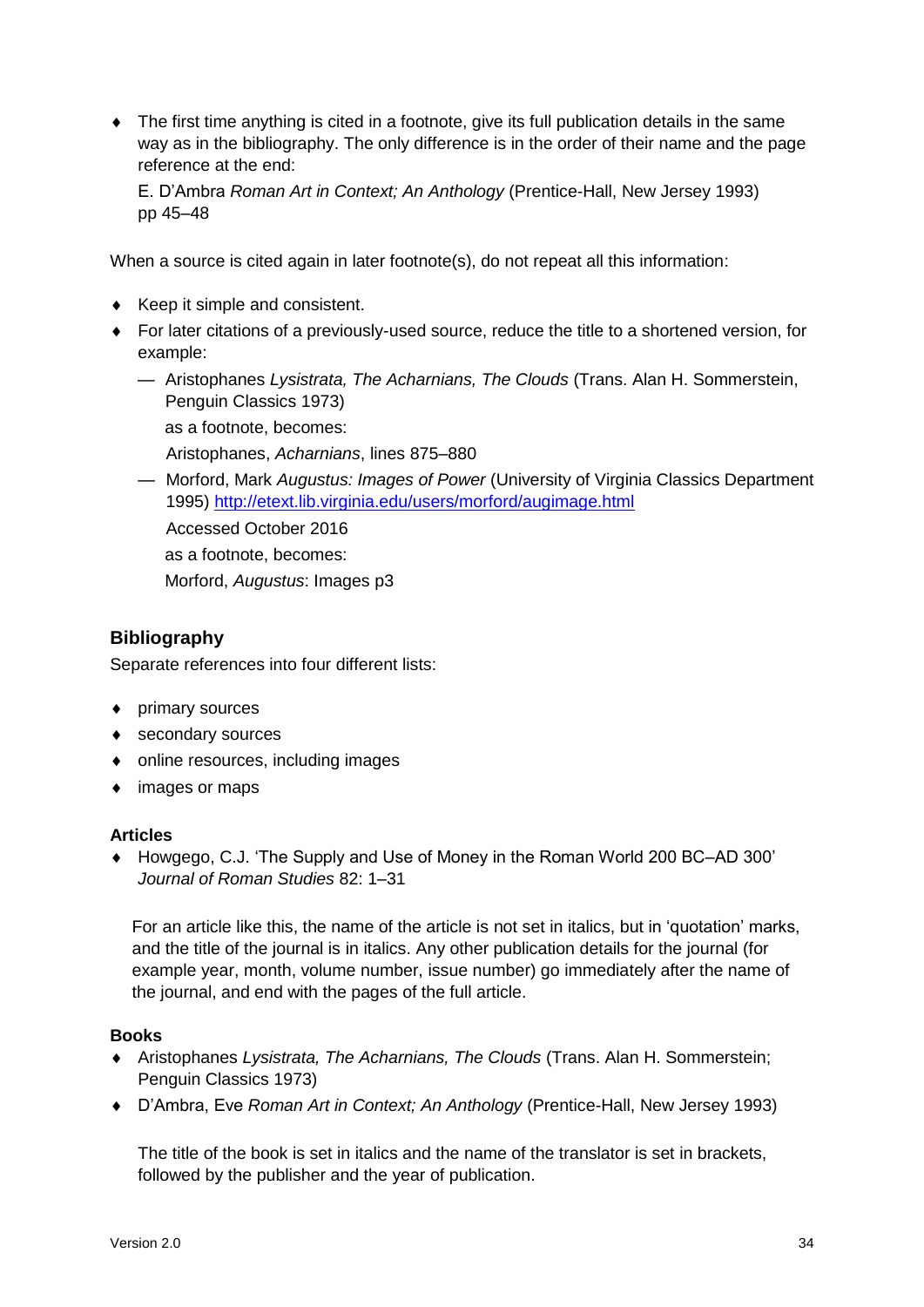#### **Online resources**

 Morford, Mark *Augustus: Images of Power* (University of Virginia Classics Department 1995) <http://etext.lib.virginia.edu/users/morford/augimage.html> Accessed October 2016

The title of the work is set in italics and any available publication details should be given. Include page numbers, full web addresses and date of access. This allows for changes if the marker accesses it and it looks different, or the website no longer exists.

For online translations of primary texts, provide the ancient author, the title of the work, the translator, web address and access date.

#### **Images and maps**

- Figure 1 Etruscan warriors: Bronze handle from the lid of a chest, page 64, *Through Roman Eyes*, R. Nichols and K. McLeish (CUP 1978)
- ◆ Figure 2 Etruscan warrior: Bronze figure, found near Viterbo, Italy c. 500 BC [https://en.wikipedia.org/wiki/Etruscan\\_military\\_history](https://en.wikipedia.org/wiki/Etruscan_military_history) Accessed August 2016

Number the figures consecutively through the report, and underline the name of the image; this should correspond with the caption added beneath the image. Give the work, author and page reference if scanned or copied from a printed source; give the URL and access date if taken from an online source.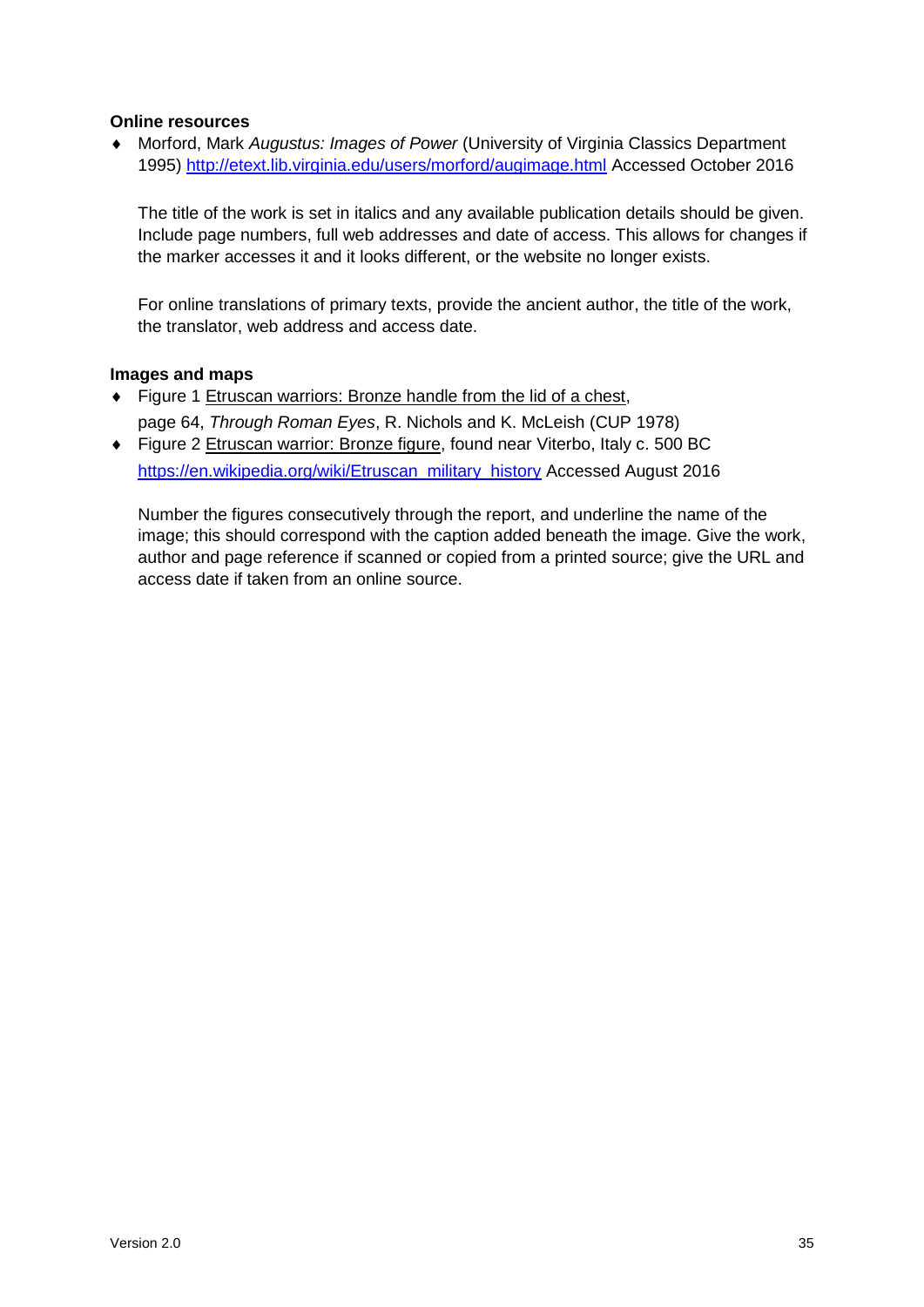### **Example checklist**

#### **Candidate name:**

| <b>Research activity</b>                                                             | <b>Notes</b>          | <b>Date</b><br>completed |
|--------------------------------------------------------------------------------------|-----------------------|--------------------------|
| Key dates agreed and<br>shared                                                       |                       |                          |
| Proposed issue                                                                       |                       |                          |
| Discussion, negotiation<br>on issue                                                  |                       |                          |
| Issue finalised and<br>agreed                                                        |                       |                          |
| Planning a programme<br>of research                                                  | Agreed plan attached. |                          |
| Agreed amendments<br>to the plan (if any)                                            |                       |                          |
| Initial sources                                                                      |                       |                          |
| Review of progress (1)<br>including evaluation<br>and analysis of<br>evidence so far |                       |                          |
| Review of progress (2)                                                               |                       |                          |

| <b>Bibliographic format</b> |  |  |  |
|-----------------------------|--|--|--|
| Academic book               |  |  |  |
| Education journal           |  |  |  |
| Media source                |  |  |  |
| Internet source             |  |  |  |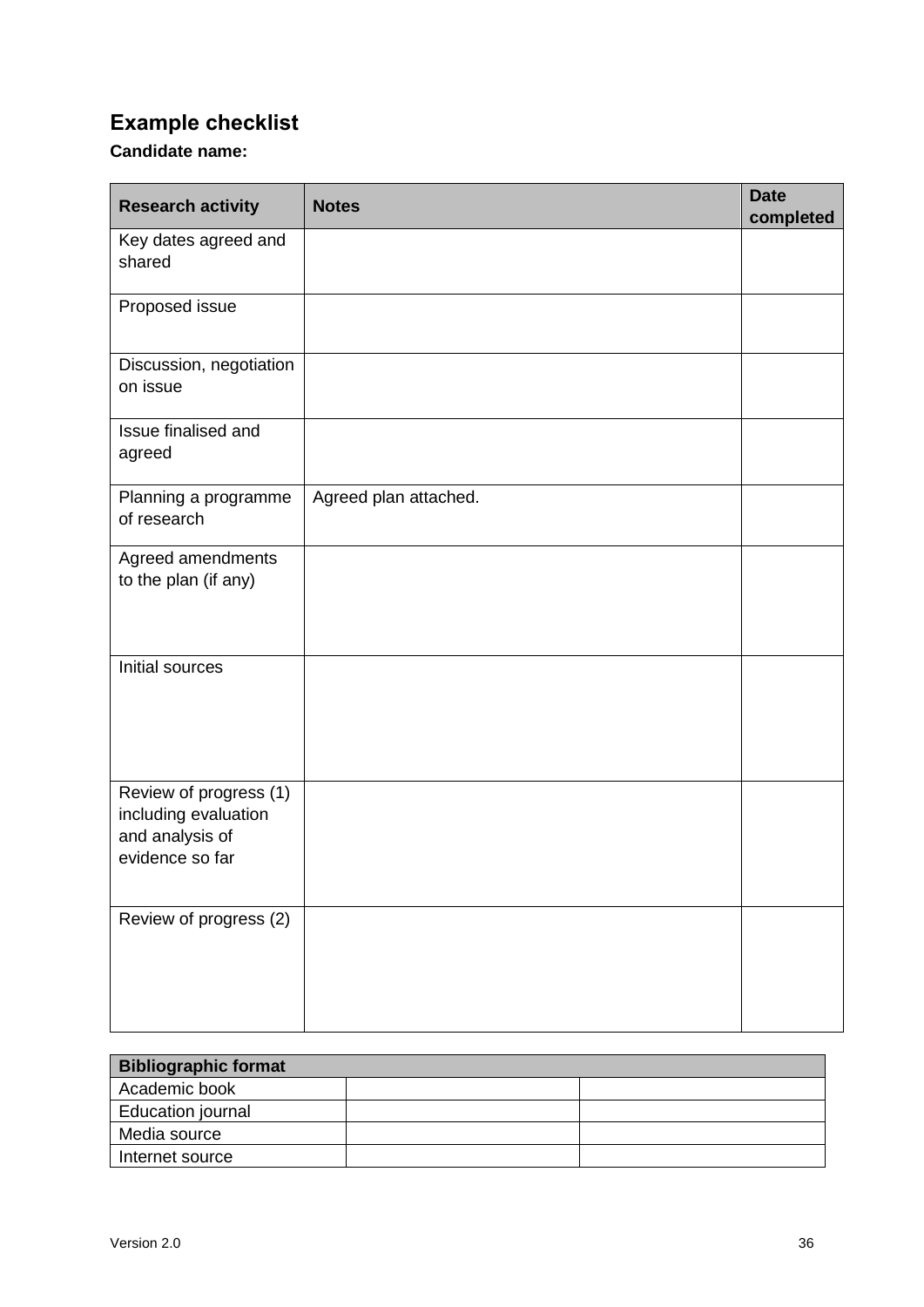### **Literature review — using a matrix**

This table shows a potential way of approaching a literature review. The text under each heading is an illustrative example of the issues that may be identified within a review of a particular piece of literature.

| <b>Study</b>                  | Aim of<br>study or<br>research<br>question | <b>Methodology</b><br>and methods                                | <b>Results</b>                                                                                                       | <b>Main</b><br>themes or<br>points<br>emerging      | <b>Main</b><br>conclusion<br>Any<br>limitations?        | <b>Any future</b><br>research<br>suggested?                                                                         |
|-------------------------------|--------------------------------------------|------------------------------------------------------------------|----------------------------------------------------------------------------------------------------------------------|-----------------------------------------------------|---------------------------------------------------------|---------------------------------------------------------------------------------------------------------------------|
| <b>Author</b><br>1            | To<br>investigate<br>factors<br>which      | Group<br>reading and<br>discussion.                              | <b>Results</b><br>limited to<br>discussion<br>transcripts.<br>Quotations<br>used to<br>illustrate<br>points<br>made. | <b>Factors that</b><br>have an<br>impact<br>include | To increase<br>participation<br>in                      | Follow up<br>on $x, y$ and<br>z via further<br>reading of<br>secondary<br>sources.<br>Could<br>extend to            |
| <b>Author</b><br>$\mathbf{2}$ | To explore<br>the<br>themes<br>of          | Close reading<br>of the text<br>and<br>explanatory<br>criticism. | Themes of<br>$x, y$ and $z$<br>illustrated<br>clearly.                                                               | To<br>encourage<br>Consider<br>choice in            | Theme $x$ is<br>less<br>important<br>than $y$ and<br>Z. | Follow-up<br>thinking<br>needed on<br>relative<br>approach to<br>theme $y$ in<br>the Roman<br>and modern<br>worlds. |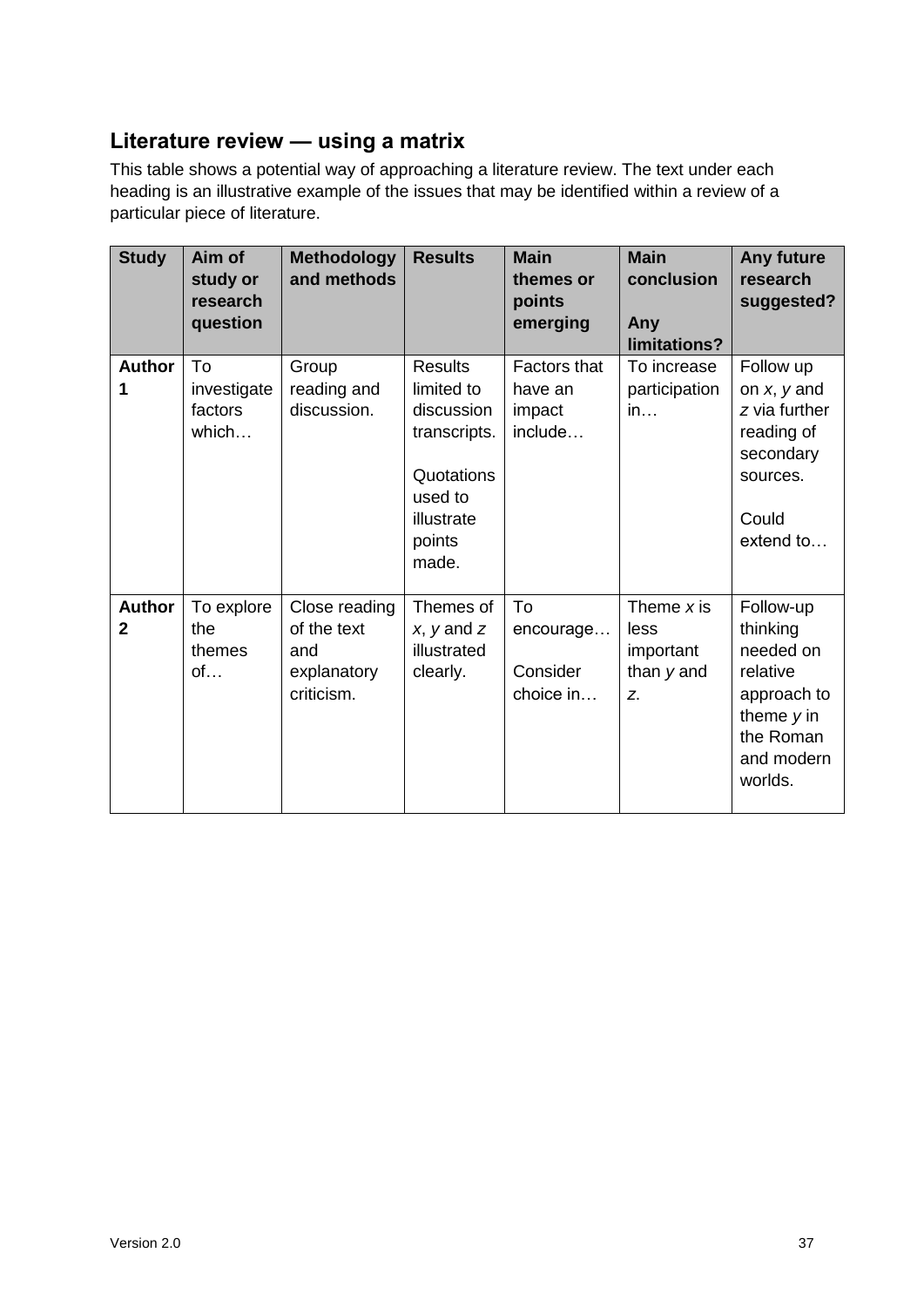### <span id="page-39-0"></span>**Preparing for course assessment**

Teachers and lecturers should ensure that all tasks within the course allow candidates to practise skills needed for the course assessment.

The course assessment requires the skills of:

- ◆ analysing
- evaluating
- ◆ comparing classical sources with each other
- comparing modern sources with classical ideas
- constructing essays

Teachers and lecturers must ensure that revision and exam preparation is focused on the themes of study given in the course specification.

The following provides examples of ways in which teachers and lecturers can integrate skills development with acquisition of knowledge and understanding:

#### **Example 1**

#### **Analysing — Heroes and heroism**

When developing an awareness of the events of Book 1 of the *Iliad*, candidates and the teacher or lecturer could read through the book together. Candidates could be tasked with looking at a selection of extracts and asked, 'In what ways do these extracts illustrate the key themes and plot points of Book 1?' The answer to this provides candidates with useful revision notes and practice in exam technique.

#### **Example 2**

#### **Evaluating — Comedy, satire and society**

After reading Juvenal's sixth satire with their teacher or lecturer, candidates could revise the content of the poem by being asked a question such as, 'To what extent did Juvenal 6 exaggerate negative attitudes towards women? Gather as much evidence from the poem as possible to support your answer'. Answering this question gives candidates the chance to identify and make notes on all the key sections of text from this poem, as well as developing their evaluation skills.

#### **Example 3**

#### **Comparing classical sources — Individual and community**

After reading through the relevant areas of Aristotle and Plato with their teacher and lecturer, and thinking about attitudes to women, candidates could work within the context of making a comparison between Plato's idea and Aristotle's idea. Teachers and lecturers could give candidates a range of extracts and ask them to pair them up, offering comparative points specific to each pair.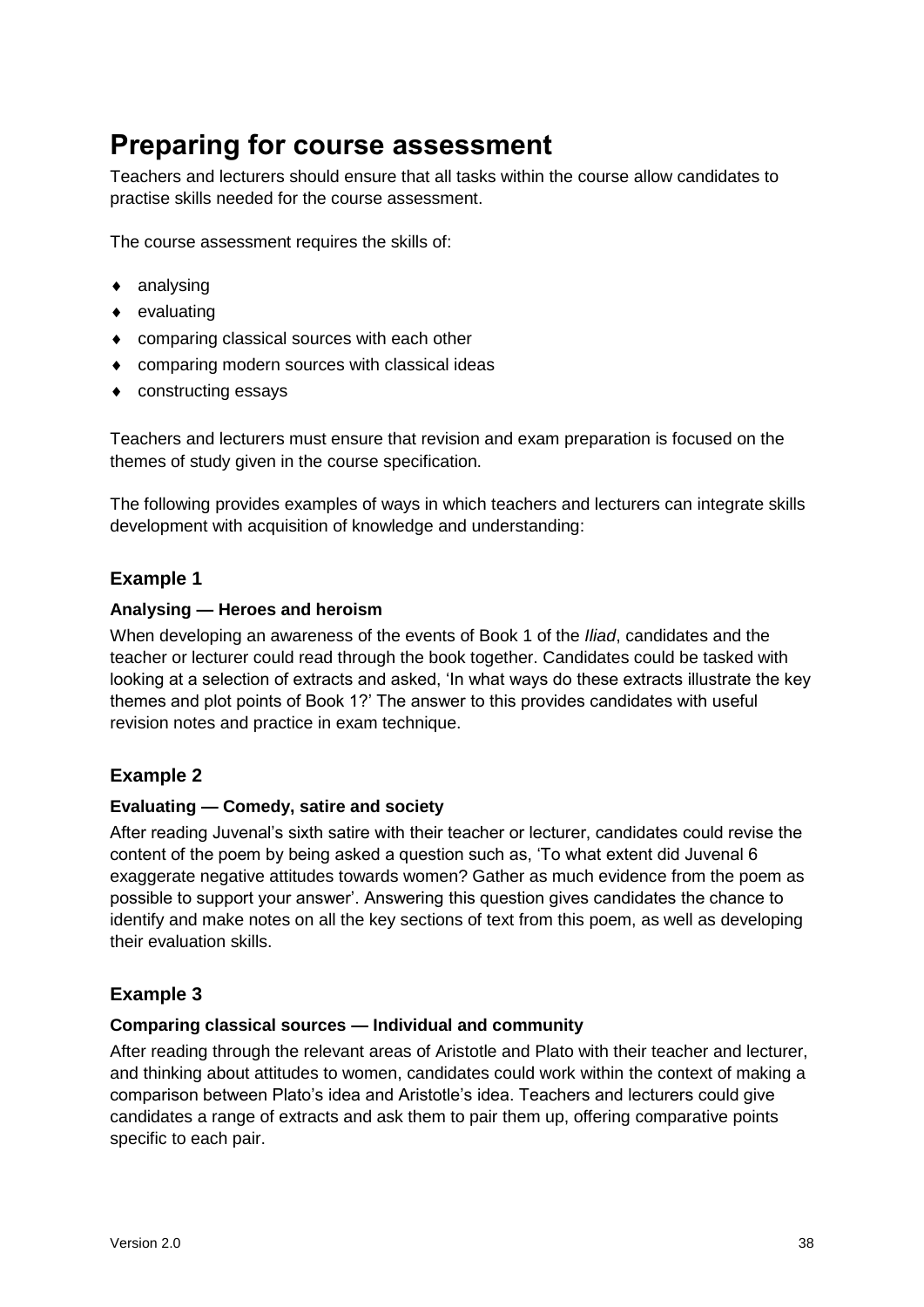#### **Example 4**

#### **Comparing a modern source with classical ideas — History and historiography**

After finishing reading an author's works or suitable area of text, teachers or lecturers could give candidates one or more extracts from a modern textbook, website, or newspaper. Candidates could identify which parts of the classical text they have studied that would best match the ideas indicated in the extract. Candidates should make as many comparisons as possible in order to create effective notes.

#### **Example 5**

#### **Constructing essays**

Throughout the course, teachers and lecturers should regularly provide candidates with exam-style questions to encourage them to develop the skills of essay-writing. These questions should focus on the themes of study.

Teachers and lecturers should only mark essays according to the 'General marking instructions' in the specimen question paper to ensure that candidates are aware of how they will gain marks in the question paper.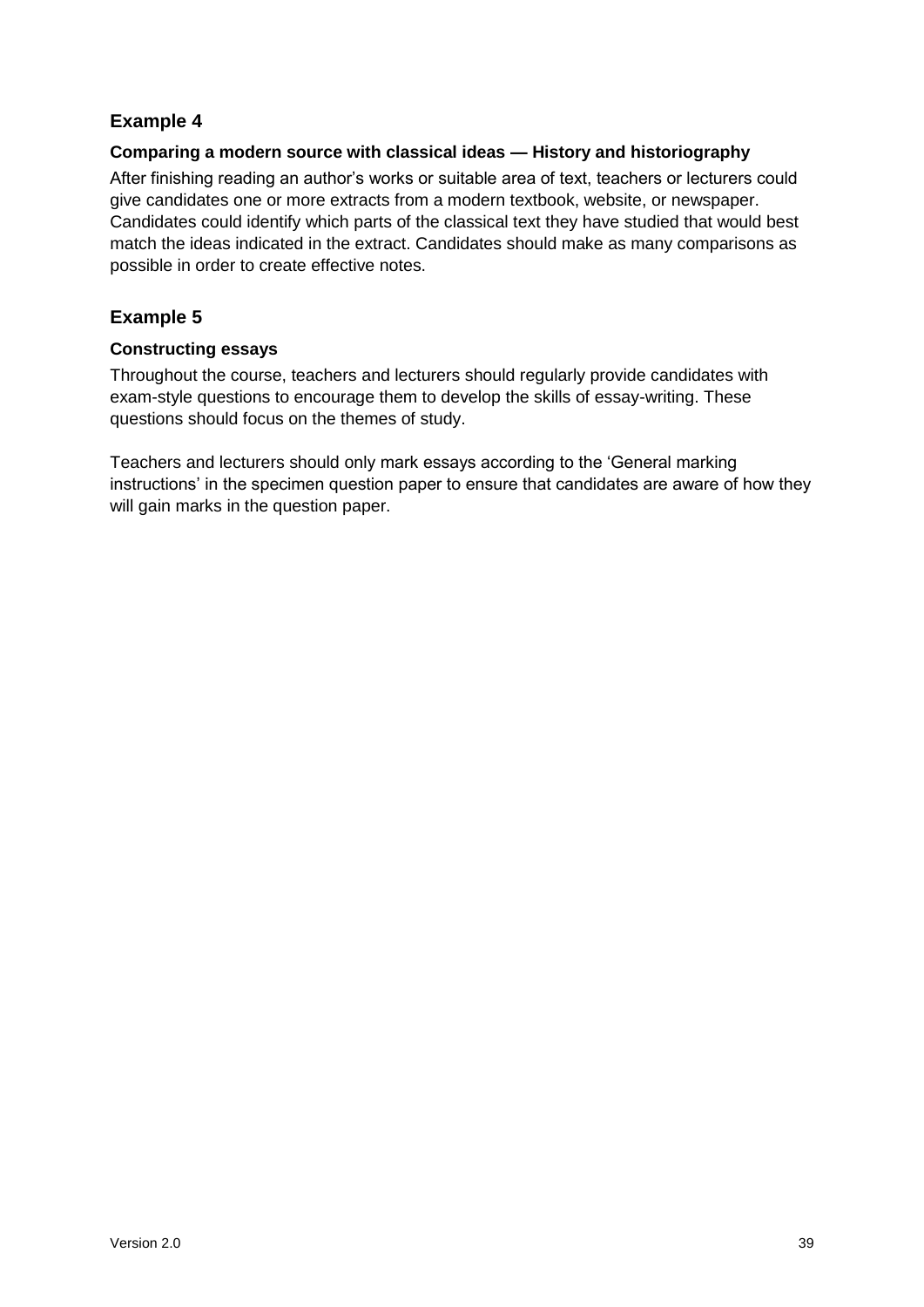## <span id="page-41-0"></span>**Developing skills for learning, skills for life and skills for work**

Teachers and lecturers should identify opportunities throughout the course for candidates to develop skills for learning, skills for life and skills for work.

Candidates should be aware of the skills they are developing and teachers and lecturers can provide advice on opportunities to practise and improve them.

SQA does not formally assess skills for learning, skills for life and skills for work.

There may also be opportunities to develop additional skills depending on the approach centres use to deliver the course. This is for individual teachers and lecturers to manage.

#### **1 Literacy**

#### **1.1 Reading**

Throughout the course and while undertaking the project–dissertation, candidates have opportunities to develop reading skills. They may read a variety of texts, including classical literature, history-writing, online articles and academic journals. They learn to express reasoned views about the issues they study, develop the ability to read critically, and evaluate the ideas contained in written sources.

There may also be opportunities for candidates to develop other additional skills for learning, skills for life and skills for work. For example, debating, discussion groups, or field trips and visits could develop listening and talking skills.

#### **1.2 Writing**

The course provides opportunities for candidates to develop writing skills, including extended-writing, where appropriate. For example, the requirements to write detailed, wellinformed and well-reasoned arguments provides candidates with an ideal opportunity to develop the skill of extended-writing.

#### **4 Employability, enterprise and citizenship**

#### **4.6 Citizenship**

At Advanced Higher level, candidates deal extensively with universal ideas, themes and values which link the classical and modern worlds, and they develop a depth of understanding and appreciation for a variety of beliefs and world views. The two very different societies of classical Greece and the classical Roman world are examined and compared with each other and with the modern world. Through this, candidates develop an understanding of their own attitudes and values, and learn to appreciate the extent to which these may differ from those of other people at other times.

#### **5 Thinking skills**

#### **5.3 Applying**

#### **5.4 Analysing and evaluating**

At Advanced Higher level, the focus is on depth of knowledge and understanding, and the opportunity for detailed and theoretical study of classical societies. This enables candidates to explore challenging abstract ideas by engaging with a wide range of source material, and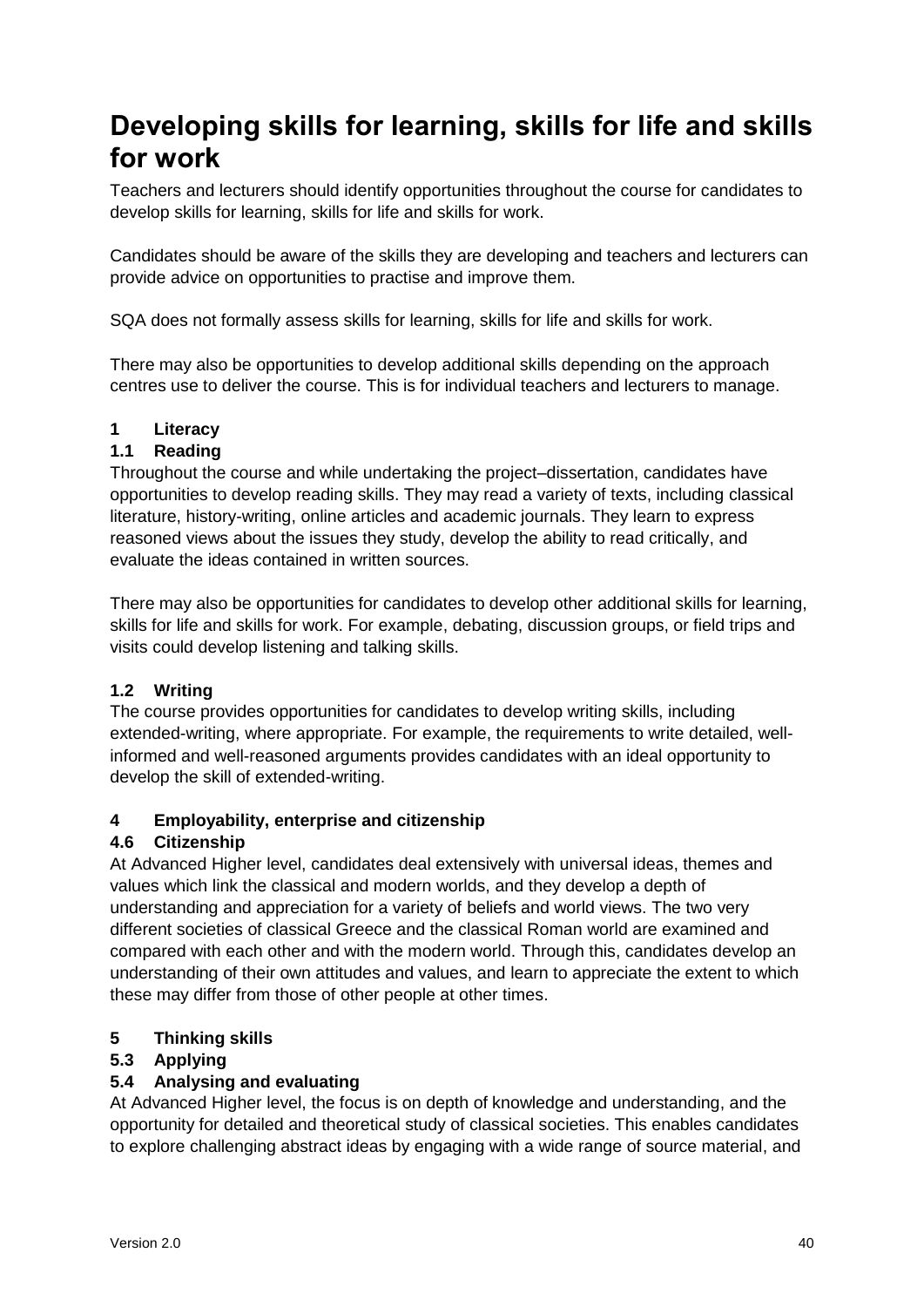by both evaluating and synthesising information. This depth of study allows them to engage fully with the subject matter.

The course allows candidates to use different sources of information including academic literature, primary sources and artefacts. Teachers and lecturers should direct more able candidates to more complex, and potentially richer, sources of information.

#### **Project–dissertation**

The Advanced Higher Classical Studies project–dissertation provides opportunities for candidates to develop skills for learning, skills for life and skills for work. Candidates have opportunities to develop their reading and writing skills as they research their topic and write their dissertation. They develop personal learning as they work independently to identify and refine a topic or issue, and carry out research. They develop citizenship through deepening their understanding of the classical world.

The course provides opportunities for candidates to develop the skill of synthesising information. The project–dissertation, in particular, provides candidates with opportunities to develop their skills in this area.